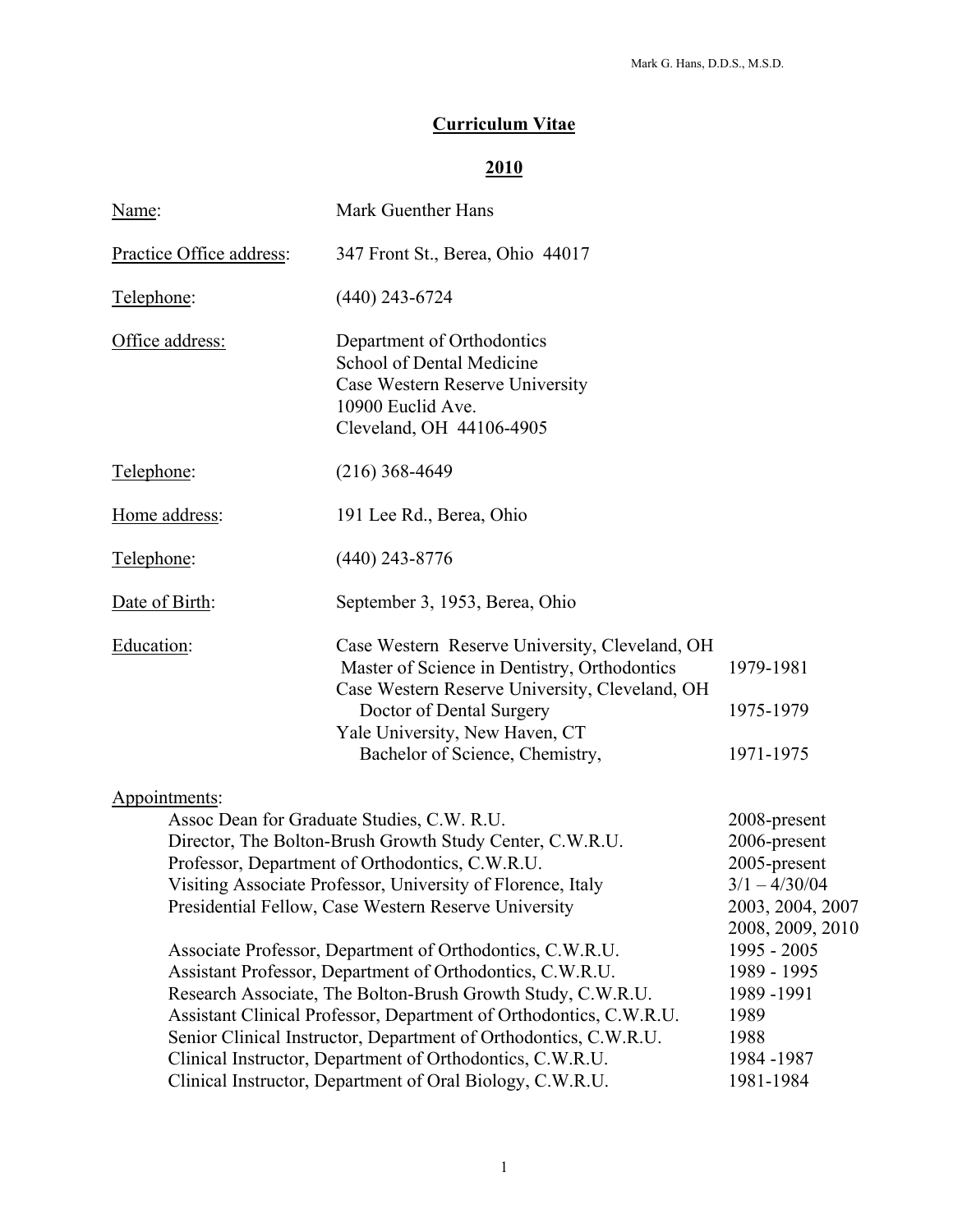| <b>Administrative Appointments:</b><br>Associate Dean for Graduate Studies, C.W.R.U. | $2008$ - present |
|--------------------------------------------------------------------------------------|------------------|
| Director, Bolton-Brush Growth Study Ctr., C.W.R.U.                                   | $2006$ - present |
| Interim Director of Research, School of Dentistry                                    | $2000$ - present |
| Chairman, Department of Orthodontics, C.W.R.U.                                       | 1995 - present   |
| Associate Director, The Bolton-Brush Growth Study, C.W.R.U.                          | 1991 - 2005      |
| Graduate Program Director, Department of Orthodontics, C.W.R.U.                      | 1989 - 2008      |
| Executive Officer, Department of Orthodontics, C.W.R.U.                              | 1989 - 1995      |
| <b>Hospital Appointments:</b>                                                        |                  |
| University Hospitals, Department of Plastic Surgery                                  | 2007-present     |
| University Hospitals, Department of Surgery, Division of Oral and                    |                  |
| Maxillofacial Surgery                                                                | 1989 - present   |
| Craniofacial Defects Team, Rainbow Babies and Children's Hospital                    | 1988 - present   |
| Dental Licensure                                                                     |                  |
|                                                                                      |                  |
| Ohio #16067                                                                          | 1979             |
| <b>Specialty Certification:</b>                                                      |                  |
| Diplomate, American Board of Orthodontics                                            | 1989             |
| Voluntary Recertification, American Board of Orthodontics                            | 2006             |
| Honors and Awards:                                                                   |                  |
| Presidential Fellow, Case Western Reserve University                                 | 2003, 2004, 2007 |
|                                                                                      | 2008, 2009, 2010 |
| CWRU Alumnus of the Year Award                                                       | 2006             |
| Department of Orthodontics Certificate of Excellence and Appreciation                | 2004             |
| Department of Orthodontics Certificate of Excellence and Appreciation                | 2003             |
| Department of Orthodontics Certificate of Appreciation                               | 2002             |
| Department of Orthodontics Certificate of Excellence and Appreciation                | 2001             |
| Department of Orthodontics Certificate of Appreciation                               | 2000             |
| Department of Orthodontics Certificate of Excellence and Appreciation                | 1999             |
| Department of Orthodontics Certificate of Excellence and Appreciation                | 1998             |
| Department of Orthodontics Certificate of Excellence and Appreciation                | 1997             |
| Department of Orthodontics Certificate of Appreciation                               | 1996             |
| Department of Orthodontics Certificate of Appreciation                               | 1995             |
| Department of Orthodontics Certificate of Appreciation                               | 1994             |
| Fellow, American College of Dentists                                                 | 1993             |
| Department of Orthodontics Award for Dedication to Research                          | 1993             |
| Department of Orthodontics Instructor of the Year Award                              | 1992             |
| Department of Orthodontics Award for Dedication to the Clinic                        | 1989             |
| Harry Sicher First Research Essay Award                                              | 1981             |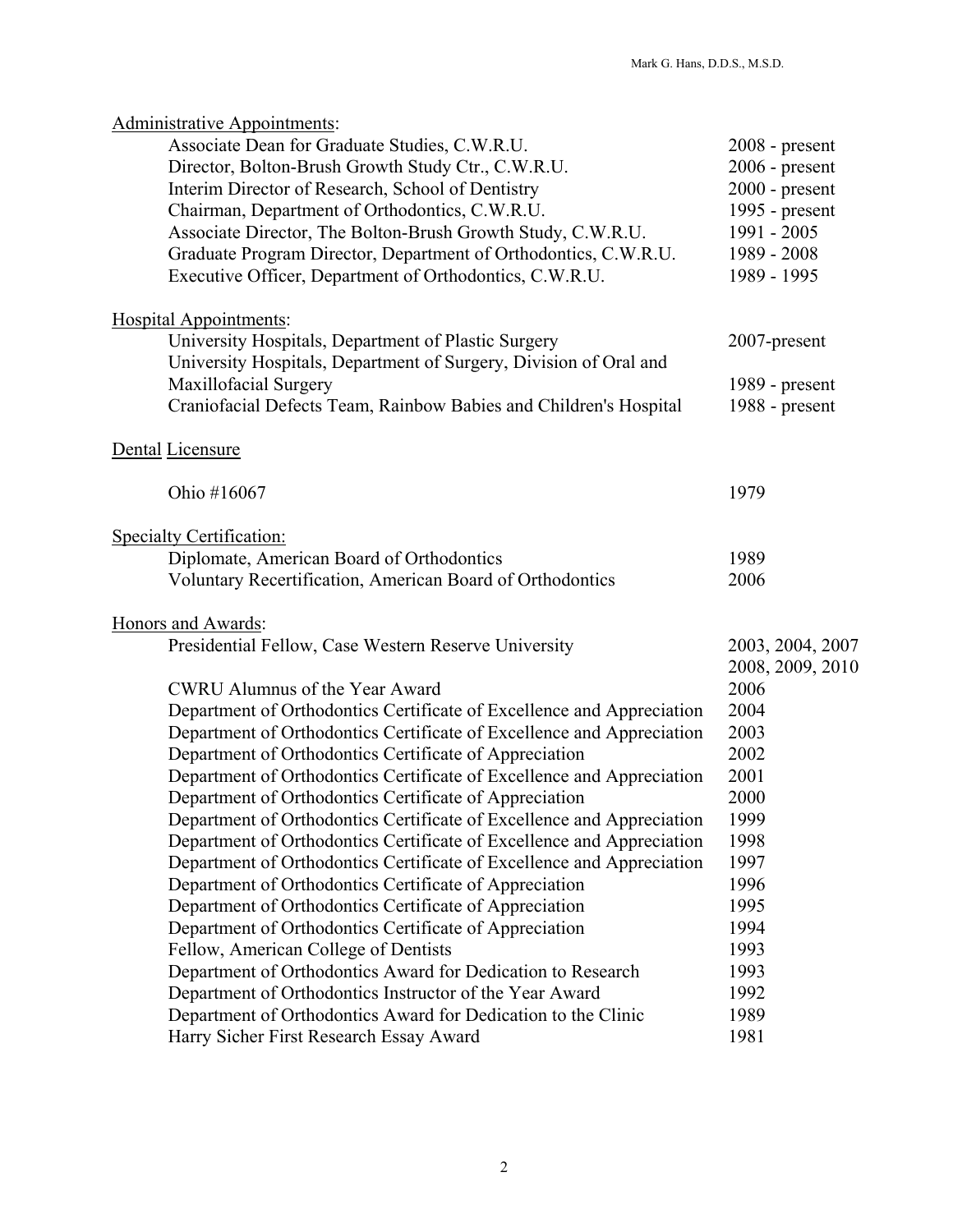### Professional and Academic Societies:

 American Association of Orthodontists American College of Dentists Great Lakes Association of Orthodontists Ohio Association of Orthodontists Cleveland Society of Orthodontists Edward H. Angle Society of Orthodontists, Midwest Component College of Diplomates, American Board of Orthodontics American Association of Dental Research-Craniofacial Biology Group International Association of Dental Research-Craniofacial Biology Group

#### Professional Service:

| <b>Editorial Review Board:</b>                               |              |
|--------------------------------------------------------------|--------------|
| Sleep and Breathing                                          | 2001-present |
| Journal of Clinical Orthodontics & Research                  | 1998-present |
| American Journal of Respiratory & Critical Care Medicine     | 1995-present |
| NIH/ADAMHA Consultant File, Peer Reviewer                    | 1994-present |
| American Journal of Orthodontics and Dentofacial Orthopedics | 1989-present |
| The Angle Orthodontist                                       | 1986-present |
|                                                              |              |

### Committees:

| C.W.R.U. School of Dental Medicine Executive Committee2007-present |                    |
|--------------------------------------------------------------------|--------------------|
| C.W.R.U. Post-Doctoral Admissions Committee                        | 2006-2008          |
| C.W.R.U. Student Standing and Promotion Committee                  | 2004-2007          |
| C.W.R.U. Clinical Research Scholarship Program Admissions          |                    |
| Committee                                                          | 2002-2009          |
| C.W.R.U. School of Dentistry Faculty Academic Status               |                    |
| Committee                                                          | 2001-present       |
| C.W.R.U. School of Dentistry Dental Education Committee            | 1999-2001          |
| C.W.R.U. School of Dentistry Predoctoral Admissions Committee      | $99 - 00, 05 - 08$ |
| C.W.R.U. School of Dentistry Strategic Planning Committee          | 1999-2000          |
| C.W.R.U. Faculty Senate Research Committee                         | 1999-2002          |
| The Edward H. Angle Society of Orthodontists                       |                    |
| <b>Study Committee</b>                                             | 1995-2002          |
| American Association of Orthodontists                              |                    |
| Orthodontic Informatics Oversight Committee                        |                    |
| Chairman - 1995-1996                                               | 1995-1998          |
| Great Lakes Association of Orthodontists                           |                    |
| Scientific Program Committee Chairman                              | 2000               |
| Great Lakes Association of Orthodontists Council on Education      | 1995-present       |
| Case Western Reserve University, Review Committee for Human        |                    |
| Subjects                                                           | 1992-2000          |
| C.W.R.U. Information Resources Committee of Faculty Senate         | 1997-2001          |
| C.W.R.U. School of Dentistry Graduate Studies and                  |                    |
| <b>Research Committee</b>                                          | 1989-present       |
| C.W.R.U. School of Dentistry Department of Orthodontics            |                    |
| <b>Graduate Admissions Committee</b>                               | 1989-present       |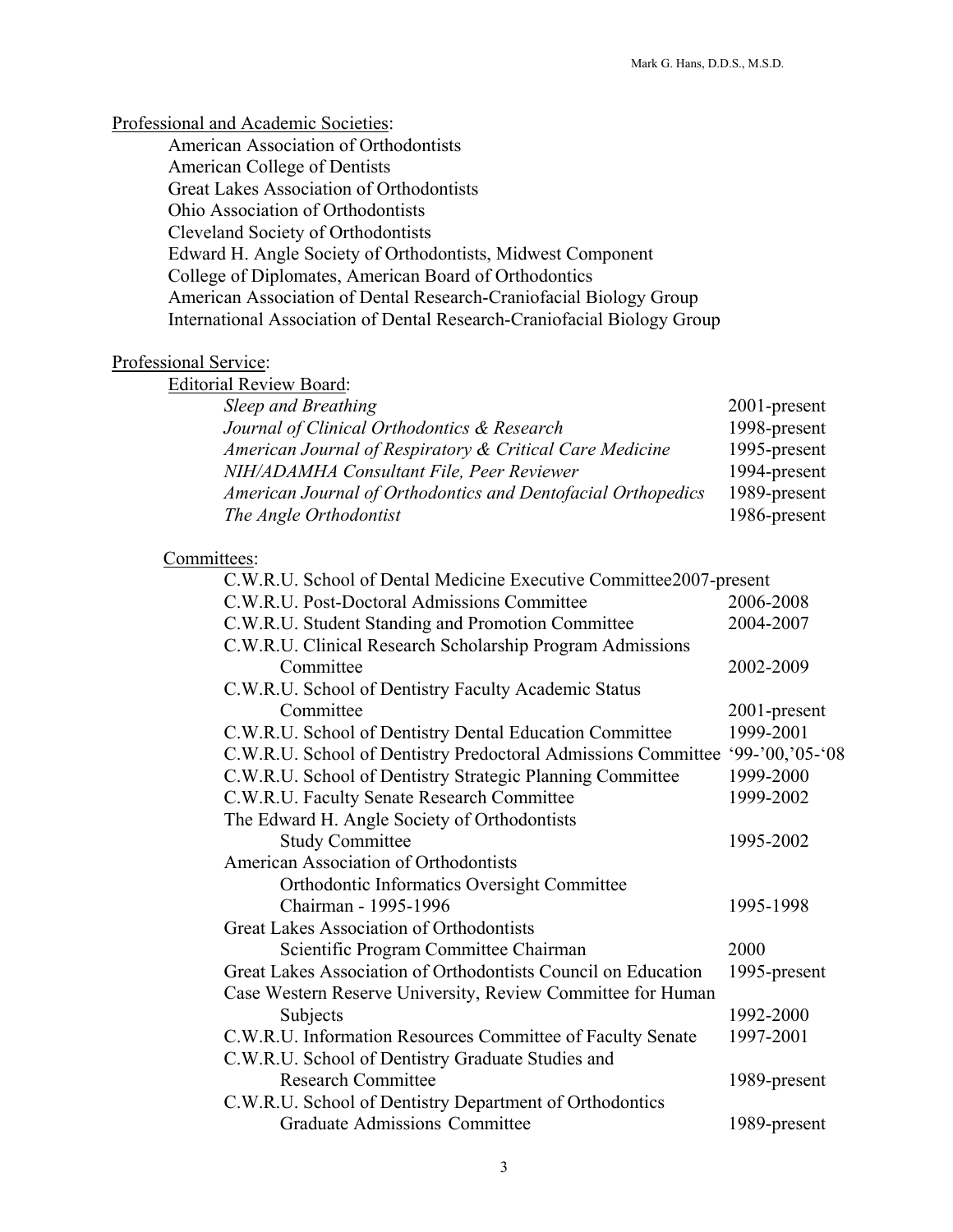| C.W.R.U. School of Dentistry Standing Committee for Clinical |            |
|--------------------------------------------------------------|------------|
| <b>Affairs</b>                                               | 1995-1998  |
| C.W.R.U. School of Dentistry Nominations Committee           | 1995-1997  |
| C.W.R.U. School of Dentistry Faculty/Student Relations       |            |
| Committee                                                    | 1994-1997  |
| C.W.R.U. School of Dentistry Professionals Day Committee     |            |
| Member                                                       | 1996, 2000 |
| C.W.R.U. School of Dentistry Planning Committee              | 1994, 1995 |
| C.W.R.U. School of Dentistry Quality Assurance Committee     | 1994, 1995 |
| C.W.R.U. School of Dentistry Professionals Day Judge         | 1993       |
| American Association of Orthodontics Chairpersons Conference |            |
| Focus Group Recorder                                         | 1993       |
| American Association of Orthodontists Orthodontic Education  |            |
| Workshop Focus Group Recorder                                | 1992       |
|                                                              |            |

# Consultant:

| American Association of Orthodontists FOUNDATION                  |              |
|-------------------------------------------------------------------|--------------|
| (PARC) Planning and Awards Review Committee                       | 2002         |
| American Association for Dental Research, AADR Council            | 2002         |
| Edward Reiter Cleft Palate Clinic Team                            | 1996-present |
| Craniofacial Defects Team, Rainbow Babies and Children's Hospital | 1988-present |
| American Association of Orthodontists Ad Hoc Technology           |              |
| Committee                                                         | 1993-1995    |
| American Association of Orthodontists Council on                  |              |
| <b>Orthodontic Education, Computer Consultant</b>                 | 1992-1993    |
| Official Representative for:                                      |              |
| AAO to the ADA Radiographic Guidelines Committee                  |              |
| Chicago, IL. December                                             | 2003         |
| American Association for Dental Research Council Meeting          |              |
| San Diego. March                                                  | 2002         |
| AAO 2000 International Educators Conference,                      |              |
| Sheraton Chicago Hotel & Towers                                   | 2000         |
| American Association of Orthodontists to Board of Directors of    |              |
| Dental Interactive Simulations Corporation (DISC)                 | 1994-1999    |
| American Association of Orthodontists to American Dental          |              |
| <b>Association Dental Informatics Task Force</b>                  | 1994-1995    |
| American Association of Orthodontists to American                 |              |
| Association Dental Schools Consortium on                          |              |
| Clinical Information systems                                      | 1994-2002    |
| Offices Held:                                                     |              |
| C.W.R.U. Committee on Student Standing and Promotion              |              |
| Chairperson                                                       | 2005-2006    |
| C.W.R.U. Committee on Dental Education, Chairperson               | 1999-2000    |
|                                                                   |              |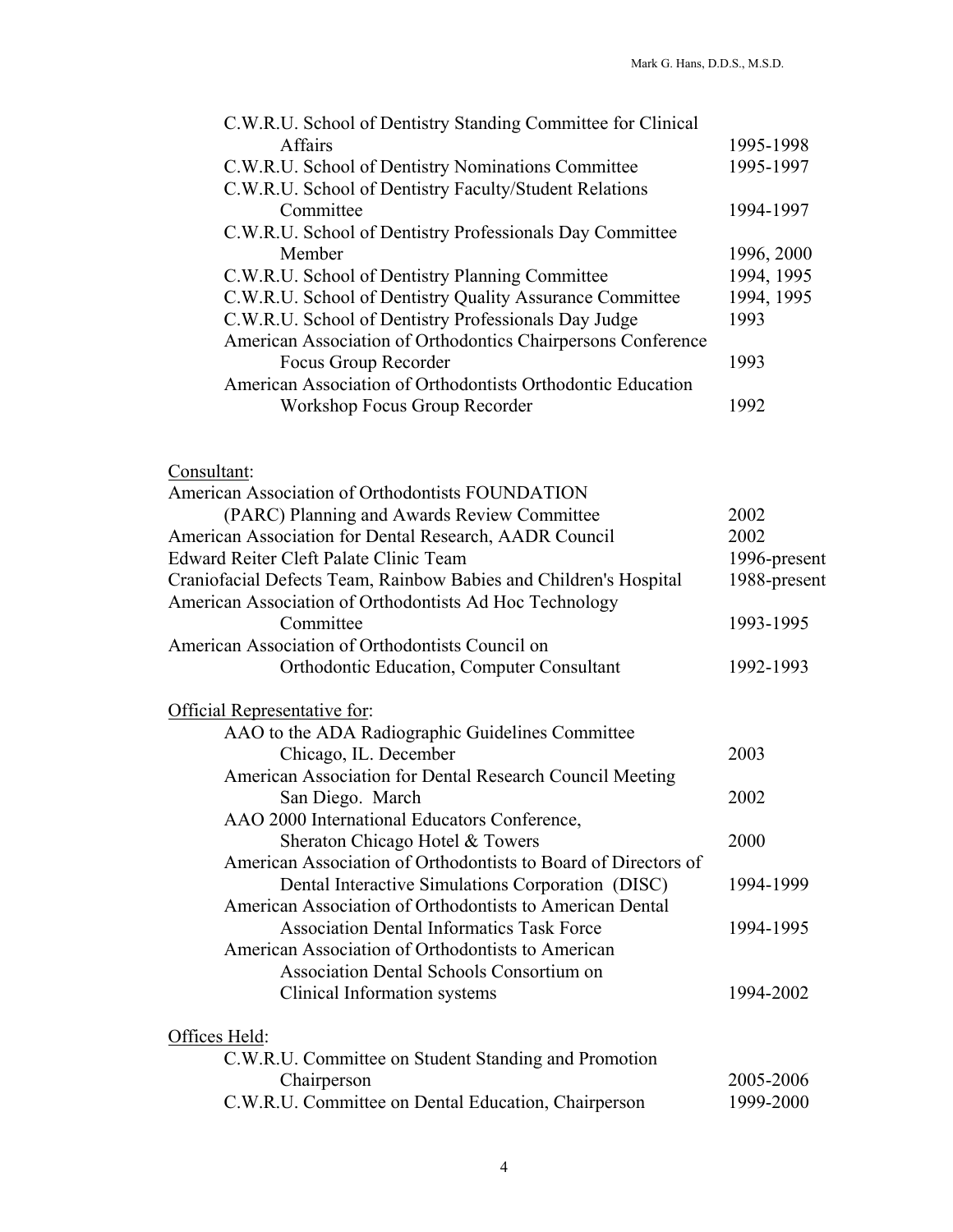| C.W.R.U. Department of Orthodontics Graduate Admissions                    | 1989-2009            |
|----------------------------------------------------------------------------|----------------------|
| Committee Chairperson<br>C.W.R.U. School of Dentistry Graduate Studies and |                      |
| <b>Research Committee</b>                                                  | 1989-2009            |
| Chairperson                                                                | 1992, '98, '99, '00, |
|                                                                            | 01, 02, 03, 04, 05,  |
|                                                                            | 0.6, 0.7, 0.08, 0.09 |
| Southwest General Hospital Study Club                                      |                      |
| President                                                                  | 1987, 1988           |
| <b>CWRU Orthodontic Alumni</b>                                             |                      |
| President                                                                  | 1987-1988            |
| Vice president                                                             | 1986                 |
| Secretary                                                                  | 1985                 |
| Treasurer                                                                  | 1984                 |
| Junior Board Member                                                        | 1983                 |
| Other:                                                                     |                      |
| AAO International Educators Conference,                                    | 2000                 |
| Sheraton Chicago Hotel & Towers                                            |                      |
| IADR Oral Session Chairman - San Diego, CA                                 | 2002                 |
| IADR Oral Session Chairman - Washington, DC                                | 2000                 |
| IADR Oral Session Chairman - Minneapolis, MN                               | 1998                 |
| IADR Oral Session Chairman - Orlando, FL                                   | 1997                 |
| IADR Oral Session Chairman - San Francisco, CA                             | 1996                 |
| IADR Oral Session Chairman - San Antonio, TX                               | 1995                 |

# Grants:

American Association of Orthodontists Foundation "The Legacy Project"

 Mark G. Hans, P.I.  $7/1/2008 - 6/30/2009$ 7/1/2009 – 6/30/2010

American Association of Orthodontists Foundation – Faculty Development Award "A Genetic Epidemiology Approach to Congenital Hypodontia" Manish Valiathan, P.I.  $7/1/02 - 6/30/03$ 

American Association of Orthodontists Foundation – Center Awards "Digital Storage and Internet Distribution of the Broadbent-Bolton Radiographic Collection" B. Holly Broadbent, Jr., P.I. 7/1/99-6/30/00 & 7/1/00-6/30/01  $6/30/00 - 7/01/01$ 6/30/01 – 7/01/02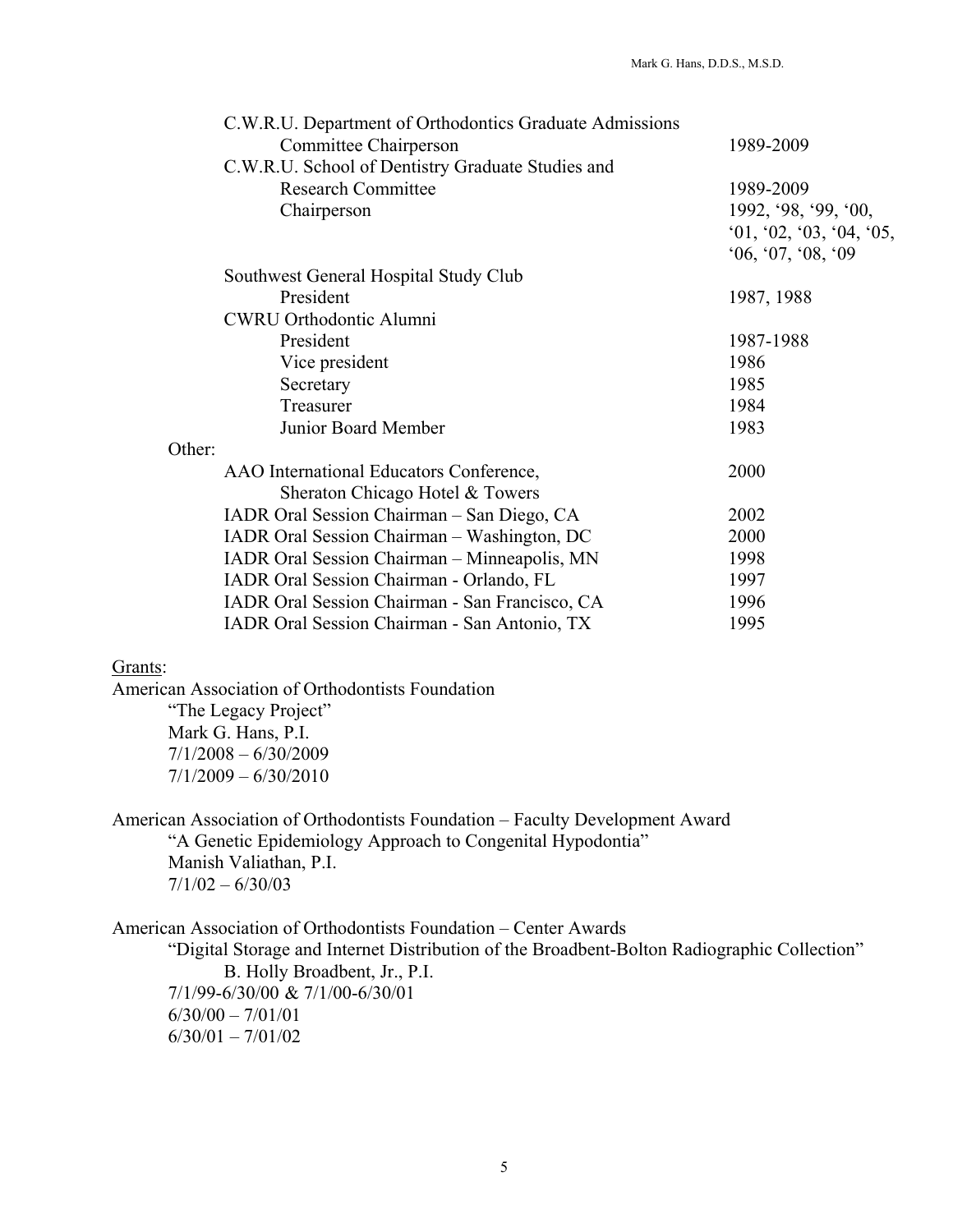National Institutes of Health, NHLBI P.I. Dr. Susan Redline (Hans 5% effort first year-10% thereafter) Familial Aggregation of Obstructive Sleep Apnea Renewal October 1994 to 2001 Renewed to 2004

- American Association of Orthodontists Foundation M. Valiathan (P.I), M.L Warman, M.G. Hans. Genetic Determinants of Craniofacial From. July 1, 2000- June 30, 2001.
- American Association of Orthodontists Foundation Faculty Development Fellowship Award "Three-Dimensional Cephalometric Analysis of Facial Morphology" J. Martin Palomo, P.I. 7/1/99-6/30/00
- American Association of Orthodontists Foundation Biomedical Research "Three Dimensional Cephalometric Outcome Assessment of Orthognathic Surgical Procedures" P.I. M.G. Hans June 1998-May 1999
- American Association of Orthodontists Foundation 1998 Graduate Orthodontic Residency Program Research , P.I. M.G. Hans 5/1/98 to 4/30/99
- American Association of Orthodontists Foundation Biomedical Research Outcomes Assessment P.I. Mark G. Hans (10% effort) Effect of Provider Education on Orthodontic Outcome August 1997-Dec. 98
- American Association of Orthodontists Foundation Biomedical Research P.I. Mark G. Hans (20% effort) Genetic Dissection of Craniofacial Morphologic Traits

National Institutes of Health P.I. Lysle E. Johnston (Co-Inv. Hans 5% effort) Comparative Analysis of Class II Treatments 5-YR Period

American Association of Orthodontists Foundation P.I. Dr. David Dean (Hans 5% effort) Creation of Internet-accessible Bolton-Brush Growth Study WWW (World-Wide-Web) Digital Cephalogram Database. October 1994. May 1995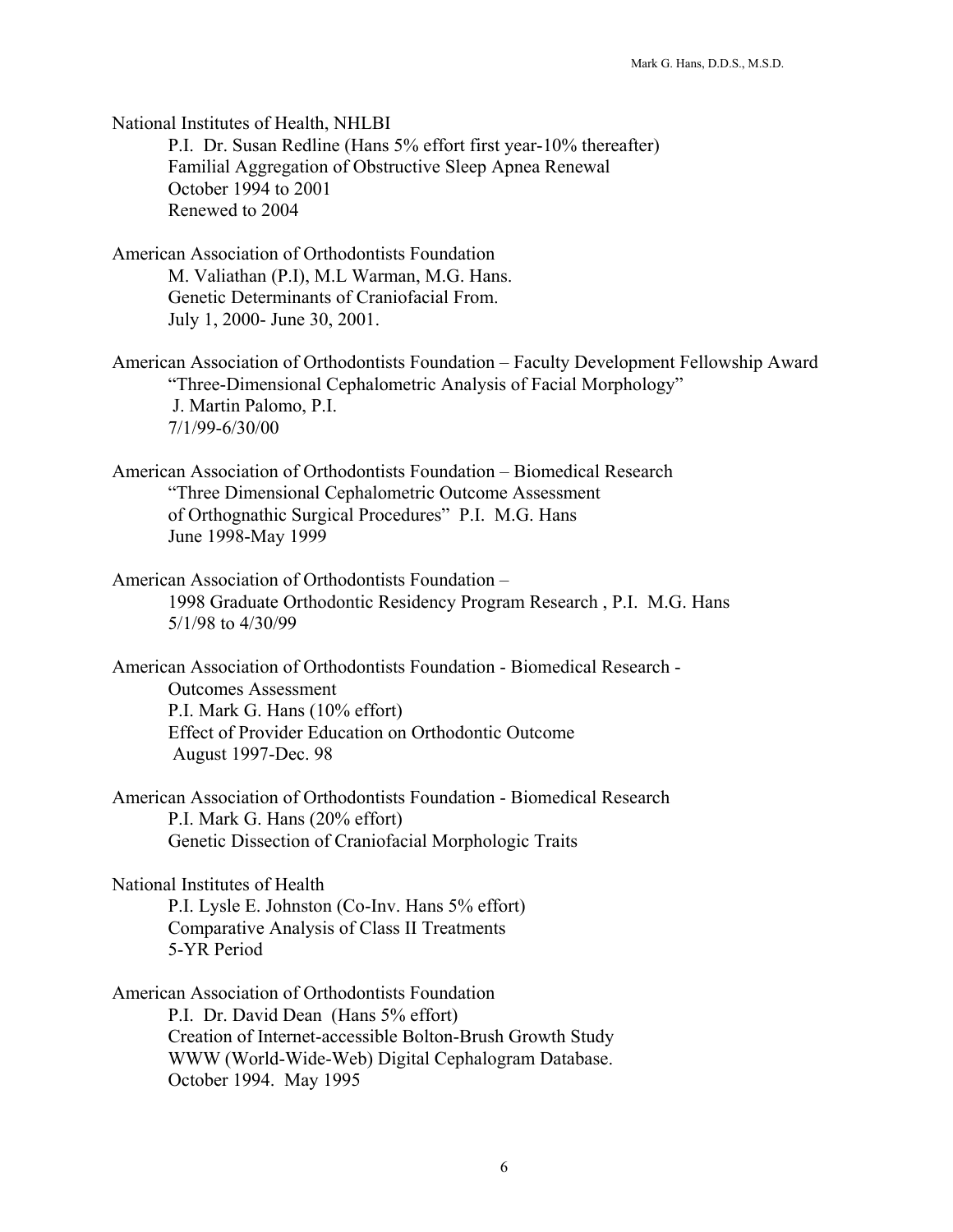Grants (continued): NIDR National Institute for Dental Research (NIH Small Grant Program) Cephalometric Assessment in Obstructive Sleep Apnea 1993 February 1, 1994 American Association of Orthodontists Foundation P.I. M. G. Hans Randomized Clinical Trial of a Dental Device for Treatment of Snoring and/or Obstructive Sleep Apnea Syndrome October 1994. May 1995 American Association of Orthodontists Foundation Co-P.I. M.G. Hans, S. S. Nelson Computerization of Geoffrey F. Walker's Collection December 1993. May 1994 American Association of Orthodontists Determining Grayscale and Spatial Resolution Standards for Digital Storage, Retrieval and Analysis of Cephalometric Radiographs, P.I. M.G. Hans 1993 American Association of Orthodontists Electrical Stimulation of the Muscles of Mastication, P.I. M. G. Hans November 1993 American Association of Orthodontists Foundation Electrical Stimulation of the Muscles of Mastication December 1993 American Association of Orthodontists Foundation 1992 Workshop to Develop Standards for Computer Storage and Retrieval of Orthodontic Records, P.I. M.G. Hans 1992-1993 American Association of Orthodontists Foundation Preservation of the Bolton Collection, P.I. M.G. Hans 1992 American Association of Orthodontists Identification of Unique Extracellular Matrix Proteins in Rat Nasal Septum, Condylar, and Synchondosal Cartilage. P.I. M.G. Hans 1991-1992 American Association of Orthodontists Computerization of the Bolton Collection. P.I. M. G. Hans 1990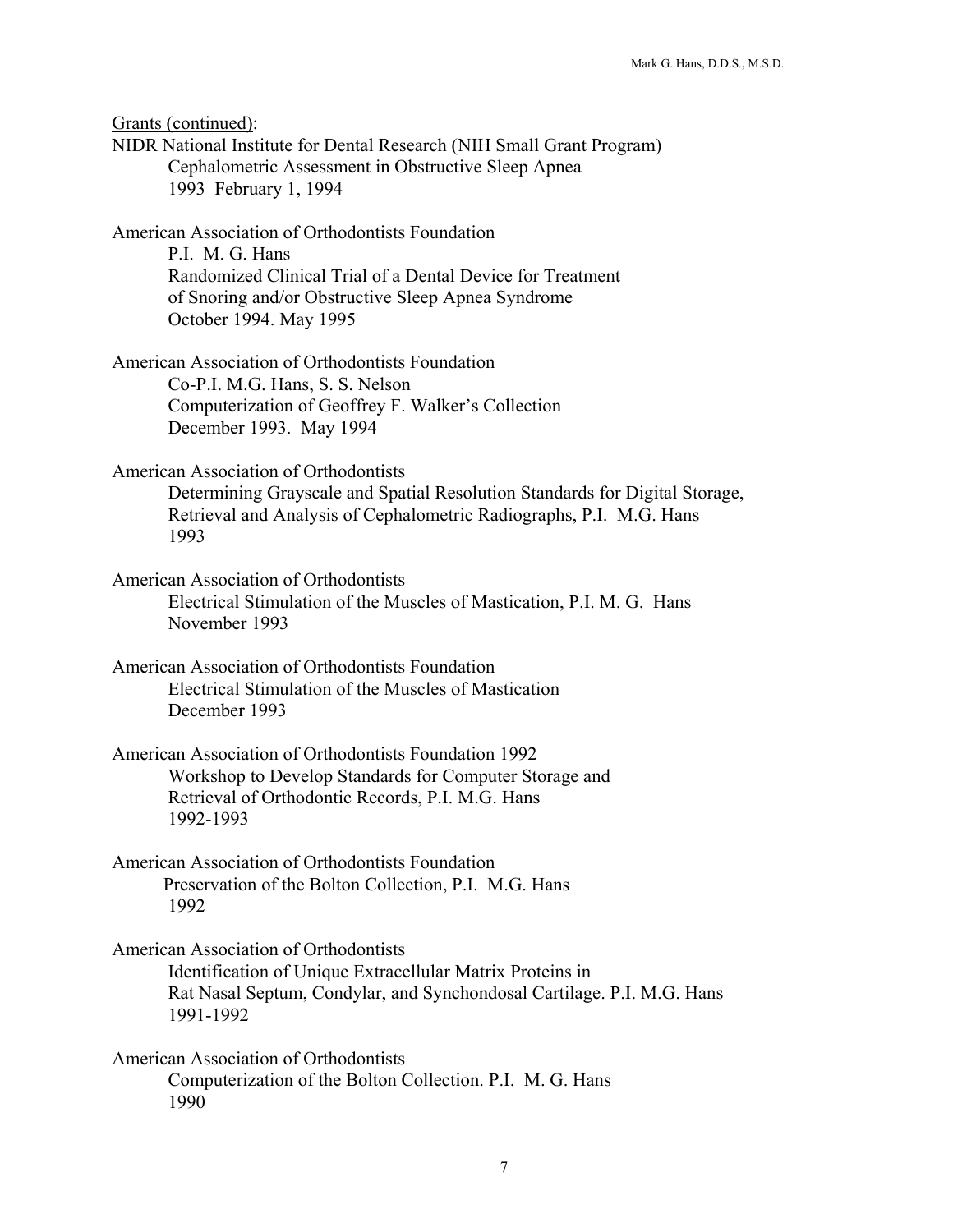IBM Prototype Computer-Based Library Information Delivery Service Sub-Project Director-Computerized storage and retrieval of longitudinally collected radiographs. P.I. M. G. Hans 1990-1992

National Institute of Health

"Familial Aggregation of Obstructive Sleep Apnea" P.I. Susan Redline: 1990-1995 (M. G. Hans - 5% Effort) Cephalometric appraisal of craniofacial anatomy of patient's with OSA.

Biomedical Research Grant

"Growth and Development, Following Experimental Restriction of the Transverse Maxillary Growth in the Rat" P.I. M. G. Hans

American Association of Orthodontists Grant

"A Prospective Study of the Effects of Internal Derangement of the Temporomandibular Joint, as assessed by Magnetic Resonance Imaging, on Growth and Development of the Human Face during and after Orthodontic Treatment." P.I. M. G. Hans 1989

#### Thesis:

Hans, M.G. "The Effects of Rat Nasal Septum Antibodies on Facial Growth and Development." Master's Thesis, Department of Orthodontics, C.W.R.U., 1981.

#### Publications:

- Leung CC, Palomo L, Griffith R, **Hans MG**: "Accuracy and Reliability of Cone-Beam Computed Tomography for measuring alveolar bone heights and detecting bony dehiscences and fenestrations." Am J Orthod Dentofacial Orthop. 2010 Apr 137(4 Suppl):S109-19.
- Valiathan M, El H, **Hans MG**, Palomo MJ: "Effects of extraction versus non-extraction treatment on oropharyngeal airway volume." Angle Orthod 2010 Nov 80(6):1068-74.
- Kacer KA, Valiathan M, Narendran S, **Hans MG**. "Retainer wear and compliance in the first 2 years after active orthodontic treatment." Am J Orthod Dentofacial Orthop. 2010 Nov;138(5):592-8.
- Baumgaertel S, **Hans MG**. "Assessment of infrazygomatic bone depth for mini-screw insertion." Clin Oral Implants Res. 2009 Jun;20(6):638-42. Epub 2009 Mar 4.
- Palomo JM, Rao PS, **Hans MG**. "Influence of CBCT exposure conditions on radiation dose." Oral Surg Oral Med Oral Pathol Oral Radiol Endod. 2008 Jun;105(6):773-82. Epub 2008 Apr 18.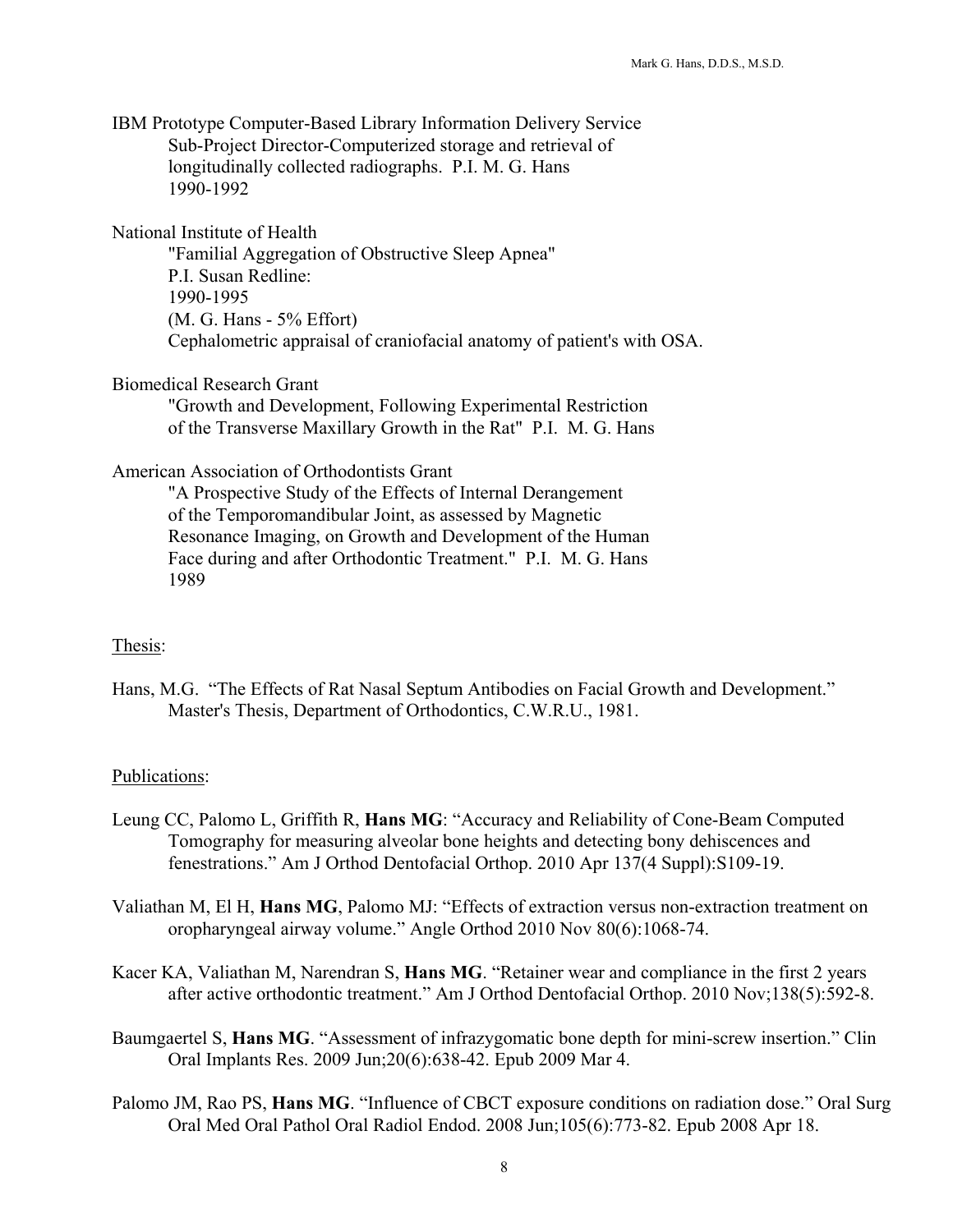- Baumgaertel S, Razavi MR, **Hans MG**. "Mini-implant anchorage for the orthodontic practitioner." Am J Orthod Dentofacial Orthop. 2008 Apr;133(4):621-7.
- Magni A, de Oliveira Albuquerque R, de Sousa RT Jr, **Hans MG**, Magni FG. "Solving incompatibilities between electronic records for orthodontic patients." Am J Orthod Dentofacial Orthop. 2007 Jul;132(1):116-21.
- Vaden JL, **Hans MG** "Donald Enlow, M.S., Ph.D.: The consumate student of human facial growth and development." Cranio. 2008 Jul;26(3):160-1.
- Fisher MA, Wenger RM, **Hans MG**."Pretreatment characteristics associated with orthodontic treatment duration." Am J Orthod Dentofacial Orthop 2010 Feb;137(2):178-186.
- Valiathan M, Phoenix A, Palomo M and **Hans MG**. "Cautionary notes on the undesirable secondary effects of long term orthopedic and ventilation mask therapy in the treatment of OSAS." Revue d'Orthopedic Dento-faciale, 2009;Vol. 43 No. 3.
- Fisher MA, Beeson DC, **Hans MG**.J Dent Educ. "Dental practice network of U.S. dental schools." 2009 Dec;73(12):1387-93.
- Baumgaertel S, **Hans MG**. "Buccal Cortical Bone Thickness for Mini-implant Placement." Am J Orthod Dentofacial Orthop 2009;136:230-5.
- Baumgaertel, S., Palomo, J. M., Palomo, L., **Hans, M. G**. "The Reliability and Accuracy of CBCT Dental Measurements." Am J Orthod Dentofacial Orthop. 2009 Jul;136(1):19-25.
- Feng YM, Fang B, Xia Y, Shu R, **Hans MG**. "Mia-assisted orthodontic treatment for dental malocclusion secondary to periodontal disease." 2009 World J Orthod Spring; 10(1): 49-56
- Lyotard N, Valiathan M, **Hans MG**, Nelson S, "Short-term post orthodontic tooth movement in the absence of retention." Submitted.
- Valiathan, M and **Hans MG** "Treatment of OSAS with Oral Appliances." LaRevue d'Orthopédie Dento-faciale. 2009; 43; 279-299
- Kacer K, Valiathan M, **Hans MG**, Narendran S. "Self reported retainer wear and compliance in the first two years following active treatment." Accepted. Am J Orthod Dentofacial Orthop
- Palomo, J.M., Rao, P.S., Kwong, J.C., **Hans, M.G**. "Influence of CBCT settings on radiation dose and image quality." Rev Esp Ortod. 2008 38 (4):289-308.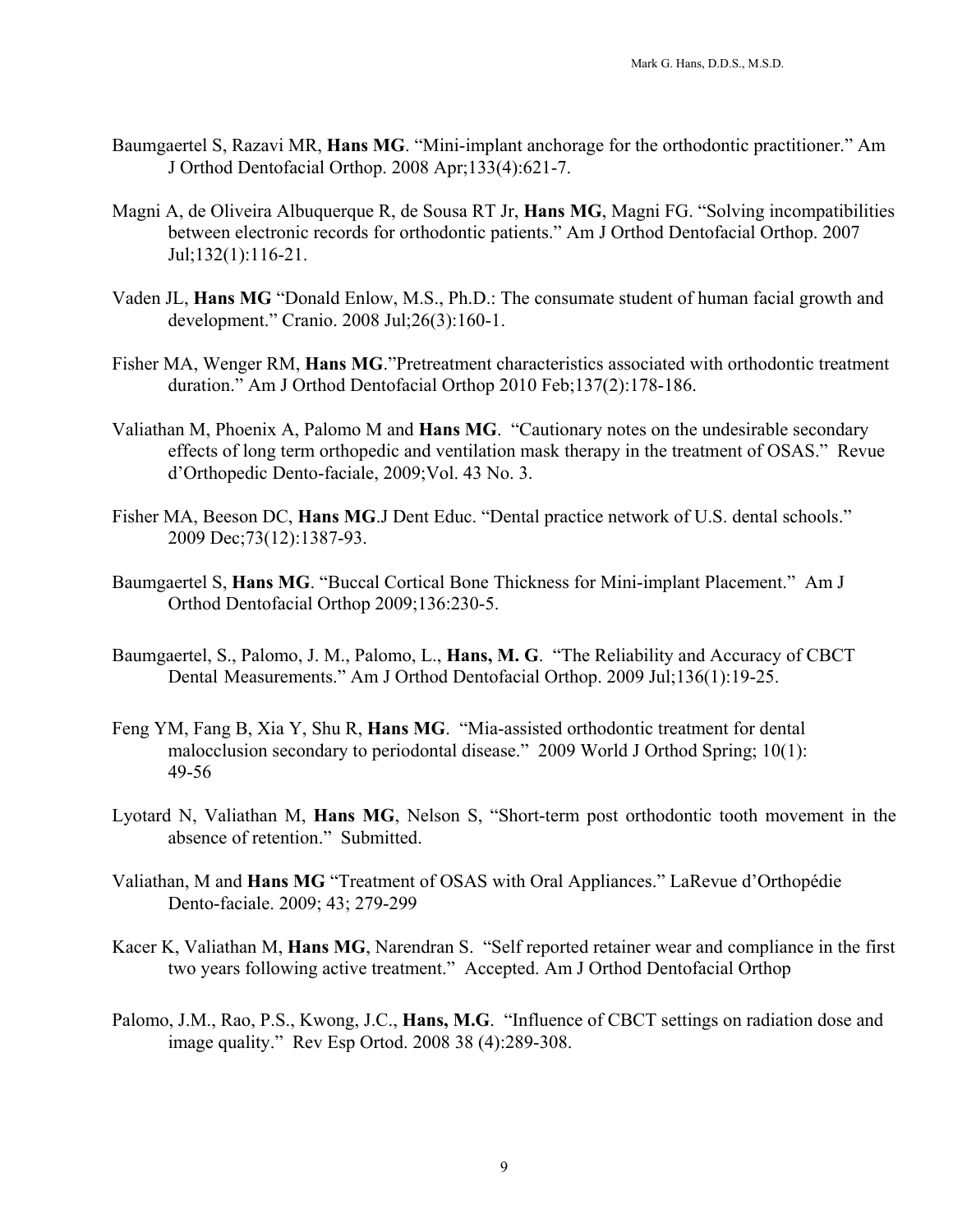- Ballrick, J., Palomo, J.M., Ruch, E., Amberman, B.D., **Hans, M.G**. "Image Distortion and Spatial Resolution of a Commercially Available CBCT." Am J Orthod Dentofacial Orthop 2008 Oct;134(4):573-582.
- Kwong, J.C., Palomo, J.M., Landers, M.A., Figueroa, A., **Hans, M.G**. "Image Quality Produced by Different CBCT Settings." Am J Orthod Dentofacial Orthop. 2008;133(1):317-327.
- Hildebrand, J.C., Palomo, J.M., Palomo, L., Sivik, M., **Hans, M.G**. "Evaluation of an ABO Objective Grading System Software on Digital Casts." Am J Orthod Dentofacial Orthop. 2008;133(1):283- 289.
- Palomo, J.M., Kau, C.H., Bahl Palomo, L., **Hans, M.G**. "Three dimensional cone beam computerized tomography in dentistry." Int'l Dent SA-Australasian Ed. 2007 Dec/Jan;2(11):58-65.
- Palomo, J.M., Kau, C.H., Bahl Palomo, L., **Hans, M.G.** "Three dimensional cone beam computerized tomography in dentistry." Int'l Dent SA 2007 Dec/Jan; 9(6):40-49.
- Baumgaertel, S., Palomo, J. M., Palomo, L., **Hans, M.G**. "The Reliability and Accuracy of CBCT Dental Measurements."Am J Orthod Dentofacial Orthop 2009 Jul;136(1):19-25; discussion 25-8.
- Palomo, J.M., Christopher, M., **Hans, M.G**. "The Accuracy and Reliability of CBCT Measurements Using a Custom Phantom." Int'l J Comput Assist Radiol Surg. 2007, 2:422-424.
- Palomo, L., Palomo, J.M., **Hans, M.G**., Bissada, N. "Image Guided Placement of Temporary Anchorae Devices for Tooth Movement." Int'l J Comput Assist Radiol Surg. 2007. 2:424-426.
- Zhang, X., **Hans, M.G**., Graham. G., H. Lester Kirchner and Redline, S. "The Correlations Between Cephalometric and Facial Photographic Measurements of Craniofacial Form. Am J Orthod Dentofacial Orthop 2007;131:67-71.
- **Hans, MG**, Teng, CM, Liao CC, Chen YH, Yang CY. "An evidence-based approach to treatment of open bite and deep bite: Case reports." World J Orthod. 2007;9(1):45-64.
- Bruntz, L.Q., Palomo., J.M., Baden, S., **Hans, M.G**. "A Comparison of Scanned Lateral Cephalograms with Corresponding Original Radiographs." Am J Orthod Dentofacial Orthop 2006 130(3):340-348.
- Jeon YJ, Kim YH, Son WS, **Hans MG**. "Correction of a canted occlusal plane with miniscrews in a patient with facial asymmetry." Am J Orthod Dentofacial Orthop. 2006;130(2):244-252.
- Palomo, J.M., Subramanyan, K., Broadbent, B.H., and **Hans, M.G**."The 2D and 3D Bolton Standards – Part I." Kieferorthopädie Nachrichten (Orthodontic News) – Oemus Media AG. 2006 Jul/Aug; 7/8:4-5.
- Palomo, J.M., Subramanyan, K., **Hans, M.G**. "Influence of mA settings and a copper filter in CBCT image resolution." Int J Compu Assist Radiol Surg 2006 1:391-393.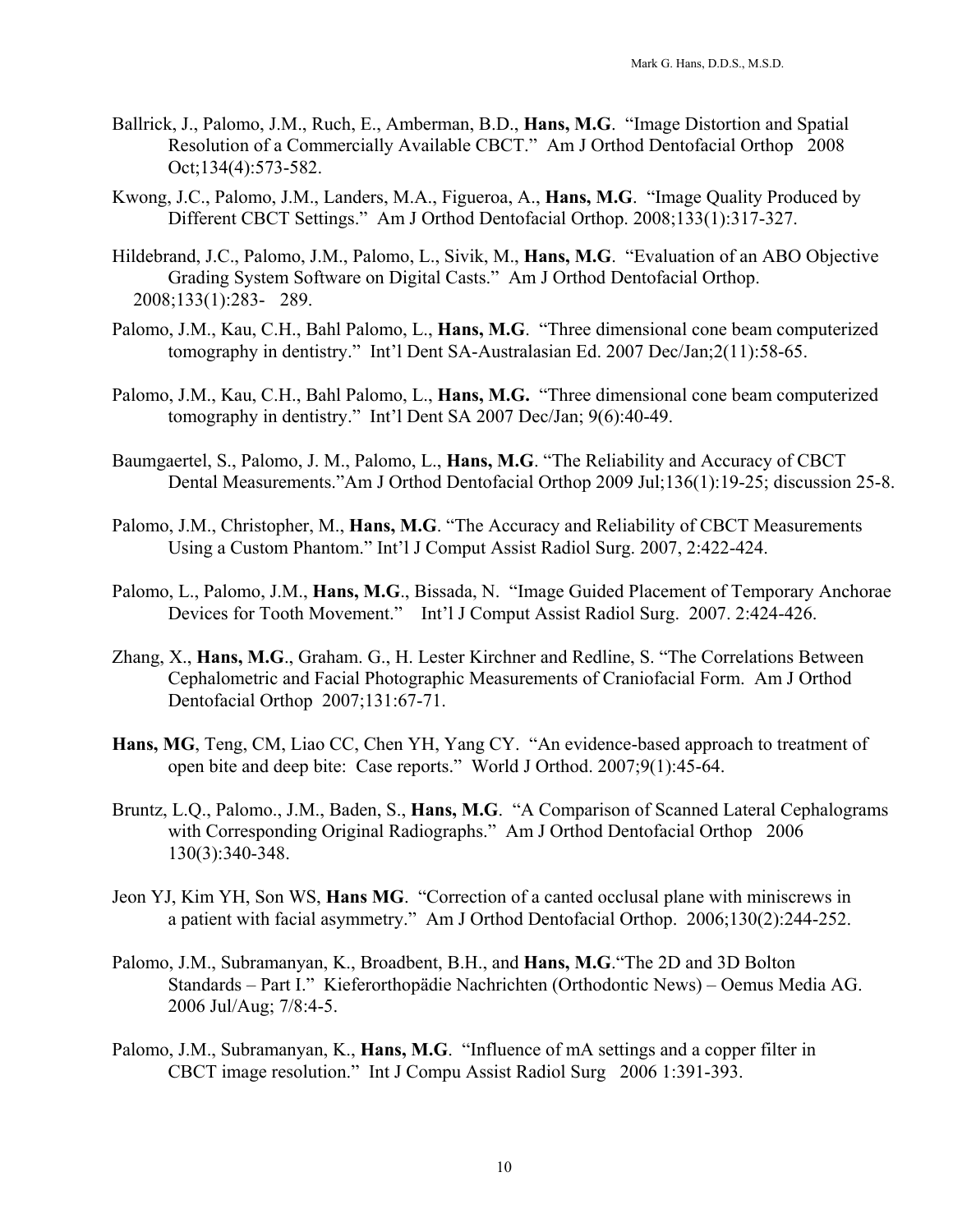- Subramanyan, K., Palomo, J.M., **Hans, M.G**. "Registration and comparison of pre- and postoperative craniofacial CCT images for clinical assessment." Int J Comput Assist Radiol Surg 2006 1:540-541.
- Subramanyan, K., Palomo, J.M., **Hans, M.G**. "Creation of 3D craniofacial standards from CBCT Images." SPIE 2006, 6144: 1599-1608.
- **Hans, M.G**., Groisser, G., Damon, C., Amberman, B.D., Nelson S., and Palomo J.M. "Cephalometric Changes in Overbite and Vertical Facial Height After Removal of Four First Molars or Four First Bicuspids. Am J Orthod Dentofacial Orthop – 2006 Aug;183-188.
- Palomo, J.M., Subramanyan, K., **Hans, M.G**. "The Creation of 3D Standards for CT Images. Digital Radiography and Three-Dimensional Imaging." Craniofacial Series Vol. 43. Ann Arbor: Center for Human Growth and Development, The University of Michigan. 2006:231-46.
- Wenger, R., **Hans, M.G**., Welter, J.F., Solchaga, L.A., Sheu, Y.R. and Malemud, C.J. "Hydrostatic Pressure Increases Apoptosis in Cartilage-Constructs Produced from Human Osteoarthritic Chondrocytes." Front BioSci. 2006. 1;11:1690-1695.
- Kau, C.H., Palomo, J.M., Richmond, S., **Hans, M.G**. "Three-Dimensional Cone Beam Computerized Tomography in Orthodontics." J Orthod Britain. 2005. 32;(4):282-293.
- Palomo, J.M., Yang, C-Y, **Hans, M.G**. "Clinical Application of Three-Dimensional Craniofacial Imaging in Orthodontics" J Med Sci Published by National Defense Medical Ctr. Taipei Dec. 2005 Vol. 25 No. 6 pp.269-278.
- Palomo, J.M., Hunt, D.W., **Hans, M.G**., Broadbent, B.H., Jr. "A Longitudinal 3D Size and Shape Comparison of Untreated Class I and Class II Subjects." Am J Orthod Dentofacial Orthop. 2005. 127;(5):584-591.
- **Hans, M.G**., Valiathan, M. "Bobbing for Apples in the Garden of Eden" Seminars in Orthod June 2005 Vol 11, No 2, pp 86-93.
- Palomo, J.M., Wolf, G., **Hans, M.G**. "The Use of Digital Photography in the Case Orthodontic Clinic." Am J Orthod Dentofacial Orthop 2004 126(3):381-385.
- Palomo, J.M., Subramanyan, K., **Hans, M.G**. "Creation of Three Dimensional Data From Bi-plane Head X-rays for Maxillofacial Studies. Int'l Congress Series. Vol. 1268C pp 1253.
- **Hans, M.G.** "From Angle to the Future: A Perspective." Informationen aus Orthodontie und Kieferorthopädie. June 2004. Heft 2, pp 75-82.
- **Hans, M.G**. "Taking Stock: Assessing the Present-Planning the Future" Orthod Craniofacial Res 2004. Vol. 7(3):143-149.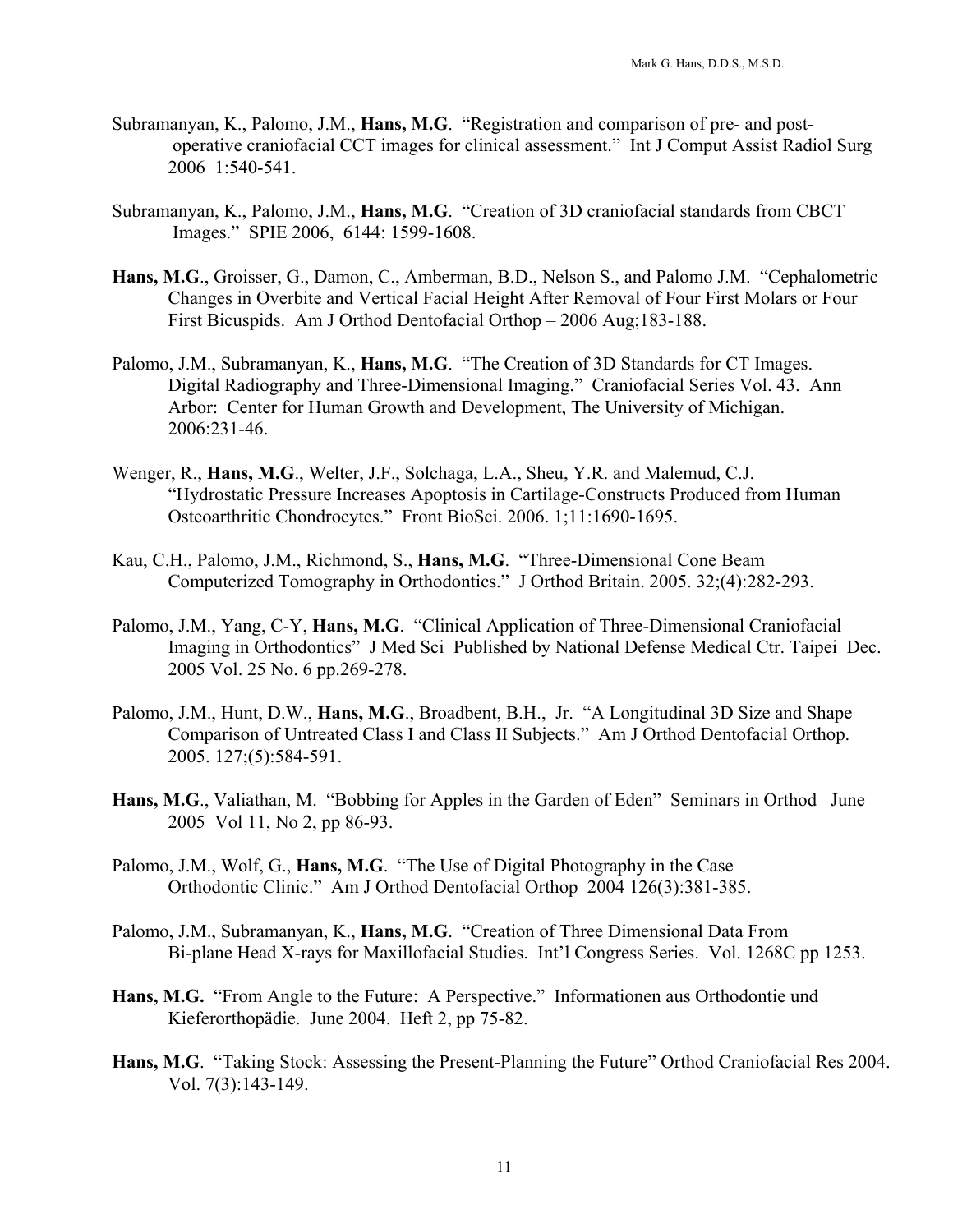- **Hans, M.G**., Le, N.M., Armogan, V., Abei, Y. Bernard, L. Nelson, S. "Orthodontic Care in Suburban Cuyahoga County, Ohio: Who Provides Orthodontic Treatment and Whom Do They Treat?" Angle Orthod 2004;74(3):293-297.
- Abei, Y., Nelson, S., Amberman, B.D., **Hans, M.G**. Comparing Orthodontic Treatment Outcome Between Orthodontists and General Dentists Using the ABO Index. Am J of Orthod Dentofac Orthop 2004 Nov;126(5):544-548.
- Nelson, S., Armogan, V., Abei, Y. Broadbent, B.H., **Hans, M.G**. "Disparity in Orthodontic Utilization and Treatment Need Among High School Students." J Public Health Dent 2004;64(1):26-30.
- Gass, J.R., Valiathan, M, Tiwari, H.K., **Hans, M.G**. and Elston, R.C. "Familial Correlations and Heritability of Maxillary Midline Diastema**."** Am J Orthod Dentofac Orthop 2003;123: 35-39.
- Cakirer, B., Dean, D., Palomo, J.M., **Hans, M.G**. "Orthognathic surgery outcome analysis: 3-dimensional landmark geometric morphometrics." Int'l J Adult Orthod Orthognath Surg. 2002;17, (2):116-132.
- **Hans, M.G**., Palomo, J.M., Dean, D., Cakirer, B., Min, K-J, Han, S. and Broadbent, B.H. "Three Dimensional Imaging: The Case Western Reserve University Method." Sem Orthod Vol.7, No. 4, pp 233-243, Dec. 2001.
- **Hans, M.G**., Nelson, S., Pracharktam, N., Baek, S-J, Strohl, K.P. and Redline, S. "Subgrouping Persons with Snoring and/or Apnea by Using Anthropometric and Cephalometric Measures. Sleep Breath." 2001 5, (2);79-91.
- Cakirer, B., **Hans, M.G**., Graham, G., Aylor, J., Tishler, P.V. and Redline, S. "The Relationship Between Craniofacial Morphology and Obstructive Sleep Apnea in Whites and in African-Americans." Am J Respir Crit Care Med 2001, 163(4): 947-950.
- Nelson, S., **Hans, M.G**., Broadbent, B. H., Jr. and Dean, D. "The Brush Inquiry: An Opportunity to Investigate Health Outcomes in a Well Characterized Cohort." Am J Hum Biol 2000,  $12(1):1-9.$
- Kulnis, R., Nelson, S., Strohl, K.P. and **Hans, M.G**. "Cephalometric Assessment of Snoring and Nonsnoring Children." Chest, Vol. 118, p. 596-603, Sept. 2000.
- Dean, D., **Hans, M.G**., Bookstein, F.L., Subramanyan, K. "Three Dimensional Bolton-Brush Growth Study Landmark Data: Ontogeny and Sexual Dimorphism of the Bolton Standards" Cohort. Cleft Palate Craniofac J 2000, 37(2):145-156.
- Palomo, J.M., Dean, D., Broadbent, B.H. and **Hans, M.G**. "Three Dimensional Craniofacial Shape change in 16 Female Bolton Faces." In: The Enigma of the Vertical Dimension. Craniofacial Growth Series, Vol. 36. Ann Arbor: Center for Human Growth and Development. The University of Michigan. 2000:277-10.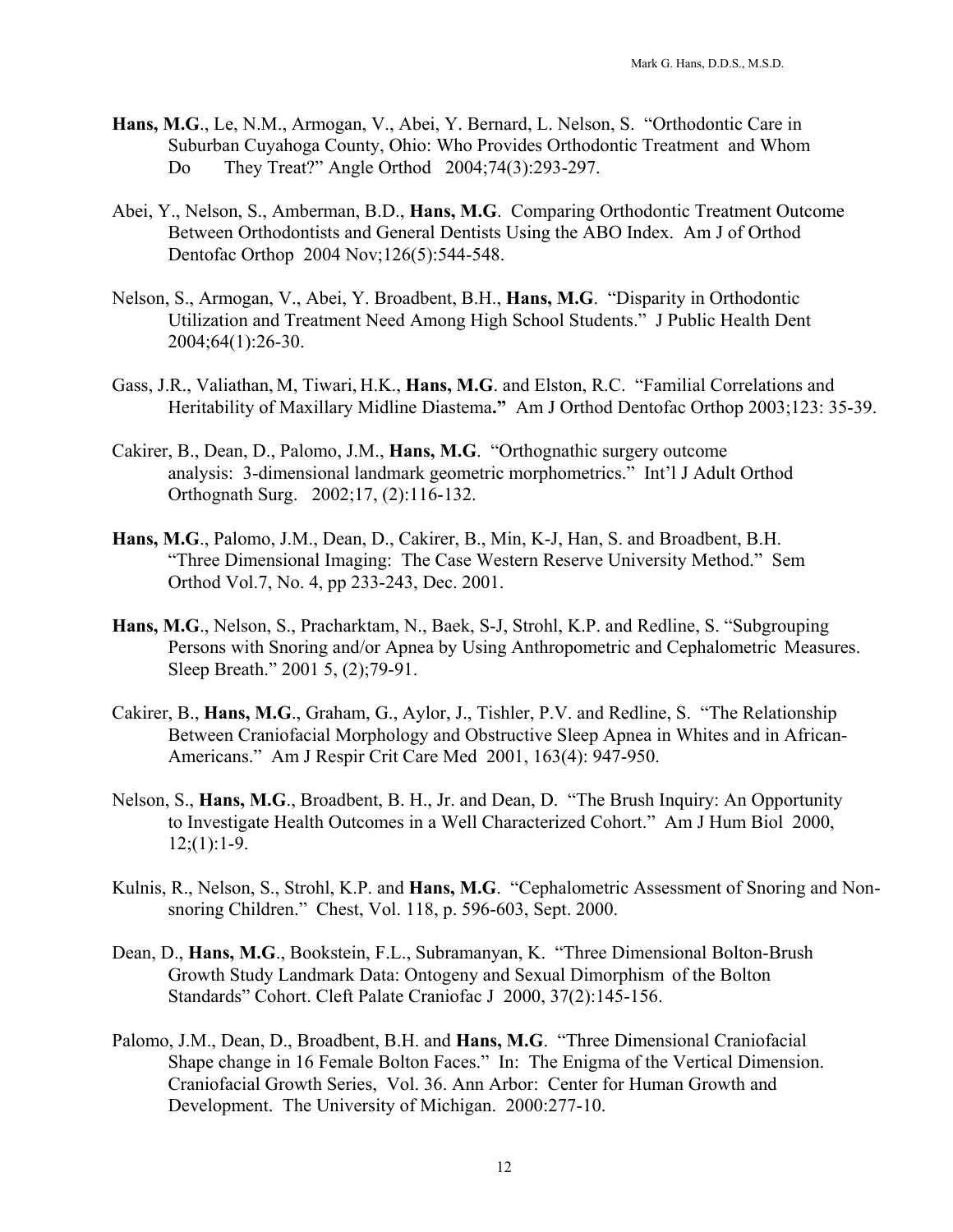- Bazzucchi, A., **Hans, M.G**., Nelson, S., Powers, M. and Parker, S. "Evidence of Correction of Open Bite Malocclusion Using Active Vertical Corrector Treatment." Semin Orthod 1999;5(2)110-120.
- Mussa, R., **Hans, M.G**., Enlow, D.H., Goldberg J. "Condylar Cartilage Response to Continuous Passive Motion in Adult Guinea Pigs: A Pilot Study." Am J Orthod Dentofac Orthop 1999 115, (4):360-367.
- Brightman, B.B., **Hans, M.G**., Wolf, G.R. and Bernard, H. "Recognition of malocclusion: An education outcomes assessment." Am J Orthod Dentofac Orthop 1999. 116(4):444-451.
- Dean, D., Palomo, M., Subramanyan, K., Hans, M.G., Broadbent, B.H., Jr., Moullas, A. and Macaraeg, O. "Accuracy and Precision of 3D Cephalometric Landmarks from Biorthogonal Plain Film Xrays." 1998 SPIE 3335.
- Holman, J.K., **Hans, M.G**., Nelson, S., Powers, M.P. "An Assessment of Extraction Versus Nonextraction Orthodontic Treatment Using the Peer Assessment Rating (PAR) Index." Angle Orthod. 1998. 68(6:527-534.
- Dean, D., Bookstein, F.L., Koneru, S., Lee, J-H., Kamath, J., Cutting, C.B., **Hans, M.G**., Goldberg, J. "Average African-American 3D-CT Skull Images: The Potential Clinical Importance of Ethnicity and Sex." J Craniofac Surg. 1998. Vol. 9. No. 4.348-359.
- Nelson, S. **Hans, M.G**. "Contribution of craniofacial risk factors in increasing apneic activity among obese and non-obese habitual snorers." Chest 1997; 111:154-62.
- Redline, S., Tishler, P.V., **Hans, M.G**., Tosteson, T.D., Strohl, K.P., Spry, K. "Racial differences in sleep-disordered breathing in African-Americans and Caucasians." Am J Respir Crit Care Med 1997. 155(1):186-192.
- **Hans, M.G**., Nelson, S., Luks, V.G., Lorkovich, P., Baek, S-J. "Comparison of two dental devices for treatment of Obstructive Sleep Apnea Syndrome." Am J Orthod Dentofac Orthop 1997, 111,  $(5):562-570,$
- Nelson, S., Broadbent, B.H., Jr., **Hans, M.G**. "The demographics of Dr. Geoffrey's Cephalometric Collection." Am J Orthod Dentofac Orthop 1997;111(6):646-649.
- Tishler, P.V., Redline, S., Ferrette, V., **Hans, M.G**., Altose, M.D. "The Association of Sudden Unexpected Infant Death with Obstructive Sleep Apnea." Am J Respir Critical Care Med Vol. 153 pp 1857-1863, 1996.
- Taylor, M., **Hans, M.G**. Broadbent, B.H., Jr., Strohl, K.P., Nelson, S. "Soft Tissue Growth of the Oropharynx." Angle Orthod 1996;66(5)393-400.
- Pracharktam, N., Nelson, S., **Hans, M.G**., Broadbent, B.H., Jr., Redline, S., Rosenberg, C. and Strohl, K.P. "Cephalometric Assessment of Obstructive Sleep Apnea". Am J Orthod Dentofacial Orthop 1996;109(4):410-419.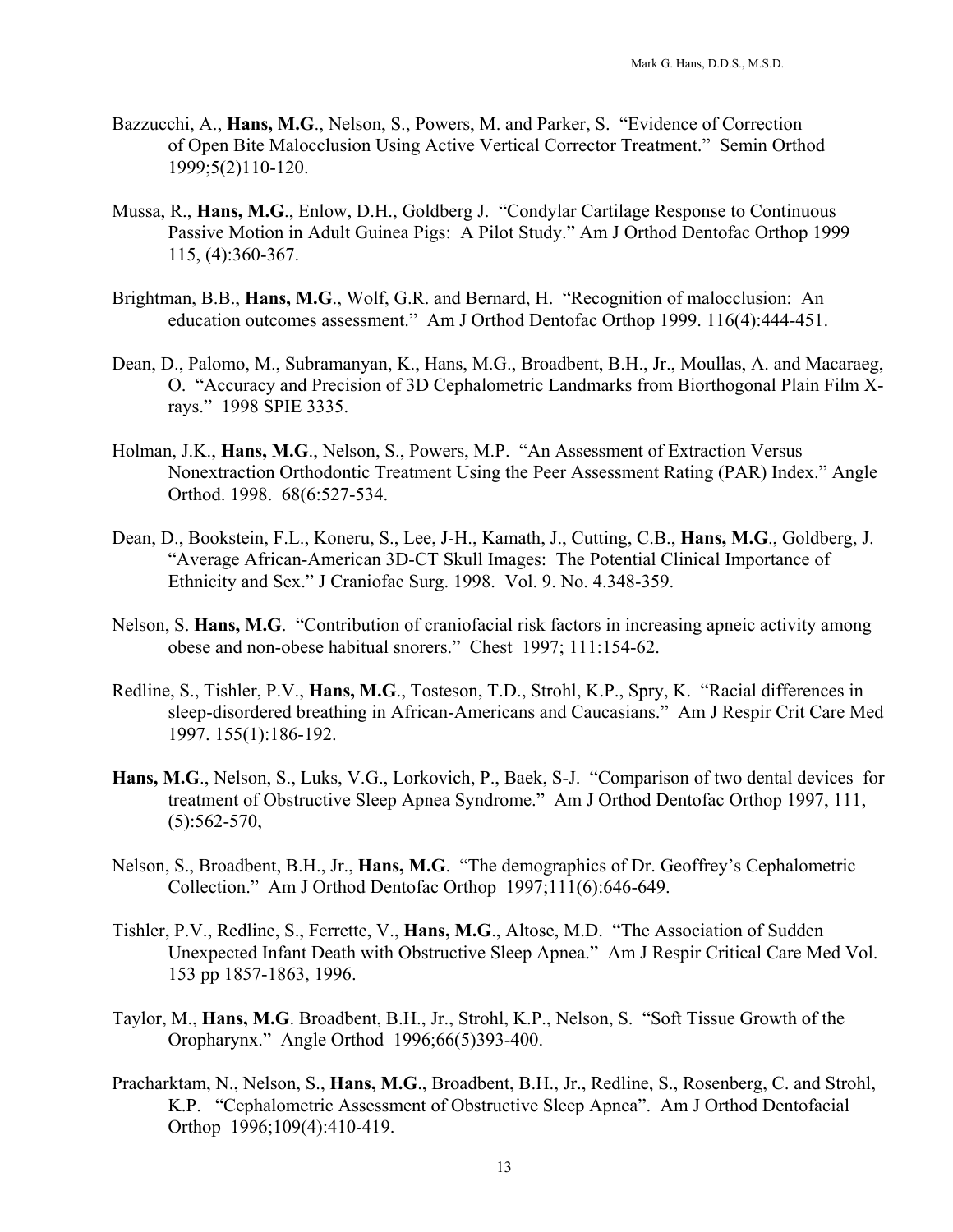- **Hans, M.G**., Scaletta, L. J. and Occhino, J.C. "The Effects of Anti Rat Nasal Septum Cartilage Antisera on Facial Growth in the Rat." Am J Orthod Dentofacial Orthop 1996;109:607- 615.
- Zammit, M.P., **Hans, M.G**., Broadbent, B.H., Jr., Johnsen, D.C., Latimer, B and Nelson, S. "Malocclusion in Labrador Inuit Youth: A Psychosocial, Dental and Cephalometric Evaluation." Arctic Med Res 1995; 54:32-44.
- **Hans, M.G**., Pracharktam, N. and Nelson, S. "The Orthodontists Role in Obstructive Sleep Apnea." LaRevue d'Orthopédie Dento-faciale. 1995;28(4):455-471.
- **Hans, M.G**., Enlow, D.H., Noachtar, R. "Age related differences in mandibular ramus growth: A histologic study." Angle Orthodontist. 1995 65(5):335-340.
- **Hans, M. G.** "The Effect of Quiet Tidal Breathing on Lateral Cephalometric Measurements." J Oral Maxillofac Surg 1995. 53(10):1159-1160
- Pracharktam, N., **Hans, M.G**., Redline, S. and Strohl K.P. "Upright and Supine Cephalometric Evaluation of Obstructive Sleep Apnea Syndrome and Snoring Subjects." Angle Orthod 1994 64(1)63-73.
- **Hans, M.G**., Kishiyama, C., Parker, S., Wolf, G. and Noachtar R. "Cephalometric Evaluation of Two Treatment Strategies for Deep Overbite Correction." Angle Orthod 1994 64(4):265-276.
- **Hans, M.G**., Broadbent, B. Holly and Nelson S. "Broadbent-Bolton Growth Study Past, Present, and Future." Am J Orthod Dentofacial Orthop 1994 105(6):598-603.
- Zammit, M.P. Torres, A., Johnsen, D.C. and **Hans, M.G**. "The Prevalence and Patterns of Dental Caries in Labrador Inuit Youth (5-22 Years)." J Pub Health Dent 1994 54(3):132-138
- Zammit, M.P., Kalra, V., Nelson, S., Broadbent, B.H. and **Hans, M.G**. "Growth patterns of Labrador Inuit youth: II. Skeletal age." Arctic Med Res 1994 53;(4):176-183.
- Lieberman, J.M.; **Hans., M.G**.; Rozencweig, G.; Goldberg, J.S; Bellon, E.M. "Magnetic Resonance Imaging of the Juvenile Temporomandibular Joint: Preliminary Report." Radiology, February 1992. 182:531-534.
- Carroll, W.J.; Haug, R.H.; Bissada, N.F.; Goldberg, J.S.; **Hans, M.G**. "The Effects of the LeFort I Osteotomy on the Periodontium." J of Oral Maxillofac Surg 1992 50:128-132.
- Martone, V.D., Enlow, D.H., **Hans, M.G**., Oyen, O. "Class I and III Malocclusion Sub-Groupings Related to Head Form Type" Angle Orthod 1992 62(1):35-42.
- **Hans, M.G**.; Lieberman, J.; Goldberg J.; Rozencweig, G.A.; Bellon E.: "A Comparison of Clinical Examination, History, and Magnetic Resonance Imaging for Identifying Orthodontic Patients with Temporomandibular Joint Disorders" Am J Orthod Dentofacial Orthop 1992. 101(1): 54-59.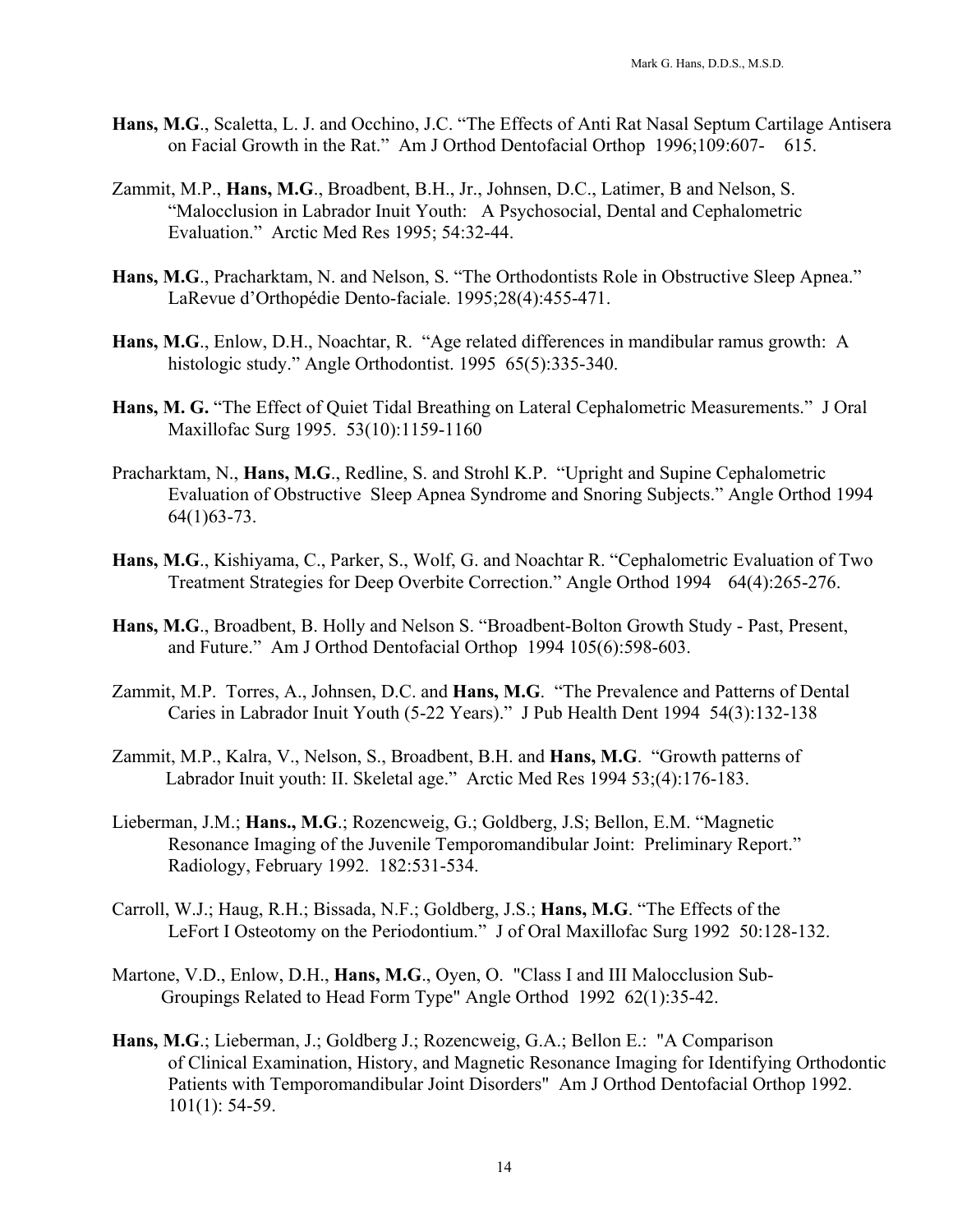Published Abstracts:

- M Christopher, JM Palomo and **MG Hans**. "The Accuracy of Measurements Taken from CBCT Images." IADR #0771
- G. Chan, J.M. Palomo, S. Baden and **M.G. Hans**. "Accuracy and Reliability of cephalometric and CBCT linear measurements." IADR/AADR/CADR 87th General Session and Exhibition #0770, April 1-4, 2009.
- M. Palomo, J. Ballrick, E. Ruch, D. Amberman, and **M.G. Hans**, "Image Distortion and Spatial Resolution of a Commercially Available CBCT." IADR Meeting . #0981, 2009.
- E. Hughes, M. Valiathan, **M.G. Hans**, and S. Nelson. "Survey Based Study of the Most Common Retention Protocols". IADR Meeting, #0966, 2009.
- P. Austin, B. Dennis, N. Suchitra, K. Strohl, and **M.G. Hans**, "Hyoid Bone Position Changes Following

Rapid Palatal Expansion in Adolescents." IADR Meeting, #1261 2009.

- J.M. Palomo, B. Peters-Schuster, K. Strohl, and **M.G. [Hans](http://iadr.confex.com/iadr/2009miami/webprogram/Paper115094.html#top)**, "Airway volume assessment in 12 and 13 year old subjects." IADR/AADR/CADR 87th General Session and Exhibition. April 1-4, 2009.
- A. Balaze, J.M. Palomo, J. White, and **M.G. [Hans](http://iadr.confex.com/iadr/2009miami/webprogram/Paper121142.html#top)**, "Measurement Accuracy and Spatial Resolution of a Commercially Available CBCT" IADR/AADR/CADR 87th General Session and Exhibition. April 1-4, 2009.
- P. Patel, C.A. Demko, , **M.G. [Hans](http://iadr.confex.com/iadr/2009miami/webprogram/Paper118868.html#top)** and M. Valiathan. "Orthodontic Trend Assessment of Four Decades using DI and ABOGS. IADR/AADR/CADR 87th General Session and Exhibition. April 1-4, 2009
- A. Aminoshariae, C.A. Demko, **M.G. [Hans](http://iadr.confex.com/iadr/2009miami/webprogram/Paper119672.html#top)**, and M. Valiathan. "Determining Orthodontic Outcomes Over Four Decades Using the PAR Index " IADR/AADR/CADR 87th General Session and Exhibition. April 1-4, 2009.
- M. Hall, C.A. Demko, **M.G. [Hans](http://iadr.confex.com/iadr/2009miami/webprogram/Paper117850.html#top)**, and M. Valiathan. "Forty Years of Orthodontic Case Complexity and Outcomes Using ICON." IADR/AADR/CADR 87th General Session and Exhibition. April 1-4, 2009.
- K. Kacer, M. Valiathan, **M.G. [Hans](http://iadr.confex.com/iadr/2009miami/webprogram/Paper116303.html#top)**, and S. Narendran.. "Compliance with Retainers in the First Two Years zfter Treatment." IADR/AADR/CADR 87th General Session and Exhibition. April 1-4, 2009
- L. Bahl-Palomo, J.M. Palomo, M.G. **Hans**, and N. Bissada. "Image Guided Placement of Temporary Anchorage Devices for Tooth Movement" IADR #1046.
- N. Lyotard, M. Valiathan, S. Nelson, and **M.G. Hans**. "Tooth Movement Following Orthodontic Treatment: A Short-term Study Without Retainers." IADR #1367.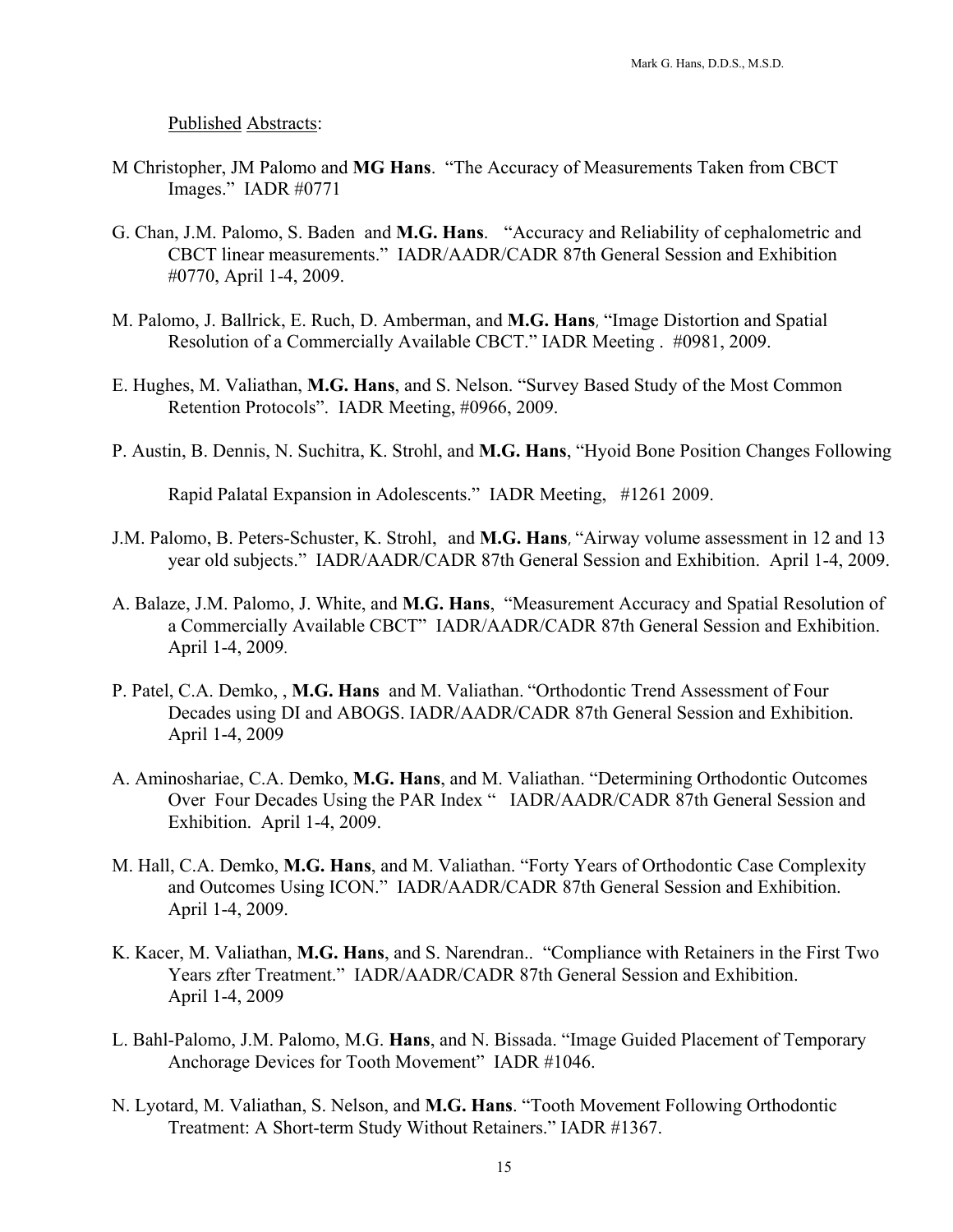- M. Christopher, J.M. Palomo, and **M.G. Hans**. "The Accuracy of Measurements Taken from CBCT Images." IADR #0771.
- J. Johnson, M. Valiathan, S. Nelson, and **M.G Hans**. "Agreement Levels For Orthodontic Debond Between Students, Dentists and Orthodontists." IADR #1912.
- J. Hicken, **M.G. Hans**, R. Galbraith, and H. Perry. "[Relationship between Hyoid Bone Position and](javascript:var%20myWindow=window.open()   [Nasal Resistance"](javascript:var%20myWindow=window.open() IADR #1220.
- V M Wan, G Wolf, JM Palomo, S Nelson and **MG Hans**.. "Comparison of bionator and twin block treatments." IADR Meeting., Orlando, FL #1635 March 9-12, 2006.
- J Pagan, JM Palomo, R Griffith, W Koenig, Y Armanazi and **MG Hans**. "Craniofacial Growth Differences in Class II Versus III Malocclusions" IADR #1637 March 11, 2006.
- Baumgaertel, S., DeLoach, N., Kiarash, O., Bissada, N. Palomo, J.M., **Hans M.G**. "Introduction to CBCT Technology and Clinical Application in an Impacted Canine Case." AAO Book 2006.
- Palomo, J.M., Subramanyan, K., McConnaughy, C. and **Hans, M.G**. "Three dimensional cone beam tomography." Research ShowCASE Abstract Book 2006.
- Pagan, J., Palomo, J.M., Griffith, R., Koenig, W., Armanazai, Y. and **Hans, M.G**. "Craniofacial growth differences in Class II versus III malocclusions." J. Dent Res 85 (Spec Iss A): 1637, 2006 (www.dentalresearch.org).
- Wan, V.M., Wolf, G., Palomo, J.M., Nelson, S. and **Hans, M.G**. "Cepahlometric Comparison of Bionator and Twin Block Treatment." J Dent Res 85 (Spec Iss A) 16335, 2006 (www.dentalresearch.org).
- Neibaur, B., Nelson, S. and **Hans, M.G**. "Utilization of Orthodontic Care in a National Sample" IADR Abstract #732 March 2005
- Bruntz, L.Q., Palomo, J.M., Baden, S., **Hans, M.G**. "A Comparison of Scanned Lateral Cephalograms to Corresponding Original Radiographs." IADR Abstract. #2524 March 2005. (www.dentalresearch.org).
- **Hans, M.G**., Phoenix, A., Seicean, S., Perlow, M. and Nelson S. "Using Cephalometric Radiographs to Identify Teenages with Sleep Apnea." IADR Abstract. #2531 March 2005.
- Razavi, M.R., Valiathan, M., **Hans, M.G**. and Goddard K. "Familial Aggregation of Tooth Size Associated with Dental Agenesis." IADR Abstract. #3700 March 2005.
- Bruntz, L.Q., Palomo, J.M., Baden, S., **Hans, M.G**. "A Comparison of Scanned Lateral Cephalograms to Corresponding Original Radiographs." CWRU Research ShowCASE April, 2004.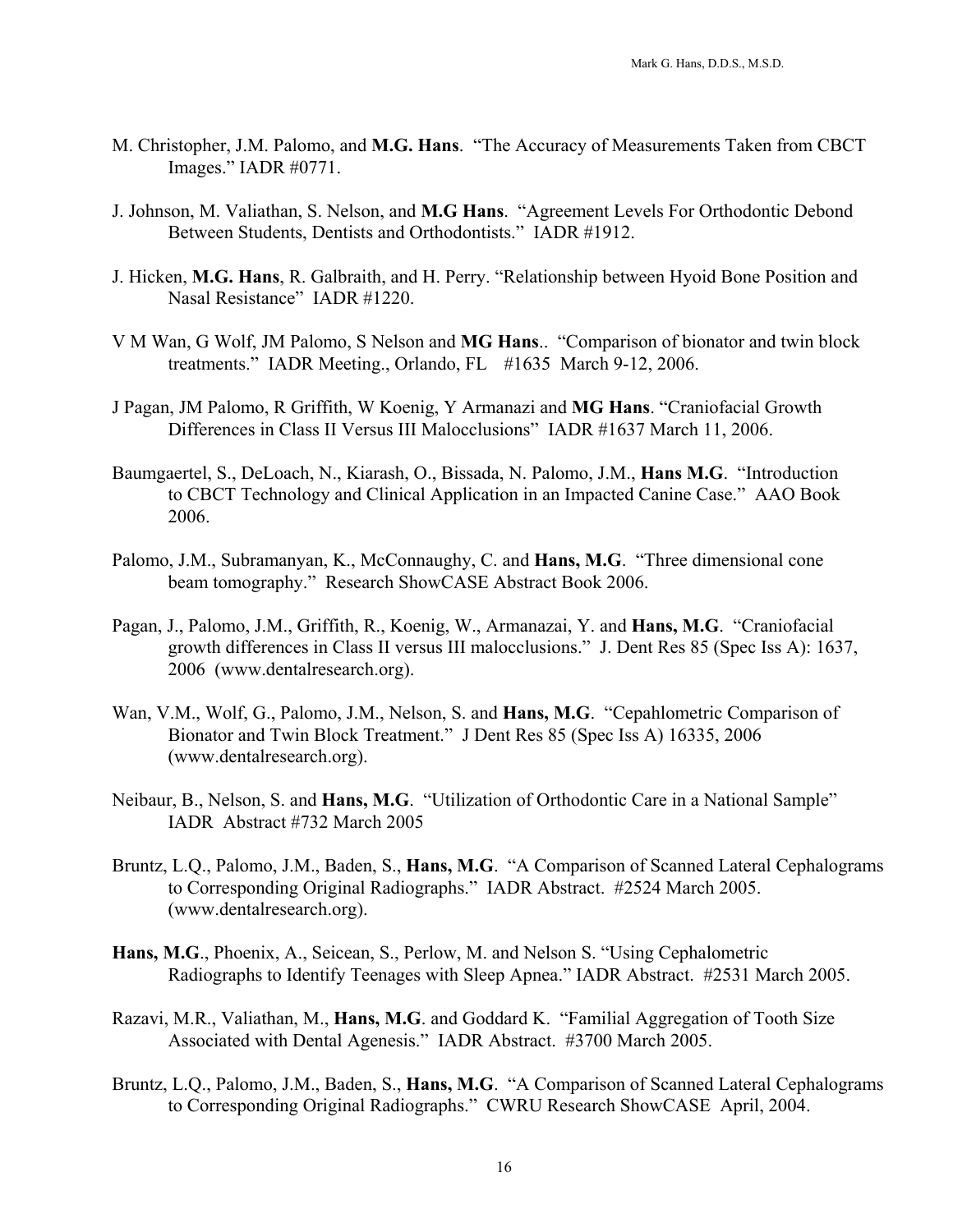- Abei, Y., **Hans, M.G**., Nelson, S., Bernard, L., and Amberman, B.D. "Comparing Orthodontic Treatment Outcome Between Orthodontists and General Dentists using the ABO Index." CWRU Research ShowCASE 2003 #254.
- **Hans, M.G**., Galati. J., Stein, C., Iyengar, S., Thomas, A., Park, S. J., Strohl, K.P., and Elston, R. "Aggregation of Rat Craniofacial Phenotypic Traits in a Brown-Norway/Sprague-Dawley Cross." CWRU Research ShowCASE 2003 #255.
- Phoenix, A., Armanazi, Y., Perlow, M., Nelson, S. and **Hans, M.G**. "Craniofacial characteristics and Respiratory Function in Children." CWRU Research ShowCASE 2003 #256.
- Valiathan, M., Kwong, J., Tawari, H., Elston, R. and **Hans, M.G**. "Patterns in Congenital Hypodontia." CWRU Research ShowCASE 2003 #257.
- Hamilton, R., **Hans, M.G**., Palomo, J.M., Canion, S. and Wolf, G. "The efficacy of Early Orthodontic Treatment Using the ICON." #1485 JDR Vol. 81, 2003.
- Abei, Y., **Hans, M.G**., Nelson, S., Bernard, L. and Amberman, B.D. "Comparing Orthodontic Treatment Outcome Between Orthodontists and General Dentists using the ABO Index." #1178 Submitted to AADR for 32nd Annual Mtg. and Exhibition March, 2003.
- Jung, T., Dean, D., Mullen, R., Min, K-J., Kondapalli, S., Ahmad, Y., Totonchi, A., Katz, J.L. and **Hans, M.G**. "Non-destructive Methods for the Assembly of a Craniofacial Finite Element Model." #1144 Submitted to AADR for 32nd Annual Mtg. and Exhibition March, 2003.
- Phoenix, A., Armanazi, Y.M., Perlow, M.J., Nelson, S. and **Hans, M.G**. "Craniofacial Characteristics and Respiratory Function in Children." #0790 Submitted to AADR for 32nd Annual Mtg. and Exhibition March, 2003.
- Manji, Z., Nelson, S., **Hans, M.G**. and Valiathan, M. "Congenital Hypodontia and Tooth Sizes." #0787 Submitted to AADR for 32nd Annual Mtg. and Exhibition March, 2003.
- Totonchi, A., Ahmad, Y., Dean, D., Mullen, R., Katz, J.L., Wolfe, M., Rimnac, C., and Cooke, M., Min, K-J, and **Hans, MG**. "Scanning Acoustic Microscopic and Microindentation Characterization of the Bovine Craniofacial Skeleton." AADR Poster Presentations 2002.
- Park, S.S., Palomo, J.M., Amberman, B.D., **Hans, M.G**., Nelson, S.S., "Orthodontic Patient Demographics Collected from Practice Management Software." AAO Abstract Book, 2002.
- Moullas, A., **Hans, M.G.,** Palomo, J.M., Valiathan, M., Subramanyan, K., Strohl, K. "Craniofacial Shape Variation Among Four Laboratory Rat Strains." J Dent R. 81 (Spec Iss A) Abstract #3786) 2002.
- Hunt, D.W., Palomo, J.M., **Hans, M.G**., Broadbent, B.H. "Craniofacial Growth and Development of 16 Class II Bolton Females." JDR Abstracts Vol. 81, 2002.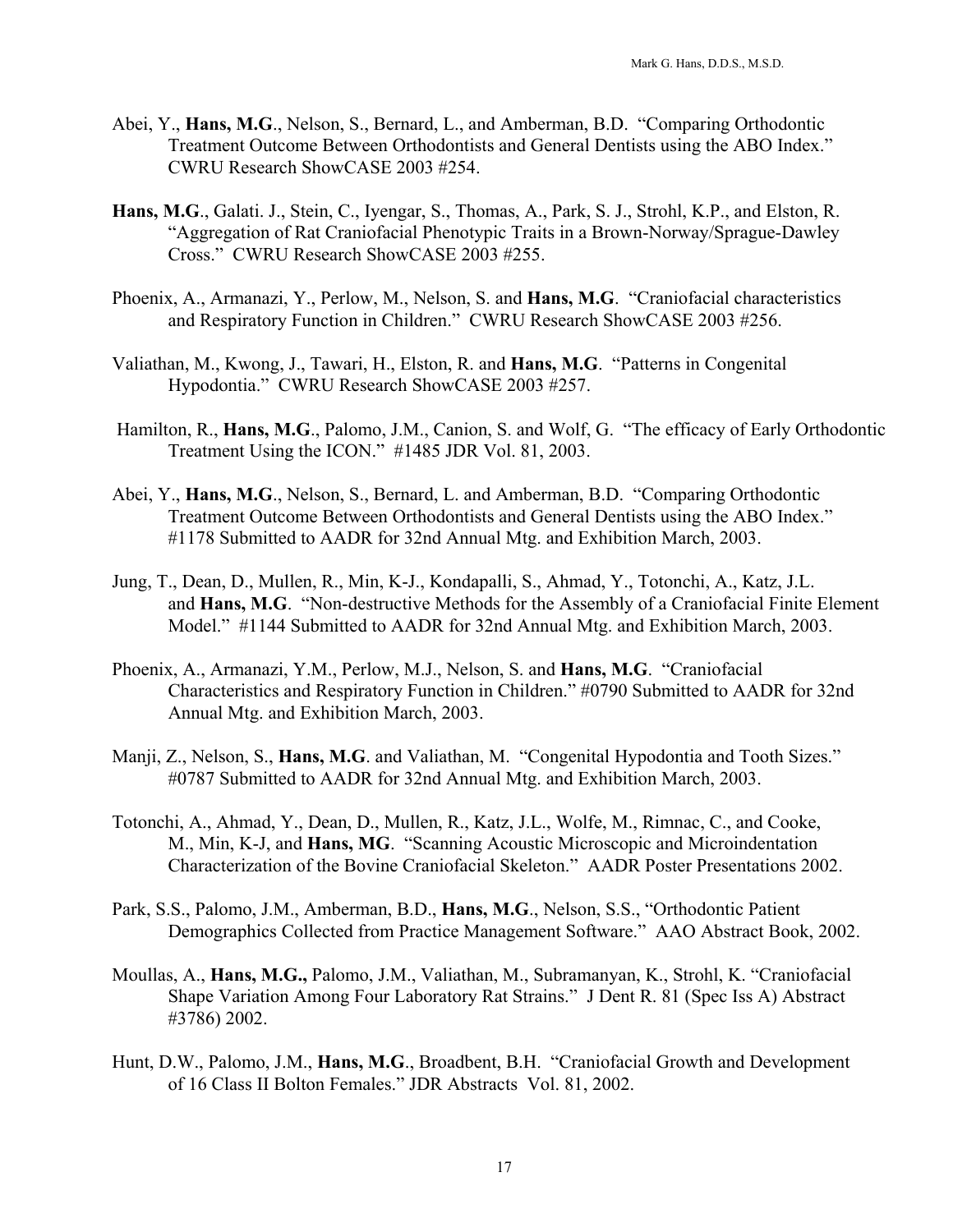- Chun, J., Palomo, J., Nelson, S., and **Hans, M.G**. "The level of technological awareness in the dental practice." (Vol. 81 IADR Abstracts) 2002.
- Kwong, J., Valiathan, M., Tiwari, H.K., Elston, R.C. and **Hans, M.G**. "Patterns in Congenital Hypodontia." (Vol. 81 #1659 IADR Abstract) 2002.
- Gill, J., Palomo, J.M., Park, S. and **Hans, M.G**. "Orthodontic Patient Demographics: Comparing a University Clinic to Private Practice." (Vol. 81 #3786 IADR Abstracts) 2002.
- Palomo, J.M., Dean, D., **Hans, M.G**., Min, K.J. "Creating a Complete Three-Dimensional Digital Orthodontic Patient Record." AAO Abstract Book, 2001.
- McGraw, M.P., Palomo, J.M., Broadbent, B.H., **Hans, M.G**., Dean, D. "Digital Curating of the Bolton-Brush Cephalometric Collections." AAO Abstract Book, 2001.
- Dubas, S., Palomo, J.M., David, A.D., **Hans, M.G**. "A Prototype for WWW Based Instruction for Dental Students." J. Dental Edu Vol. 65, No. 1, 2001.
- **Hans, M.G**., Redline, S., Elston R., Nelson, K., Graham, G., Aylor, J. and Valiathan, M. "Heritability of Head and Facial Form in Caucasian Families." J Dent Res Special Issue (IADR Abstracts) 2001 Vol. 80 #434 pp 90.
- Gass, J., Valiathan, M., Tiwari, H.K., **Hans, M.G**. "The Heritability of Maxillary Midline Diastemas." J Dent Res Special Issue (IADR Abstracts) 2001 Vol. 80 #435 pp 90.
- Moullas, A.T., Couto, C.V., Palomo, J.M., Chan, G., **Hans, M.G**., Thomas, A.J. and Strohl, K.P. "Variations in craniofacial shape for two lineages of rats." J Dent Res Special Issue (IADR Abstracts) 2001 Vol. 80 #756` pp 130.
- Moullas, A.T., Chan, G., Palomo, J.M., **Hans, M.G**., Thomas, A.J. and Strohl, K.P. "Effects of Neonatal Unilateral Nasal Obstruction on Rat Craniofacial Development." J Dent Res Special Issue (IADR Abstracts) 2001 Vol. 80 #778 pp 133.
- Ganne, J., Dean, D., **Hans, MG**., Palomo, J.M., Min, J. "Cephalogram, Soft Tissue Face, and Dental Cast 3D Image Alignment." J Dent Res Special Issue (IADR Abstracts) 2001 Vol. 80 #1498 pp 223.
- Kalakech, D., Palomo, J.M. and **Hans, M.G**. "Comparison of Digital versus Physical Records of an Orthodontic Patient." J Dent Res Special Issue (IADR Abstracts) 2001 Vol. 80 #1527 pp 226.
- Blacker, S.K., Nelson, S. and **Hans, M.G**. "Snoring in Children With and Without Lowered Hyoid Position." Submitted to IADR for presentation at meeting in 2000 in Washington, D.C. J Dent Res 79 (IADR Abstracts) 2000 Vol 79 #3755 pp 613.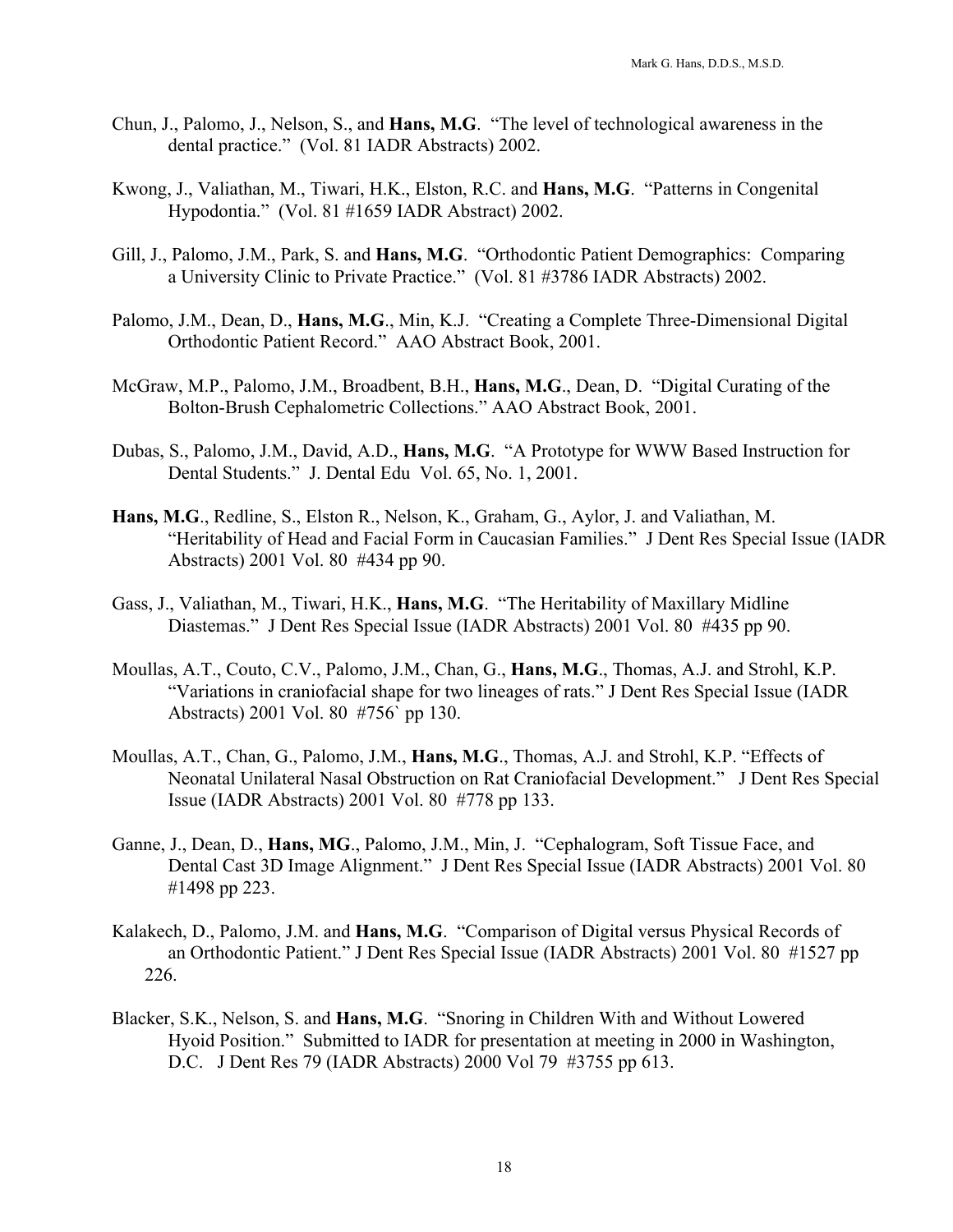- Cakirer, B., Dean, D., Goldberg, J. and **Hans, M.G**. "A New Method for 3D Orthognathic Surgical Shape Analysis." Submitted to IADR for presentation at meeting in 2000 in Washington, D.C. J Dent Res 79 (IADR Abstracts) 2000 Vol 79 #2838 pp 498.
- Cakirer, B., Nelson, S., Redline, S. and **Hans, M.G**. "The Longitudinal Changes in Craniofacial Risk Factors Among Adults." Submitted to IADR for presentation at meeting in 2000 in Washington, D.C. J Dent Res 79 (IADR Abstracts) 2000 Vol 79 #3756 pp 613.
- Park S-J., **Hans, M.G**., Thomas, A.J., Moullas, A., Iyengar, S., Amberman, B.D. and Strohl, K.P. "Rat Craniofacial Morphologic Traits in F1 Offspring." Submitted to IADR for presentation at meeting in 2000 in Washington, D.C. J Dent Res 79 (IADR Abstracts) 2000 Vol 79 #810 pp 245.
- Razavi, M., Peterson, S., Nelson, S. and **Hans, M.G**. "Four Year PAR Score Outcomes in an Orthodontic Clinic Population." Submitted to IADR for presentation at meeting in 2000 in Washington, D.C.
- Valiathan, M., **Hans, M.G**., Nelson, S., Powers, M. and Palomo, J.M. "Comparing Operator and Computer Generated Cephalometric Based Orthodontic Problem Lists." IADR for presentation at meeting in 2000 in Washington, D.C. J Dent Res 79 (IADR Abstracts) 2000 Vol 79 #1514 pp 333.
- David, Alexis D., **Hans, Mark G**. "Design of an Interactive World Wide Web Page on Facial Growth and Development for Predoctoral Dental Education." Poster Abstract, J Dent Ed 1999. Vol 63, No 1, pp 21.
- **Hans, M.G.,** Nelson, S., Armogan, V., Le, N. and Abei Y. "Utilization of Orthodontic Services in Cuyahoga County, Ohio." J Dent Res (IADR Abstracts) 1999 Vol 78 #732 pp 197.
- Wyman, A., Dean, D., Subramanyan, K., **Hans, M.G**. and Broadbent, B.H., Jr. "Computer Automated Detection of Cephalometric Landmarks." J Dent Res (IADR Abstracts) 1999 Vol 78 #2674 pp 440.
- Katzan, C., Nelson, S., Chang, M., Wolf, G. and **Hans, M.G**. "Outcomes Assessment of One and Two Phase Orthodontic Treatment." J Dent Res (IADR Abstracts) 1999 Vol 78 #747 pp 199.
- Kim, J., Dean, D., Subramanyan, K., Broadbent, B.H., Jr. and **Hans, M.G.** "3D Comparison Tracing and Direct Digitization of the Bolton Standards." J Dent Res (IADR Abstracts) 1999 Vol 78 #2672 pp 439.
- Lin, I., Joshi, S., Nelson, S. and **Hans, M.G.** "Surveying Services Provided by General Dentists in Cuyahoga County, Ohio." J Dent Res (IADR Abstracts) 1999 Vol 78 #498 pp 168.
- Abei, Y., Nelson, S., Feghali, R. and **Hans, M.G**. "Factors Affecting Treatment Duration and Percent Reduction in PAR Score." J Dent Res (IADR Abstracts) 1999 Vol 78 #746 pp 199.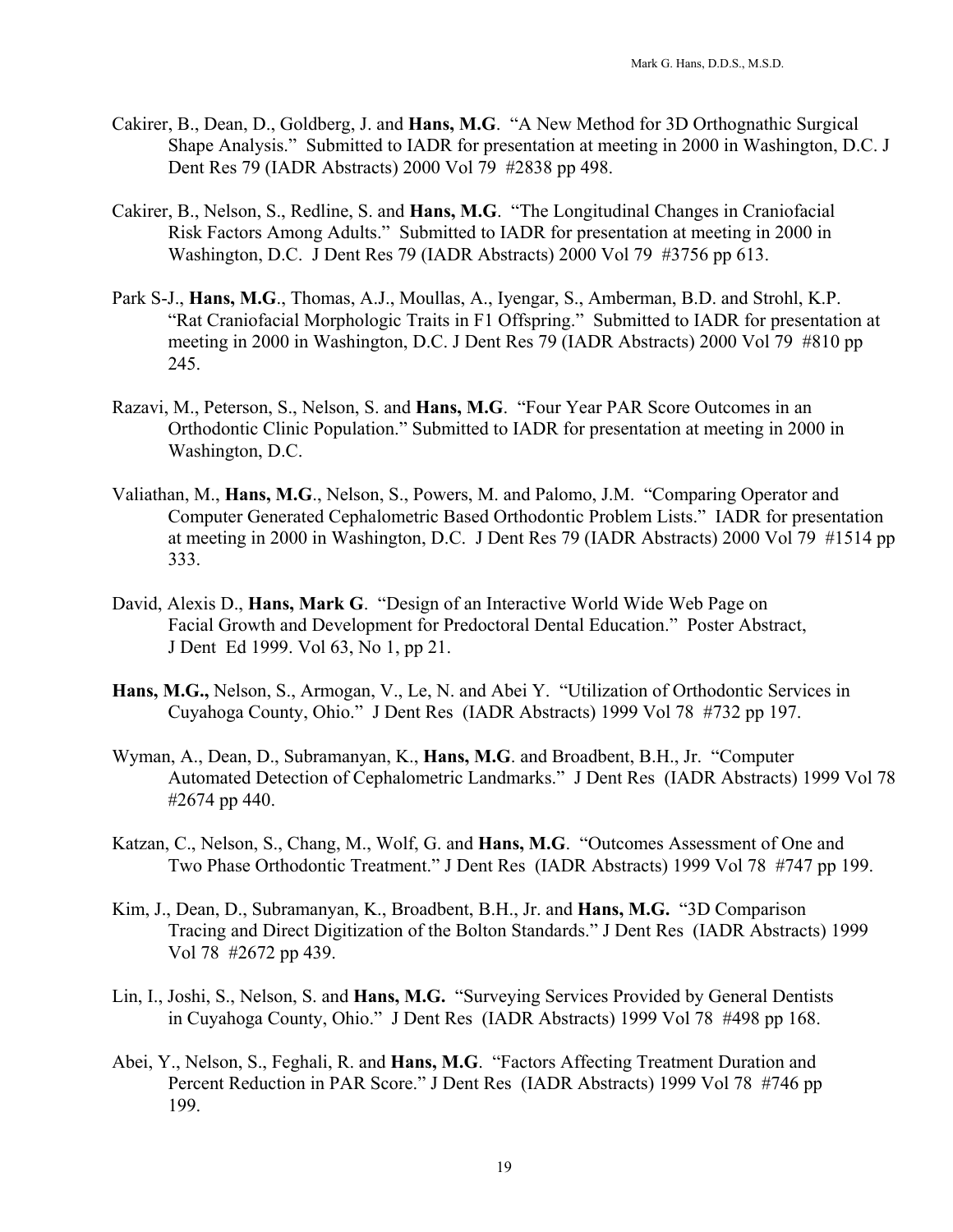- Palomo, J.M., Dean, D., Broadbent, B. H., Jr. and **Hans, M.G**. "3D Craniofacial Change in Sixteen Female Bolton Faces: Preliminary Report." Dent Res (IADR Abstracts) 1999 Vol 78 #2672 pp 440.
- Moullas, A.T., **Hans, M.G.**, Thomas, A.J. and Strohl, K. "Rat Strain Variation of Craniofacial Morphologic Traits." J Dent Res (IADR Abstracts) 1999 Vol 78 #2061 pp 363.
- Lai, Y-Y, Nelson, S. and **Hans, M.G**. "Longitudinal Change in H-MP Distance Among Snoring and Non-snoring Adults." J Dent Res (IADR Abstracts) 1999 Vol 78 #2097 pp 368.
- Kulnis, R. W., Nelson, S., **Hans, M.G**. and Strohl, K. "Cephalometric Assessment of Snoring and Non-snoring Children." J Dent Res (IADR Abstracts) 1999 Vol 78 #2098 pp 368.
- Cha, Y-H, **Hans, M.G.,** Dean, D., Subramanyan, K. and Nelson, S. "3D Cephalometric Analysis of Patients with Sleep Apnea." J Dent Res (IADR Abstracts) 1999 Vol 78 #2094 pp 367.
- Vallera, J., **M. G. Hans,** S. Nelson and Z. Beg. "Demographic Factors Affecting Percent Reduction in PAR Score." J Dent Res 77 (AADR Abstracts) 1998 #87 pp 116.
- Red, C., **M. Hans,** S. Nelson and A. Phelps. "The Effect of Operator Experience on Orthodontic Treatment Outcome." J Dent Res 77 (AADR Abstracts) 1998 #88 pp 116.
- Beg, Z., J. Vallera, S. Nelson, R. Feghali and **M. Hans**. "Assessment of Orthodontic Treatment Outcome Using the PAR Index." J Dent Res 77 (AADR Abstracts) 1998 #339 pp 148.
- Baek, S-J., S. Nelson, **M. Hans** and K. Strohl. "Predicting Physiologic Measures of Sleep- Disordered Breathing Using Craniofacial Variables." J Dent Res 77 (AADR Abstracts) 1998 #665 pp 189
- Park, A., D. Dean, J. Kamath, K. Subramanyan, B. H. Broadbent, Jr., **M. G. Hans** and Edward Luce. "Extending the Bolton Standards to Three Dimensions (3D): The Soft Tissue Face." Dent Res 77 (AADR Abstracts) 1998 #1180 pp 253.
- Mozayeni-Tabib Azar, M., D. Dean, J. Kamath, K. Subramanyan, B. H. Broadbent, Jr. and **M. G. Hans.** "Extending the Bolton Standards to Three Dimensions (3D): The Skull." J Dent Res 77 (AADR Abstracts) 1998 #1181 pp 253.
- **Hans, M.G**., S. Nelson, S. Baek, N. Pracharktam and K. Strohl. "Identifying Persons with Obstructive Sleep Apnea Using Cephalometrics and Anthropometrics." J Dent Res 76 (IADR Abstract) #185 pp. 37 1997.
- Mehdizadeh, B., S. Nelson**, M. Hans,** R. Feghali. "Assessing the outcome of orthodontic treatment using the PAR index." J Dent Res 76 (IADR Abstract) #1182 pp. 161 1997.
- Park, S.J., Y.C. Choi, **M.G. Hans** and D. H. Enlow. "Counterpart Analysis of Korean and Caucasian Class III Malocclusions." J Dent Res 76 (IADR Abstract) #913 pp. 128 1997.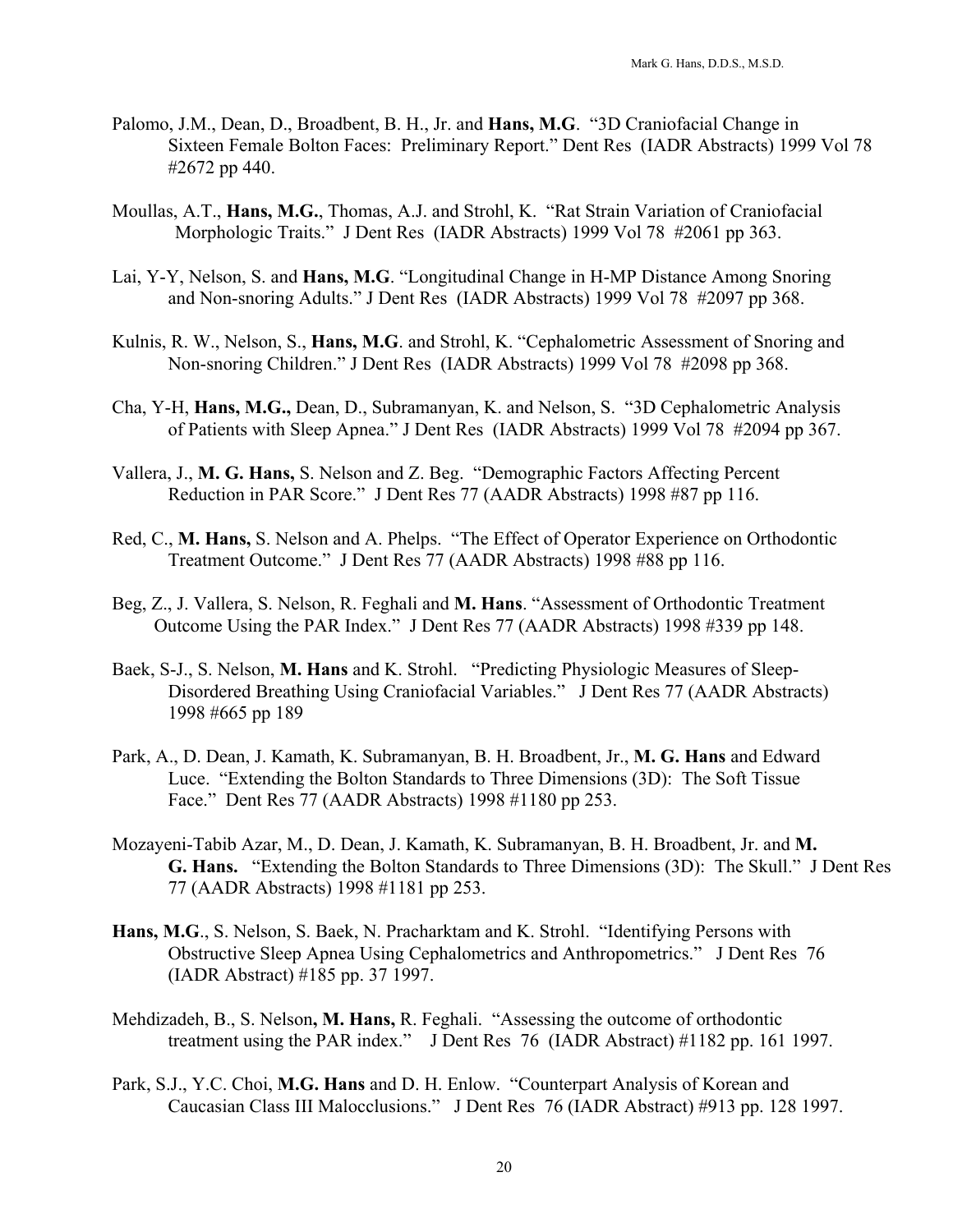- Feghali, R., S. Nelson and **M.G. Hans**. "Comparing Orthodontic Treatment Outcome of Two Geographically Different Clinic Samples." J Dent Res 76 (IADR Abstract) #1181 pp. 161 1997.
- Hawk, J., Dean, D., Kalarickal, Z., Masri, N., Kamath, J., Haaga, J., Mardia, K.V., Linney, A.D., Goldberg, J., Luce, E., **Hans, M.** "A Template for 3D Soft Tissue Face Analysis." J Dent Res 76 (IADR Abstract) #903 pp. 126 1997.
- Nelson, S., J. Vallera, P. Lorkovich, **M. Hans**. "Snoring and Sleep Disorders in Children Seeking Orthodontic Treatment." J Dent Res 76 (IADR Abstract) #2099 pp. 276 1997.
- Dean, D., B.H. Broadbent Jr., M. Valiathan, **M. Hans**, E. Luce, and J. Goldberg. "3D Soft Tissue Face Bolton Standards." Computer Integrated Surgery, Linz, Austria. Sept. 1-5, 1997.
- Bates, S., Dean, D., Cutting, C., Kamath, J., **Hans, M**., Windle, B. and Goldberg, J. "Average 3D CT Skull Image." J Dent Res 75 (IADR Abstracts) 1996, #2546, p. 336.
- Holman, K., **Hans, M**., Powers, M. and Nelson, S. "Assessing Extraction vs Nonextraction Orthodontic Treatment Using the PAR Index." J Dent Res 75 (IADR Abstracts) 1996, #2766 p. 363.
- Dhingra, S., Nelson, S., **Hans, M.,** Broadbent, B.H. and Johnsen, D. "Assessment of Orthodontic Treatment Need Using a Cephalometric Index." J Dent Res 75 (IADR Abstracts) 1996 #2768 p. 363.
- Hassanein, R., Nelson, S., **Hans, M**., Feghali, R. "Assessment of Orthodontic Treatment Outcome Using the PAR Index." J Dent Res 75 (IADR Abstracts) 1996 #2567 p. 338.
- Luks, V., Lorkovich, P., **Hans, M.** and Nelson S. "Comparing Three Dental Devices for Treatment of O.S.A.S." IADR Mtg. San Francisco, March 1996. J Dent Res 75 (IADR Abstracts) 1996 #15, p. 19.
- Afsharpanah, A., Feghali, R., **Hans, M.** and Nelson, S. "Assessment of Orthodontically Untreated Adolescents Using the P.A.R. Index." J Dent Res 75 (IADR Abstracts 1996) #2767 p. 363.
- Feghali, R., Afsharpanah, A., **Hans, M.,** Nelson, S. and Hassanein, R. " Assessing Orthodontic Treatment Outcome from 1980-85 Using the PAR Index." J Dent Res 75 (IADR Abstracts) 1996 #2765 p. 363.
- **Hans, M.G**." Information Technology and Orthodontic Practice." Abstract. AAO 96th Annual Session, Denver, CO. May 8 - 15, 1996.
- Di Battista, L., **Hans, M.G**., Bazzucchi, A., Creasey, G. and Mortimer, T. "Electrical Stimulation of the Masseter Muscle." Abstract . AAO 96th Annual Session May 9-15, 1996. AAO Book of Papers, Vol. 4. pp. 23.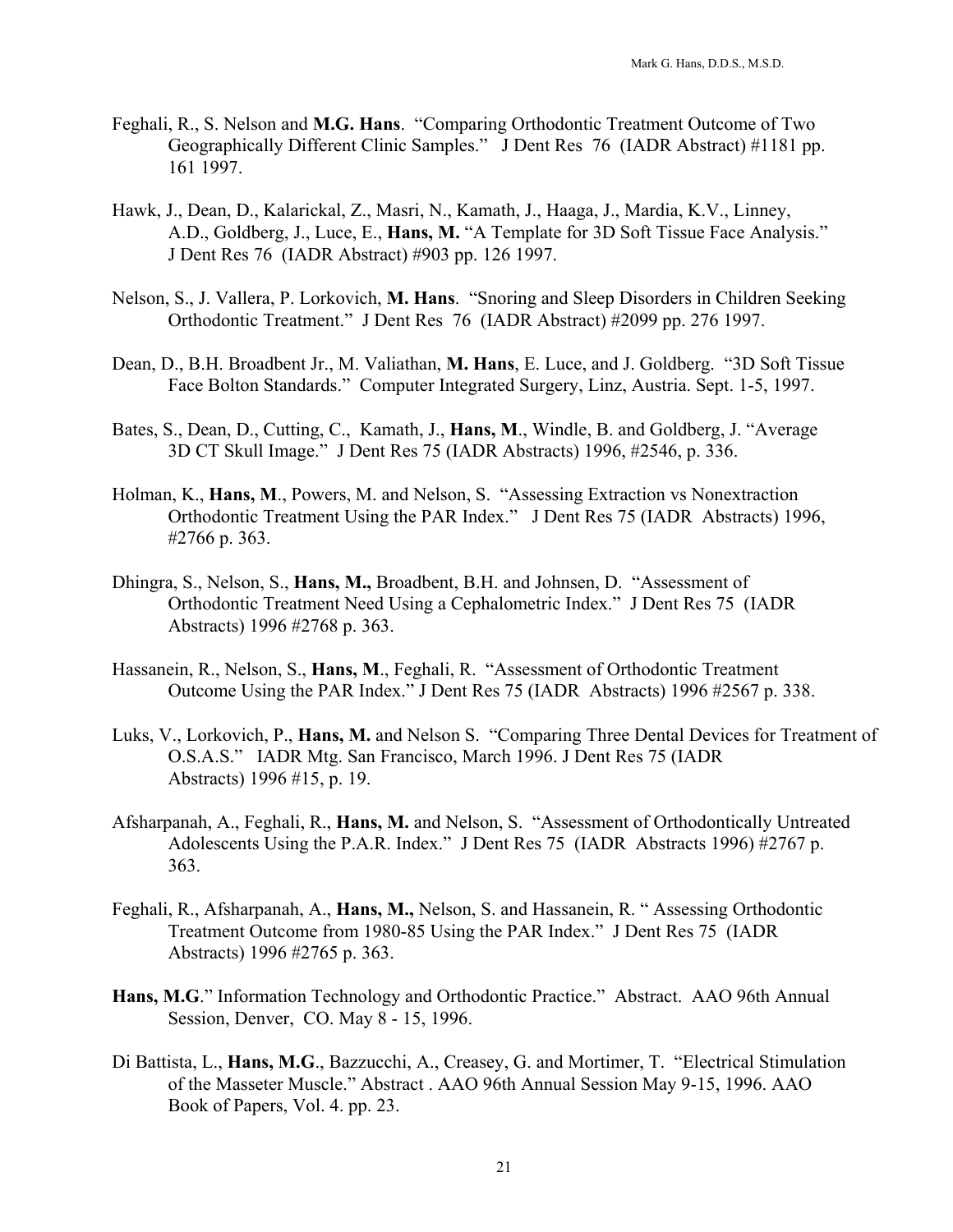- **Hans, M.G**., Nelson, S., Baek, S-J, Luks, V and Lorkovich, P. "Identifying Apneic and Non- Apneic Snorers Using Craniofacial Index Scores." Abstr. AADR 24th Annual Meeting, Special Issue 1995 #41, p 17.
- Afsharpanah, A., Nelson, S., Feghali, R. and **Hans, M.G**. "Assessment of an Orthodontically Untreated Sample Using the PAR Index." Abstr. AADR 24th Annual Meeting, Special Issue 1995 #1019 p. 139.
- Feghali, R., Nelson, S., Afsharpanah, A. and **Hans, M.G.** "Assessment of an Orthodontic Clinic Sample Using the P.A.R. Index." Abstr. AADR 24th Annual Meeting, Special Issue 1995 #1021 p. 139.
- Markarian, T., Eckhardt, J. Nelson, S. and **Hans, M.G**. "Comparing Two Computer Programs for Averaging Cephalometric Values and Tracings." Abstr. AADR 24th Annual Meeting, Special Issue 1995 #1020 p. 139.
- Luks, V., Lorkovich, P., Baek, S-J., **Hans, M.G**. "Comparing Two Dental Devices for Treatment of OSAS." Abstr. AADR 24th Annual Meeting, Special Issue 1995 #43 p.17.
- Eckhardt, J.J., Markarian, T.Z., Baek, S-J., Nelson, S. and **Hans, M.G**. "Racial Differences in Craniofacial Morphology Between Apneic and Non-Apneic Snorers." Abstr. AADR 24th Annual Meeting, Special Issue 1995 #42 p.17.
- **Hans, M.G**. "Diagnosis and Treatment of Obstructive Sleep Apnea and Snoring." Abstr. 1995 AAO Meeting, San Francisco Accepted 1994.
- Nguyen, F.T., Malemud, C.J. and **Hans, M.G**. "Identification of Unique Extracellular Matrix Proteins in Rat Craniofacial Cartilage." IADR 72nd General Session & Exhibition Abst. 1994.
- O'Callaghan, S.G., **Hans, M.G**., Thomas, C., Chen, H.L. and Nelson, S. "Spatial Resolution of Cephalometric Radiographs." AAO Annual Meeting, Orlando, FL Abst. 1994.
- Redline, S., **Hans, M.G**., Pracharktam, N., Krejci, P., Nelson, S., Tishler, P.V., Tosteson, T.D., Browner, I., Kump, K., Ferrette, V., Strohl, K.P., Baek, S. "Differences in the Age Distribution and Risk Factors for Sleep Disordered Breathing (SDB) in Blacks and Whites." Abstract presented October 1993 to ATC (American Thoracic Society) submitted for publication in American Review of Respiratory Disease Journal.
- **Hans, M.G**., Noachtar, R. and Enlow, D.H. "Age-Related Differences in Mandibular Ramus Growth -- A Histologic Study." J Dent Res (AADR Abstracts) 71:pp202 #772, 1992.
- Pracharktam, N., **Hans, M.G**., Redline, S. and Strohl K.P. "Upright and Supine Cephalometric Evaluation of OSAS and Snoring Subjects." J Dent Res (AADR Abstracts) 71:pp187, #651, 1992.
- Tsolakis, K., Cain, D. and **Hans, M**. "Response to Mechanical Restriction of Transverse Maxillary Growth in Rats." J Dent Res (AADR Abstracts) 71: pp203, #784, 1992.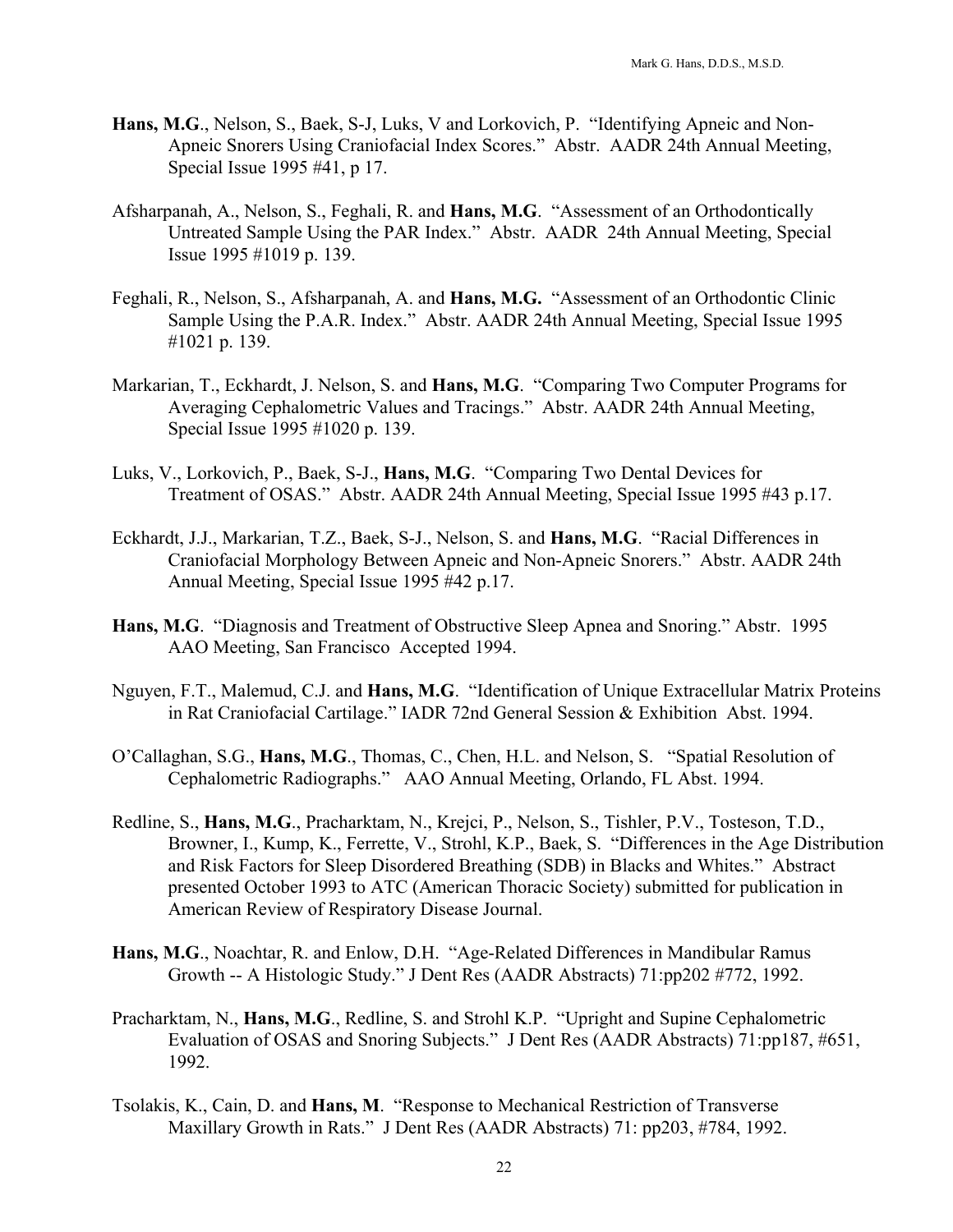- Tsolakis, K., **Hans, M**., Nelson, S. and Cain D. "Response to Mechanical Restriction of Transverse Maxillary Growth in Rats: Lateral Cephalometric Analysis." American Association of Orthodontists. Abstract 1991. Selected for presentation AAO Annual Session, May 1992.
- **Hans, M**. "Cephalometric Evaluation of Various Treatment Strategies for Deep Overbite Correction." American Association of Orthodontists. Abstract 1991. Selected for presentation AAO Annual Session, May 1992.
- Katz, J. L., Meunier, A., **Hans, M.G**. and Oyen, O. "Scanning Acoustic Microscopy of Bone and Bone-Implant Materials." Abstract 1992. Abstract. AAID.
- **Hans, M.G.,** Scaletta, L.J. and Ochinno J.C. "Immuno-logical Modulation of Midfacial Growth in the Rat." IADR Progr and Abst (1982) 61: No. 437.
- Scaletta, L.J., **Hans, M.G**., and Ochinno, J.C. "The Effects of Anti-nasal Septum Antibody on Chondrocytes in Cell Culture." IADR Progr and Abst (1982): 61: No. 589.

#### Books, Chapters and Monographs:

- Enlow, Donald H., **Hans, Mark G**. Essentials of Facial Growth 2nd Edition. Needham Press, Ann Arbor, MI 2008
- Palomo, J. M., **Hans, M.G**. Three Dimensional Imaging. Chapter in: Ortodontia: Arte e Ciência (Orthodontics: Art and Science) Roberto M. A. Lima Filho and Ana Maria Bolognese – Dental Press. 2007 – Maringa, PR – Brasil. ISBN: 978-85-88020-40-5*.*
- **Hans, M.G**. Orthodontics: Art and Science. Chapter in: Ortodontia: Arte e Ciência (Orthodontics: Art and Science) Roberto M. A. Lima Filho and Ana Maria Bolognese – Dental Press. 2007 – Maringa, PR – Brasil. ISBN: 978-85-88020-40-5*.*
- Dean, D., Mullen, R., Katz, J.L., Totonchi, A., Ahmad, Y., Min, K-J., Wolfe, M., **Hans, M.G**. Nondestructive Methods for Determining the Biomechanical Properties of the Cranium. Craniofacial Growth Series. *Ed.* J.A. McNamara, Jr. and Katheriine Ribbens. 2004 Vol. 41; pp 181-196.
- **Hans, M.G**., O'Callaghan, S., Chen H., Thomas, C., Palomo, J.M., Broadbent Jr., B.H. "Standards for Digital Storage of Cephalometric Radiographs. Information Technology and Orthodontic Treatment." Craniofacial Growth Series., Ann Arbor, Center for Human Growth and Development. The University of Michigan 2003:93-118
- Valiathan, M., **Hans, M.G**. "Retention, relapse and recurrence of malocclusion." Chapter in *Essentials for Orthodontic Practice,* Michael L. Riolo, *Ed.* 2003 Needham Press, Ann Arbor, MI pp. 594-616.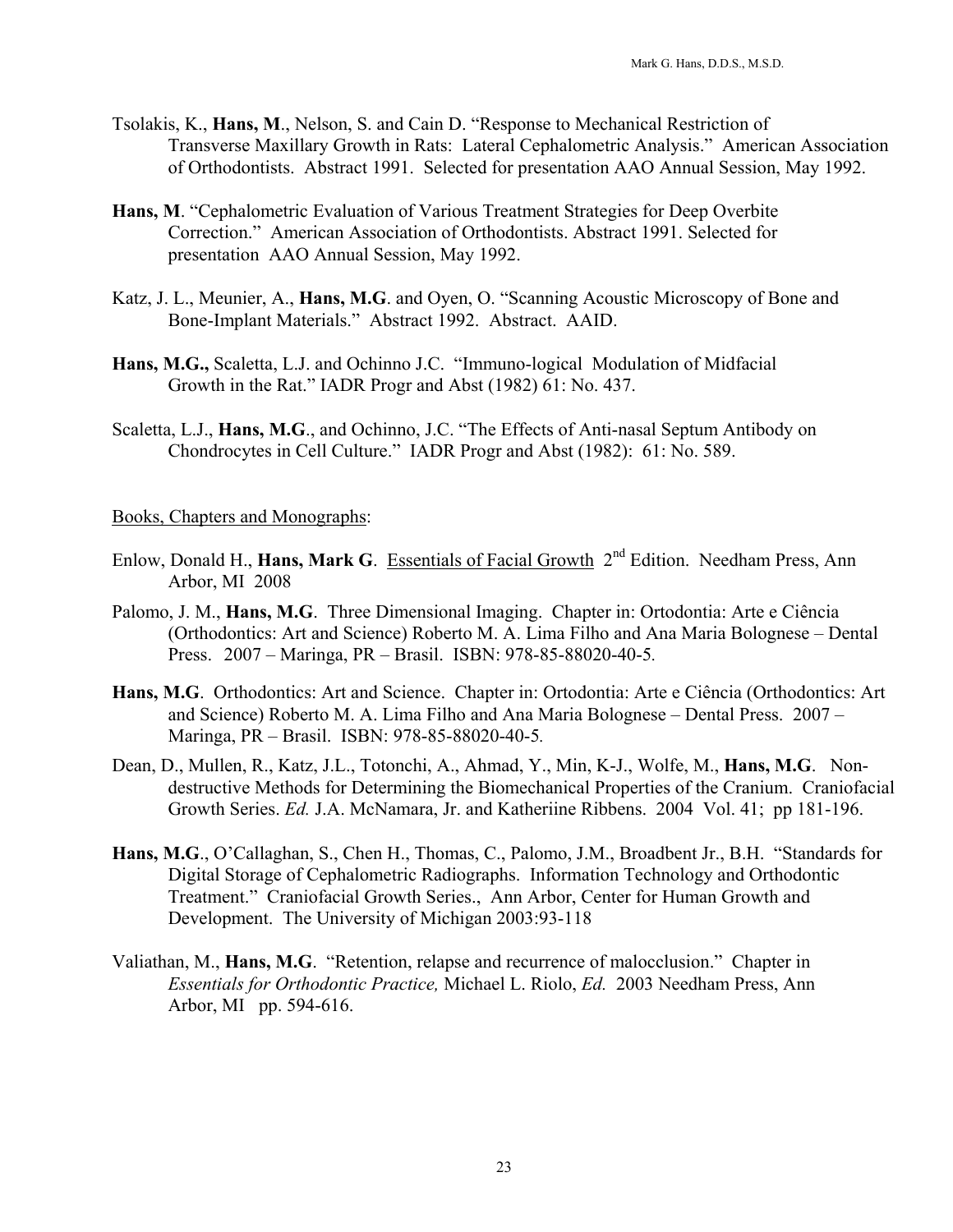- Palomo, J.M., Dean, D., Broadbent, B.H., Jr., **Hans, M.G**. "Three Dimensional Craniofacial Shape Change in Sixteen Female Bolton Faces." Chapter in: The Enigma of the Vertical Dimension. J. A. McNamara, Jr., *Ed*., Center for Human Growth, University of Michigan. 2000. Vol. 36, pp 287-310.
- Enlow, Donald H. and **Hans, Mark G.** Essentials of Facial Growth 1st Edition translated into Portuguese. W. B. Saunders Co., Philadelphia, PA 1998.
- Enlow, Donald H. and **Hans, Mark G.** Essentials of Facial Growth 1st Edition translated into Spanish. W. B. Saunders Co., Philadelphia, PA 1998.
- Hans, M.G. "What the Orthodontist Needs to Know About Obstructive Sleep Apnea." Practical Reviews in Orthodontics. Vol. 9, No. 5. September 1997.
- Enlow, Donald H. and **Hans, Mark G**. Essentials of Facial Growth. 1st Edition. W. B. Saunders Co., Philadelphia, PA. 1996.
- **Hans, M.G.** Department of Orthodontics WEB Site http://scourge.cwru.edu/ortho/index.html 1996 - 2005
- **Hans, M.G**. C.W.R.U. Department of Orthodontics Policy Manual Update 1990, 1991, 1992, 1993, 1994, 1995. (Moved to the WEB Site 1996)
- **Hans, M.** and Goldberg, J. Cephalometric Examination in Obstructive Sleep Apnea" In: Oral and Maxillofacial Surgery Clinics of North America, Peter Waite, Ed. 1995, Vol. 7 (2):269-281.
- **Hans, M.G**. Workshop to Develop Standards for Electronic Storage and Retrieval of Orthodontic Records Bolton-Brush Growth Study Workshop. Cleveland Keystone Press Cleveland, OH. 1994.
- **Hans, M.G.** "Executive Summary." Bolton-Brush Growth Study Workshop. March 1993
- **Hans, M.G.** "Clinical Use of the Straight Wire Appliance" In: Clinical Dentistry J. B. Lippincott Co. J.F. Hardin, ed. Rev. Ed. 1992 Chapter 26.

#### Other Publications:

- Valiathan, M., Tiwari, H.K., Elston, R.C., **Hans, M.G**. Genetic Epidemiology; Dental Phenotypes in Focus. Vol.39; Craniofacial Growth Series. *Ed.* J.A. McNamara, Jr. and K. Kelly. 2002, Pg. 237-255
- Palomo, J.M., Kau, C.H., Bahl Palomo, L., **Hans, M.G**. "Three dimensional cone beam computerized tomography in dentistry." Dent Today 2006: 25(11):130-135.
- Palomo, J.M., Subramanyan, K., Broadbent, B.H. and **Hans, M.G**. "Bolton Standards in 2D and 3D." Ortho Tribune – Dental Tribune America Sept. 2006; Vol. 1, No. 3. pp. 8-11.

Guest Editor, *Seminars in Orthodontics* – Evidence-based Clinical Practice. 1999 Vol. 5.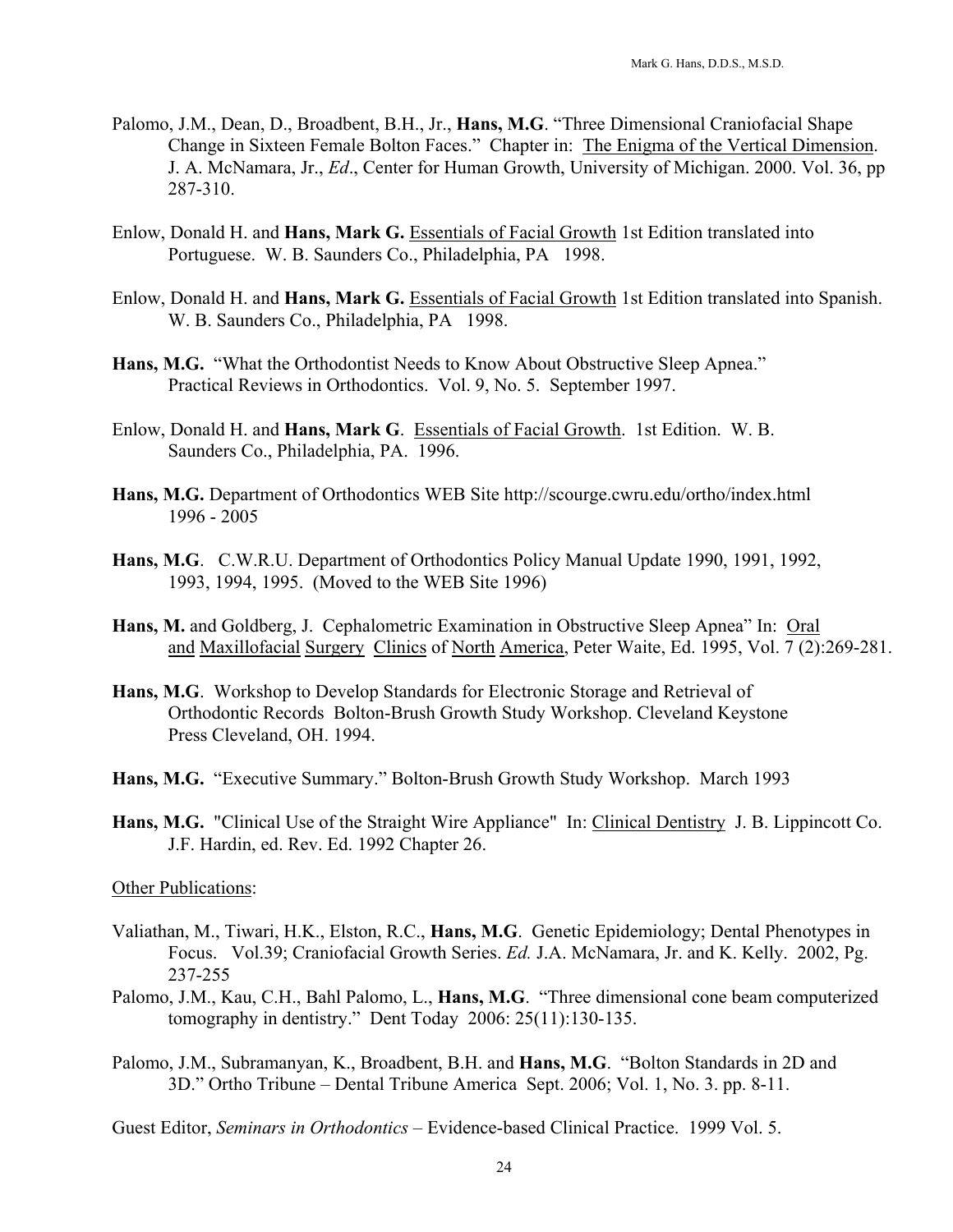- Zammit, M., **Hans, M.G**., Broadbent, B.H., Johnsen, D.C., Latimer, B.M. and S. Nelson. Malocclusion and the need for orthodontic care in the Labrador Inuit youth. May 15-19 AAO Meeting 1993 The New Generation Forum.
- Tsolakis, K., Nelson, S., Cain, D and **Hans M**. Response to Long Term Mechanical Restriction of Transverse Maxillary Growth in Rats. American Association of Orthodontists Book of Papers Vol. 1, pp 17, 1993
- Zammit, P.M., **Hans, M.G.,** Broadbent, Jr., B.H., Johnsen, D.C., Latimer, B.M. and Nelson S. Malocclusion and Orthodontic Treatment Need in Labrador Inuit Youth. American Association of Orthodontists Book of Papers 1993 Vol. 1, pp 36

# Invited Papers and Presentations:

2010 International Orthodontic Congress, Sydney, Australia "3D for You and Me: 21<sup>st</sup> Century Orthodontics" February 9.

 Edward H. Angle Meeting, Society of Orthodontists, Chicago, IL "Changes in Buccolingual Inclination of Mandibular Canines and First Molars After Orthodontic Treatment Using CBCT" February 2.

JCEG III

2009 Host of Joint Cephalometric Experts Group II (JCEG II) CWRU Cleveland, Ohio November 12-15.

Fulbright Meeting, Cleveland State University, March 30.

 Nanching Medical University, Nanchang, China "Advanced Orthodontics: The CWRU Method" "Essentials of Facial Growth: Clinical Edition" and Western China Medical University Chengdu "Essentials of Facial Growth: Clinical Edition" March  $5 - 22$ .

 University of Tennessee, Memphis, TN ½ Day Lecture, "Essentials of Facial Growth: Clinical Edition – The CWRU Method" February 27.

Fulbright Meeting, University of Akron, Ohio January 30.

 Edw. Angle Society of Orthodontists, "Cone Beam Computer Tomography: The First 100 Cases." Bonita Springs, FL January 17 – 21.

2008 Host of Joint Cephalometric Experts Group (JCEG) CWRU Cleveland, Ohio November 21-23.

 University of Melbourne (Australia) "Essentials of Facial Growth: Clinical Edition" October 18, 19.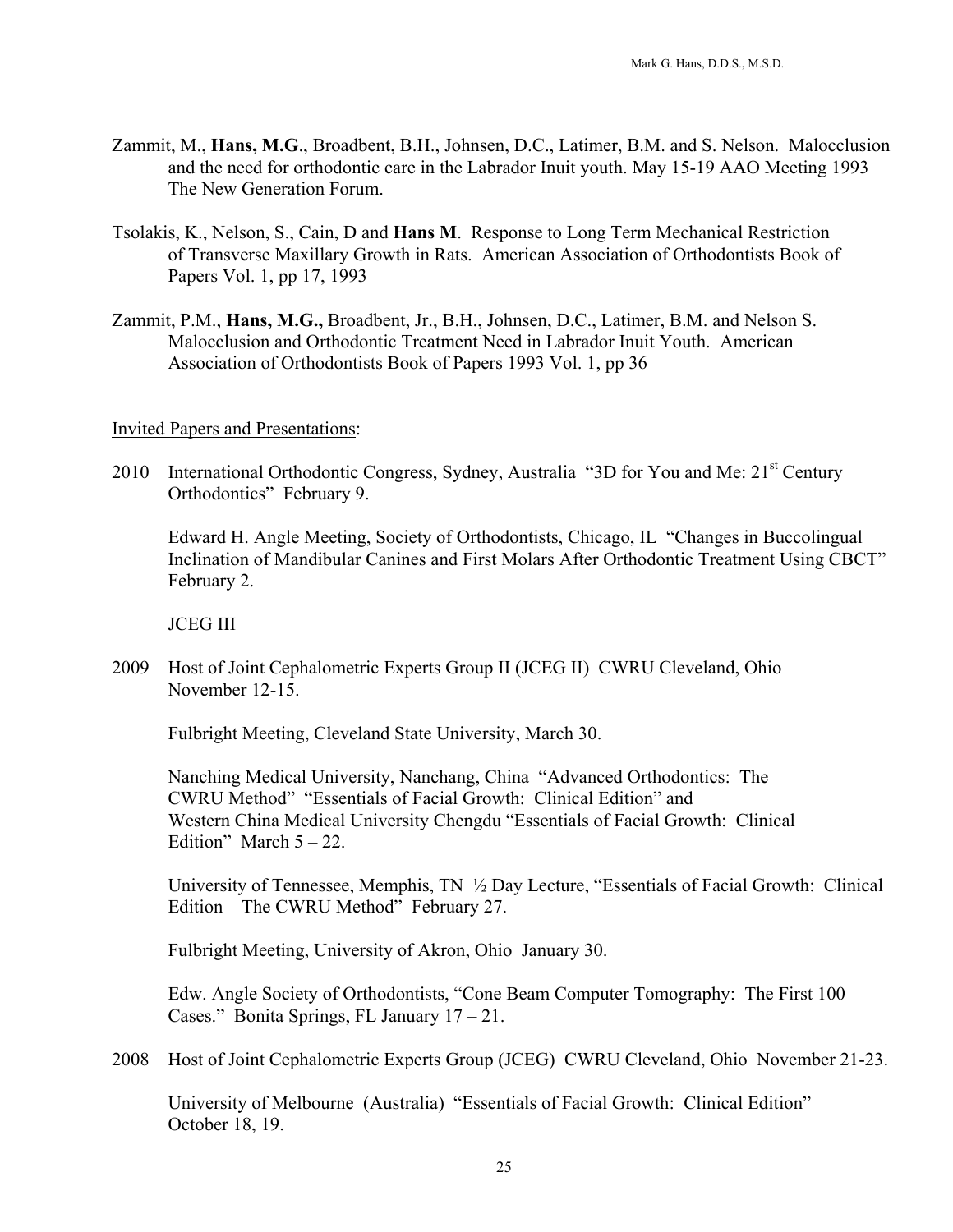Peking University Opening of the AmeriChin Dental School, Shanghai, China October 8 – 17.

 American Association of Orthodontists, "The Role of the Orthodontist Treating Children with Sleep Apnea" Denver, CO May 16.

 Peking University C.E. Course "Advanced Orthodontics: The Case Method", Beijing, China. April 21.

 OERF Orthodontic Education and Research Foundation, St. Louis University, St. Louis, MO. "Cone Beam Imaging: Answers in Search of Questions." March 7.

 Midwest Component of the Angle Society Meeting "Sleep Apnea – New Tricks for an Old Dog" Honolulu, Hawaii January 31

2007 Korean Association of Orthodontists "Facial Growth and Clinical Orthodontics: What have we learned?" November 2

Tokyo Orthodontic Society "Orthodontics – the Case Method" Tokyo, Japan October 30

 Enrichment Seminar on Cone Beam Technology. The Ohio State University Dept. of Orthodontics August 27.

 French Society of Orthodontics Annual Meeting, "Genetic and Functional Aspects of Growth and Development" and "Clinical Implications of the Contemporary Knowledge of Growth and Development." Versailles, France May 31- June 2.

 Shanghai Jiaotong University, Shanghai, China and Peking University, Beijing, China "Class III Treatment – The Case Method" April 2007.

 Maryland Association of Orthodontists. "Cone Beam Computed Tomography: To Buy or Not to buy?" Columbia, MD January 24.

 Midwest Angle Society. "Cone Beam Computed Tomography: To Buy or Not to buy?" Indian Wells, CA. January 26-31

2006 Alexandria International Dental Congress. "Advanced Orthodontic Diagnosis and Treatment Planning for Class III patients" Alexandria,, Egypt. November 14 – 17.

9<sup>th</sup> Panhellenic Orthodontic Congress, Athens, Greece. "Incorporating Cone Beam Computed Tomography into Your Orthodontic Practice" Sept. 30. The Impact of Craniofacial Growth on Orthodontic Treatment" October 2.

 American Association of Orthodontists Annual Meeting, Las Vegas "Cone beams for cone heads." May 9-11.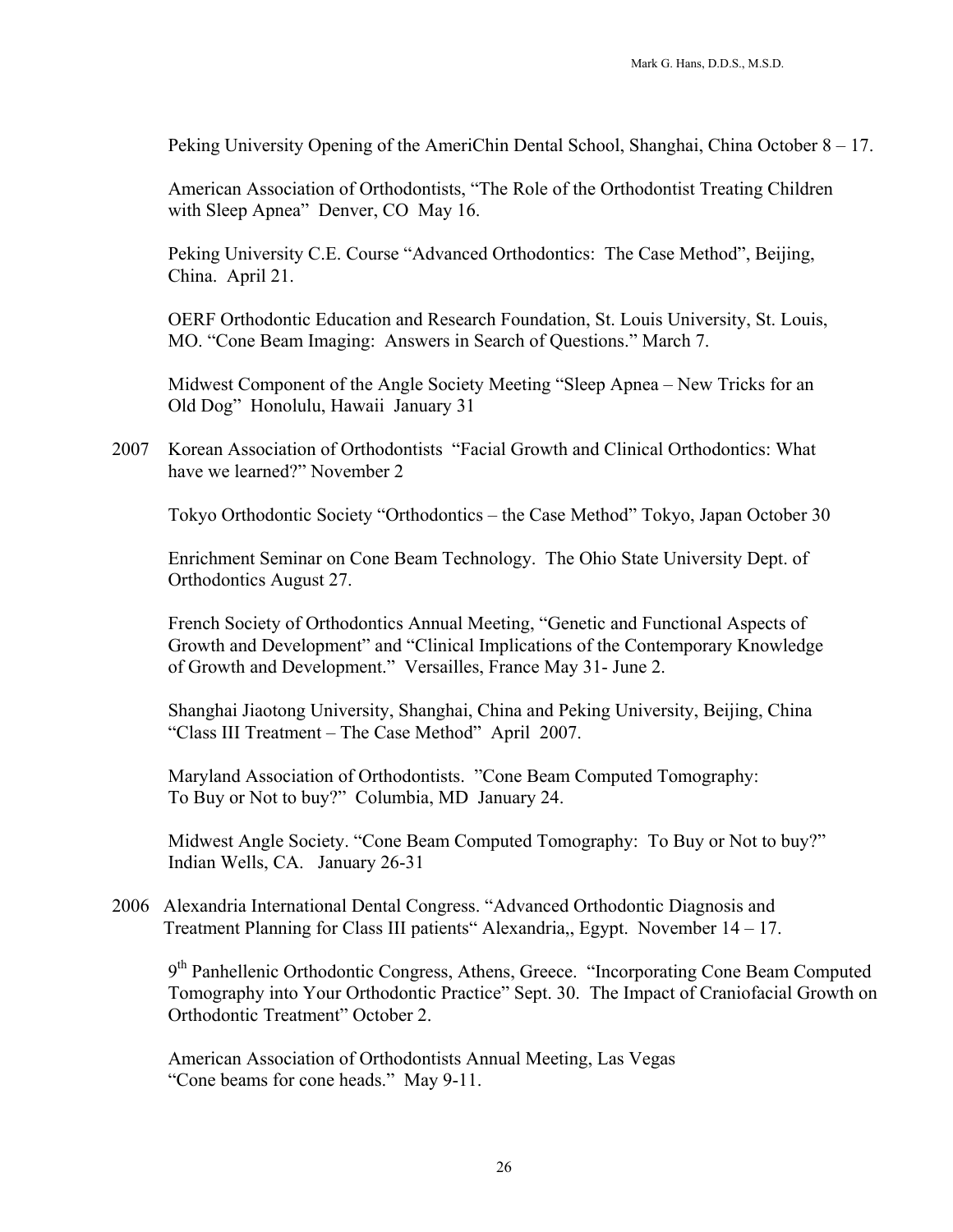School of Stomatology of Xi'an Jiao Ton University, "Evidence Based Treatment of Class III Malocclusion" Xi'an, China March 3. Bo-Fan Dental Clinic "Evidence Based Treatment of Class III Malocclusion" HangZhou, China March 1. School of Stomatology, Tong-Ji University "Evidence Based Treatment of Class III Malocclusion" Shanghai, February 27. Peking University School of Stomatology "Evidence Based Treatment of Class III Malocclusion" Beijing February 24.

 Edw. Angle Society of Orthodontics, Tucson, AZ. "Cone beams for cone heads." February  $4 - 8$ .

2005 ADEA 47<sup>th</sup> Dean's Conference, "Rethinking Pre-doctoral Orthodontic Education" Fort Lauderdale, FL November  $6 - 9$ .

 Ibero/American Orthodontic Society, Madrid, Spain. "What Every Orthodontist Should Know About Sleep Apnea," "Orthodontics: The Art of the Science," "Digital Imaging in Orthodontics," "Cleft Lip and Palate Treatment." October 21-22.

 American Association of Orthodontists Annual Meeting, San Francisco, CA "The Art of the Science." May 19-24

 International Association for Dental Research, Baltimore, MD. "Using Cephalometric Radiographs to Identify Teenagers with Sleep Apnea." March 9 – 12, 2005.

 The Midwest Component of The Edward H. Angle Society of Orthodontists, Naples, FL. "Identifying Teenagers with Sleep Disordered Breathing." January 29-February 2

Minnesota Orthodontic Association "Imaging in Orthodontic Practice" January 7.

2004 Midwestern Society of Orthodontists/Great Lakes Association of Orthodontists Annual Session. Chicago, IL "Orthodontics-Science of the Art" October  $1 - 3$ .

 International Congress of Orthodontists in Ponta Grossa, Brazil. "Orthodontics: A practical approach to clinical orthodontics" September 15.

 National Science Council of Republic of China Mtg., Taiwan. "Genes for you and me – A clinician's guide to craniofacial genetics" and "Principles of Practical Orthodontics" and "Outcomes Studies in Orthodontics" May 24 – June 11.

 American Association of Orthodontists Mtg., "Comparing Different Strategies for Correction of Deep or Open Bites." Orlando, FL April 30 - May 4

 University of Florence, Florence, Italy "Practical Orthodontics: Art and Science." "Evidence Based Decision Making in Clinical Practice." - March 1 - April 25, 2004.

 The Midwest Component of the Edward H. Angle Society of Orthodontists, Scientific Program, Key Biscayne, FL "Vertical Vertigo: Comparing Different Strategies for Correction of Deep or Open Bites." January 26.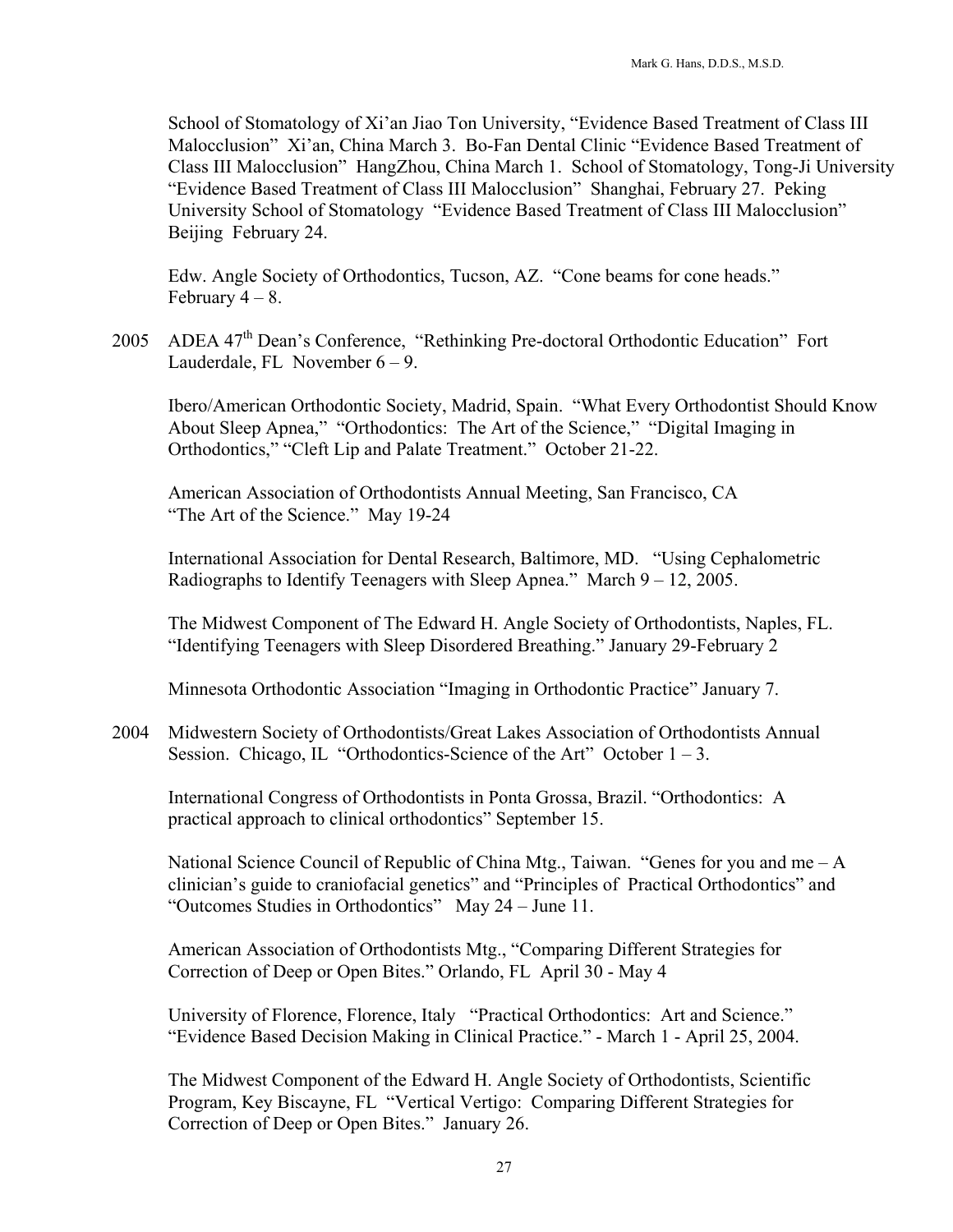2003 American Association of Orthodontists Representative to the ADA Guidelines Radiology Mtg., Chicago, IL. December 11.

 Lysle E. Johnston, Jr. Retirement Celebration-Continuing Education – "Taking Stock: Assessing the Present; Planning the Future." University of Michigan, Ann Arbor, MI October 3.

Midwest Component of The Edward H. Angle Society of Orthodontists 35<sup>th</sup> Biennial Mtg., Bronson, Missouri. "From Angle to the future: A perspective" Sept. 11-16.

 American Association of Orthodontists Annual Mtg., Honolulu, Hawaii. "The Professional Orthodontist: To Be or Not to Be." May 2-9.

 American Association for Dental Research, San Antonio, TX "Comparing Orthodontic Treatment Outcome Between Orthodontists and General Dentists Using the ABO Index." March 13-14.

 Angle Society Meeting, Cayman, BWI. "More Myths and Monsters: Orthodontics in the Dark Ages of the  $22<sup>nd</sup>$  Century." January 17 – 24.

2002 Universita Cattolica Del Sacro Cuore, Facolta Di Medicina e Chirurgia "Agostino Gemilli," Instituto Di Clinica Odontoiatrica, Scuola Di Specializzazione in Ortognatodonzia, Rome, Italy "The Orthodontist & SDB" November

LaSapienzia, Rome Italy "3D Imaging Technology" November 14.

University of Florence "Outcomes Assessment in Orthodontics" November

 AAO Meeting, Philadelphia, PA Doctors' Scientific Program, "Myths and Monsters: In My Closet and Under My Bed" May 5.

 AADR/IADR Mtg. Philadelphia, "Heritability of Head and Facial Form in Caucasian Families," March

 Moyer's Symposium, University of Michigan, Ann Arbor, MI "Electronic Storage and Retrieval of Cephalometric Radiographs" February 23.

 Mississippi Association Orthodontists Winter Meeting, Jackson, MS. "Genes for you and me – A clinician's guide to craniofacial genetics" and "Principles of Practical Orthodontics" and "Outcomes Studies in Orthodontics" February 2.

Angle Society Meeting, "Genes for you and me  $- A$  clinician's guide to craniofacial genetics" January 19-23.

2001 AAO Meeting, Toronto, Ont. Canada. "3-D Imaging or Imagination." May 5 – 9.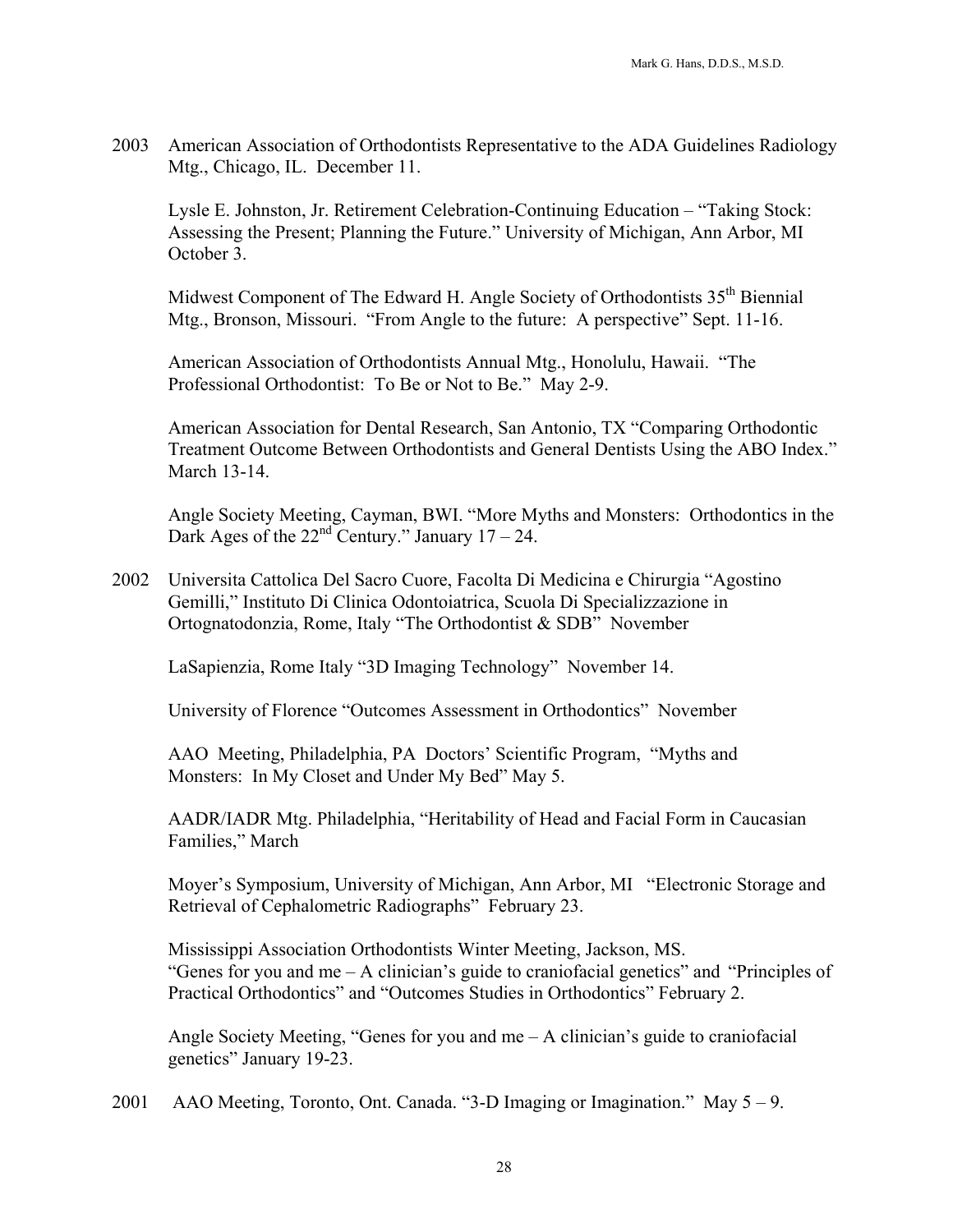Ann Arbor Ortho Study Group, "Rip Van Winkle Meets Edward Hartley Angle or What Every Orthodontist should Know About Obstructive Sleep Apnea" April 17.

Moyers' Pre-symposium - Twenty-seventh Annual Conference on Craniofacial Research. "Digital Curation of the Bolton-Brush Growth Study." University of Michigan, Ann Arbor February 23.

The Midwest Component, Edw. H. Angle Society Meeting, Naples FL "Poor Man's C.T. - A Three Dimensional Digital Treatment Record for Orthodontics." January 27-31

2000 Seminar. King's College, London, England. "Three Dimensional Imaging in Orthodontic Practice" November 6

Seminar. St. Bartholomew's and the Royal London School of Medicine and Dentistry. Whitechapel, U.K. "Obstructive Sleep Apnea" November 10

 American Academy of Sleep Medicine, APSS Annual Mtg., Las Vegas, "Craniofacial Anatomy and Sleep Apnea." June 17-22

AAO Meeting, Chicago, IL "Imaging in Orthodontics – Sales or Service?" April 28 – May 5

The Angle Society Meeting, St. Thomas, V.I., "Truth or Dare – Outcomes Assessment in Orthodontics." January 14-19

1999 The Northeastern Society of Orthodontists' 78<sup>th</sup> Annual Meeting, Boston, MA. "Three-Dimensional Imaging" December 5

 Faculté de' Chirurgie Dentaire, Université de Paris VII, Paris, France "Oral Rehabilitation of the Cleft Lip and Palate Child" November 3

Colombia Society of Orthodontists, St. Andres, Colombia, S.A. (1) "Oral Rehabilitation of the Cleft Lip and Palate Child." (2) "Evidence Based Orthodontic Practice." (3) "Outcomes in Orthodontics – Who Provides Care." October 11-16

American Association of Orthodontists Annual Session, San Diego, CA. – Facilitator and Focus Group Recorder at Chairmen Conference, May 14 Diagnosis and Treatment Planning Session "Three Dimensional Cephalometrics." May 15, and Quality of Treatment Session "Who Does What to Whom." May 16

 International Association of Dental Research Annual Meeting, Vancouver, B.C., Canada. Oral Presentation: "3D Cephalometric Analysis of Patients with Sleep Apnea" February 12

International Association of Dental Research Annual Meeting, Vancouver, B.C., Canada. Poster Presentation "Utilization of Orthodontic Services in Cuyahoga County Ohio" February 12

1998 The CWRU Center for Sleep Disorders, University Hospitals & V.A. Med. Ctr.,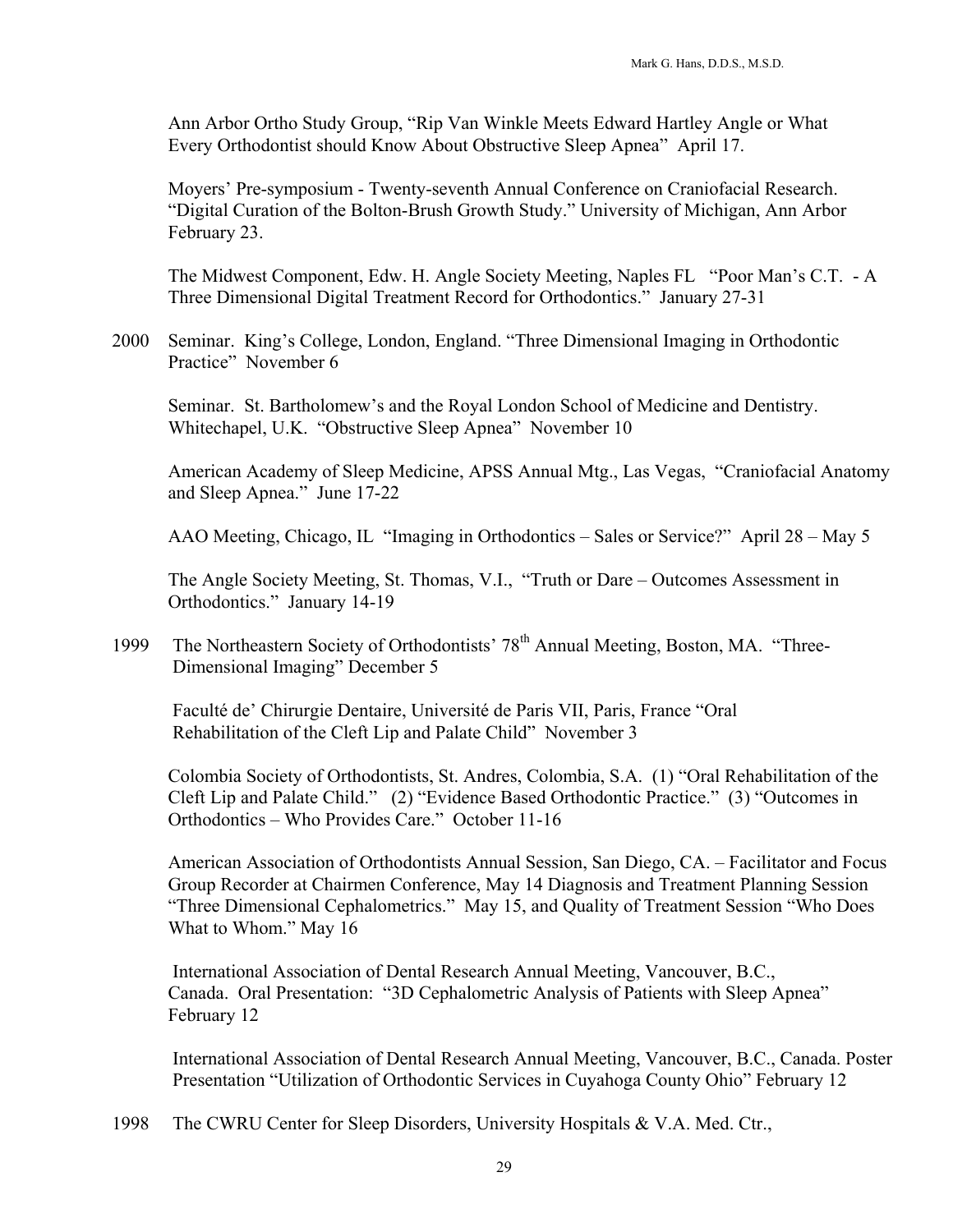Cleveland. Primary Care Management of Sleep Apnea. "Snoring Prescriptions." The Cleveland Health Museum, Cleveland, OH. November 4,

 Thessaloniki Orthodontic Society, Thessaloniki, Greece, "Evidence Based Clinical Practice." October 1

 $5<sup>TH</sup>$  Panhellenic Orthodontic Conference. Athens, Greece, "The Orthodontist and Obstructive Sleep Apnea." September 30

 American Association of Orthodontists Meeting, Dallas, TX. "Orthodontic Providers: Who Does What to Whom" May 16

 American Association of Orthodontists Meeting, Dallas, TX. Moderator - Doctors' Scientific Program on Imaging May 19

 American Association of Dental Schools Meeting, "Toward a Paperless Office - The Treatment Records" Minneapolis, MN March 2

Lorain County Dental Society "The Who, What, When, Where and Why of Orthodontic Treatment" All day C.E. Course. Holiday Inn, Midway Mall, Elyria, OH February 18.

 Edward H. Angle Society Midwest Component, "Outcome Assessment in Orthodontics" Milwaukee, WI. February 10. 1974.

1997 Edward H. Angle Society Biennial Meeting, "The Use of Dental Devices for Treatment of Obstructive Sleep Apnea and/or Snoring." October. Williamsburg, VA

American Association of Orthodontists Meeting, Philadelphia, PA. May 5: Doctors' Roundtable Computers in Orthodontic Practice

American Association of Orthodontists Meeting, Philadelphia, PA. May 3-7. Doctor's Scientific Program 10:00 a.m. May 4: "An Orthodontic Perspective on Obstructive Sleep Apnea."

Korea Speaking Tour. April 1-13. Kyong-Ju, Korea Two day course: "Evidence Based Orthodontic Practice"; Pusan National University, Pusan, Korea: "Orthodontic Management of the Cleft Palate Child."; Orthodontic Forum, Seoul, Korea: Orthodontics and Cleft Lip and Palate."; Seoul, Korea: "Evidence Based Clinical Orthodontics."

American Association of Orthodontists Ski Philadelphia Technology Conference - Presentation: "Advanced Imaging in Orthodontic Practice."

Angle Society Midwest Component, Naples, FL February 8-13 "3D Imaging in Orthodontics"

1996 Great Lakes Association of Orthodontists, Traverse City, MI. September 7-10 "Obstructive Sleep Apnea: Facts and Fictions."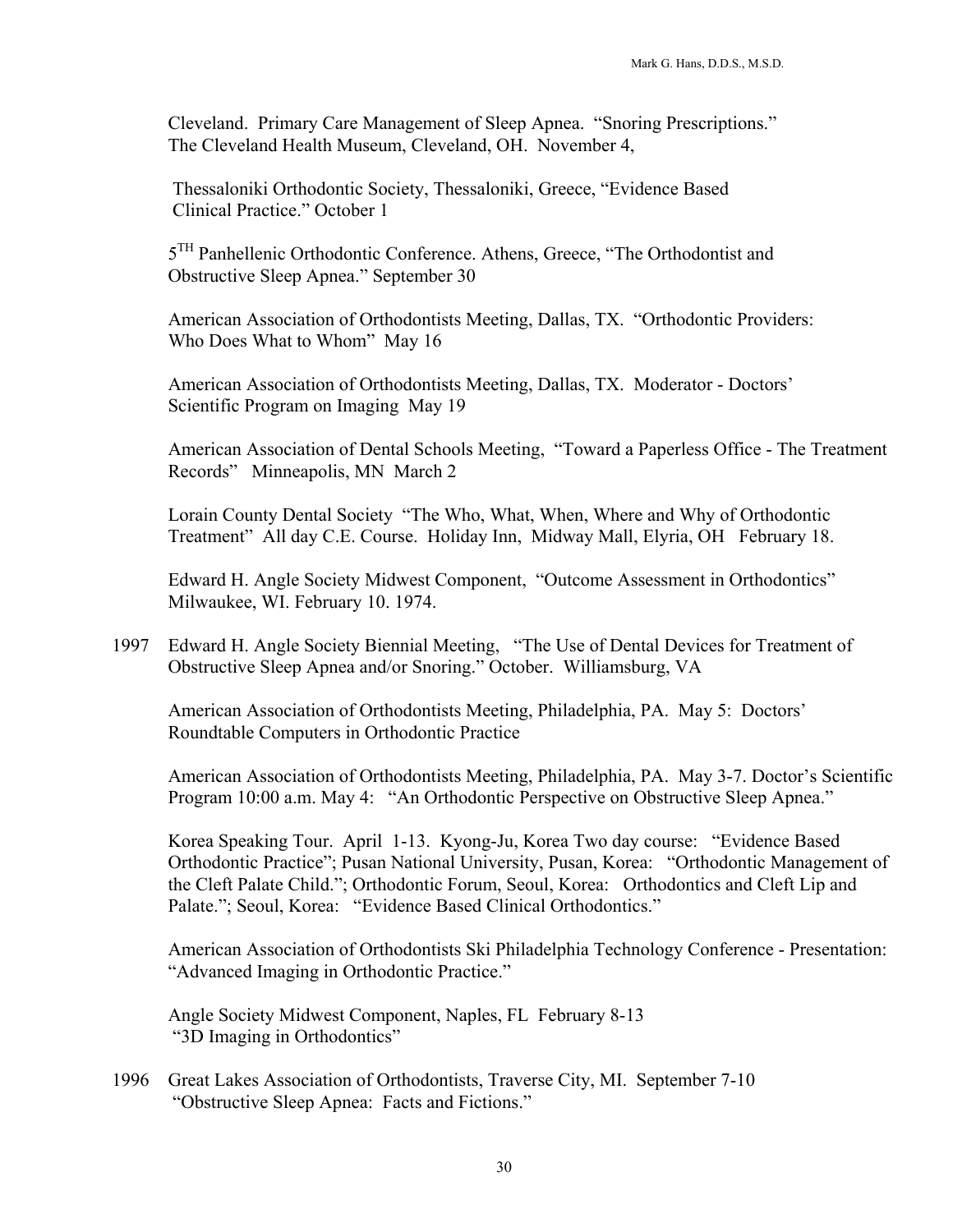Michigan Cleft Palate Association, Traverse City, MI. May 31-June 1 "Normal Dental Development and Facial Growth."

 American Association of Orthodontists Meeting, Denver, CO. May 13 Roundtable Discussion "Information Technology and Orthodontic Practice"

 American Association of Orthodontists Meeting, Denver, CO. May 11-15. "Orthodontic Diagnosis: Who, What, When and Why?"

American Association of Orthodontists Educators Meeting, Denver, CO. May 11-15. Facilitator "Effective Instruction in Predoctoral Orthodontic Education."

American Association of Dental Research Annual Mtg., San Francisco. Presentation: "Assessing Extraction vs. Non-Extraction Orthodontic Treatment Using the PAR Index."

CWRU, School of Dentistry, Interdisciplinary Seminar, February 27. "Craniofacial Aspects of Obstructive Sleep Apnea"

Angle Society Midwest Component Chicago, IL January 24. "Random Clinical Trials of Two Dental Devices for Treatment of Snoring and/or Sleep Apnea"

1995 Rocky Mountain Society of Orthodontists, Phoenix, AZ. November 13. "Orthodontics and Obstructive Sleep Apnea."

American Association of Orthodontists Meeting, San Francisco. May 12-17. Roundtable Discussion Leader "Orthodontist's Role in Obstructive Sleep Apnea Syndrome."

 American Association of Orthodontists Meeting, San Francisco. May 12-17. "Racial Differences in African American and Caucasians with Obstructive Sleep Apnea."

 Presentation at CWRU to visiting Korean Orthodontists May 4-9. "Orthodontic Management of the Cleft Child"

American Association of Dental Research/Canadian Association of Dental Research 24th Annual Meeting, March 8-10, San Antonio TX. "Identifying Apneic and Non-Apneic Snorers Using Craniofacial Index Scores."

American Association of Dental Research/Canadian Association of Dental Research 24th Annual Meeting, March 8-10, San Antonio TX. Session #19 Co-Chairperson, "Craniofacial Biology-Respiration and Obstructive Sleep Apnea"

Edward H. Angle Society, Midwest Component. February. Tucson, AZ "The Orthodontists Role in Obstructive Sleep Apnea"

1994 North Coast Meeting, Ohio Dental Association, Cleveland, OH, May 13 "Orthodontics for the General Practitioner"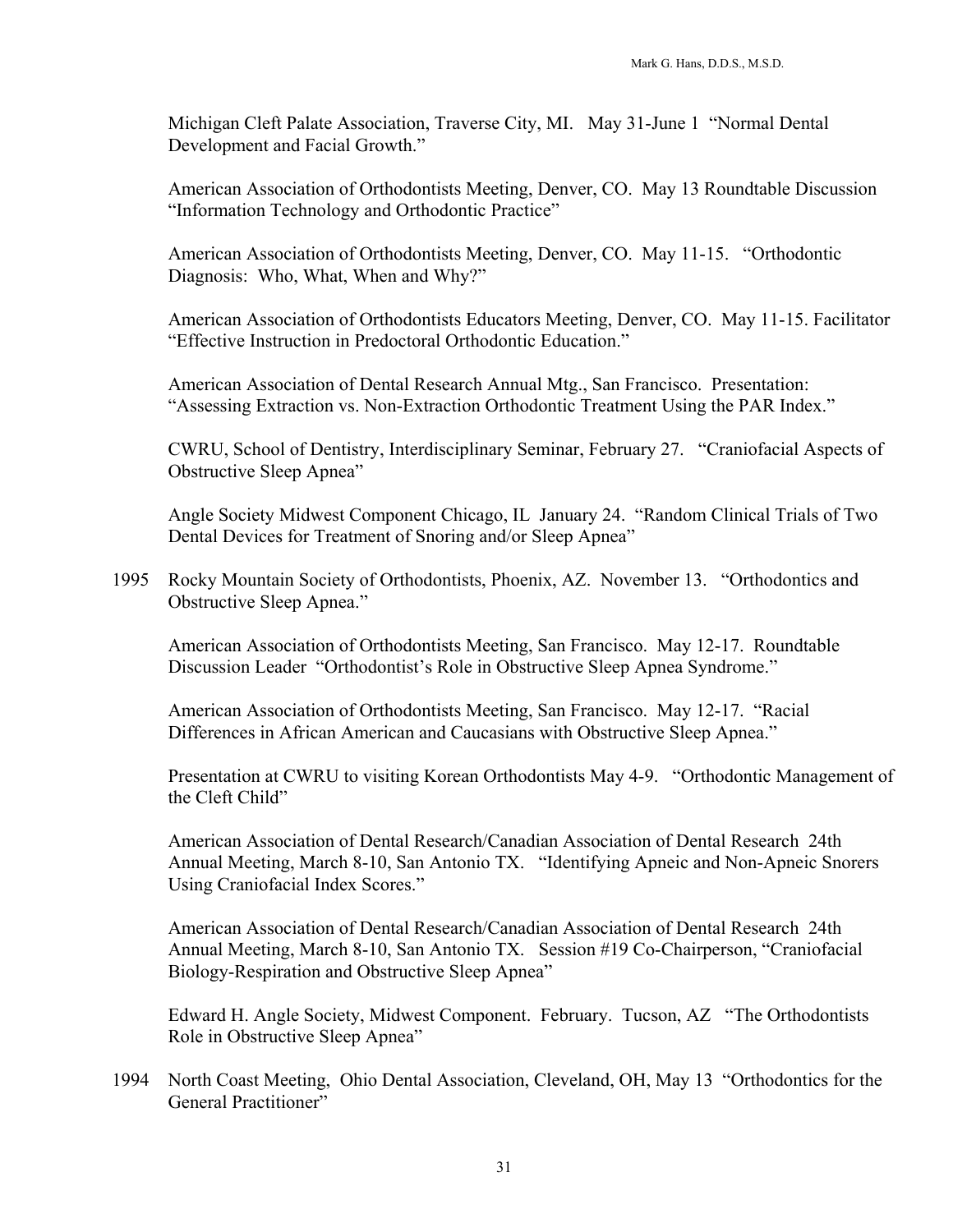American Association of Dental Research/International Association of Dental Research Meeting Seattle WA Research Presentation "Identification of Unique Extracellular Matrix Proteins in Rat Craniofacial Cartilages." IADR 72nd General Session & Exhibition Abst. 1994

American Association of Orthodontists Meeting, Orlando, FL May 2, Roundtable Breakfast "The Orthodontist's Role in the Multidisciplinary Treatment of Obstructive Sleep Apnea Syndrome"

American Association of Orthodontists Meeting, Orlando, FL May 1, Research Abstract Presentation "Spatial Resolution of Cephalometric Radiographs"

Greater Cleveland Dental Society Continuing Education Program, Cleveland Health Education Museum, Cleveland, Ohio February 27 "Orthodontic Considerations in the Treatment of Patients with Craniofacial Deformities"

Midwest Component Angle Society, Ritz Carton Hotel, Cleveland, Ohio, January 19 "Research in Orthodontics at Case Western Reserve"

1993 "Does Orthodontics Cause TMJ Problems?" Doan Study Club, Wellington's Restaurant, Cleveland Ohio. November 2, 1993.

Angle Society Biennial Meeting, Discusser, Dr. David Sarver Presenter, "Trends and Research With Computerized Video Technology" Grove Park Inn, Asheville, North Carolina, October 26, 1993

 Pediatrics Today" Maxillofacial Program Rainbow Babies and Children's Hospital, June 22, 1993 "Early Diagnosis and Treatment of Dentofacial Deformities"

American Association of Orthodontists, Toronto, Ont., Canada May 17 Breakfast Roundtable "Bits and Bytes of Image Storage"

American Association of Orthodontists Meeting, Toronto, Ont., Canada. May 17 "Physiologic Rebound After Transverse Maxillary Constriction in Growing Rats"

American Association of Orthodontists Chairmen's Conference, Toronto, Ont., Canada May 15 General Session "Report on Workshop to Develop Standards for Computer Storage and Retrieval of Orthodontic Records"

1992 American Association of Orthodontists, St. Louis, MO "Cephalometric Evaluation of Various Treatment Strategies for Deep Overbite Correction" May 12

Angle Society, "Treatment of an Asymmetric Class II Malocclusion - A Case Report" and "A Comparison of Various Treatment Strategies for Deep Bite Correction" January. Chicago, Illinois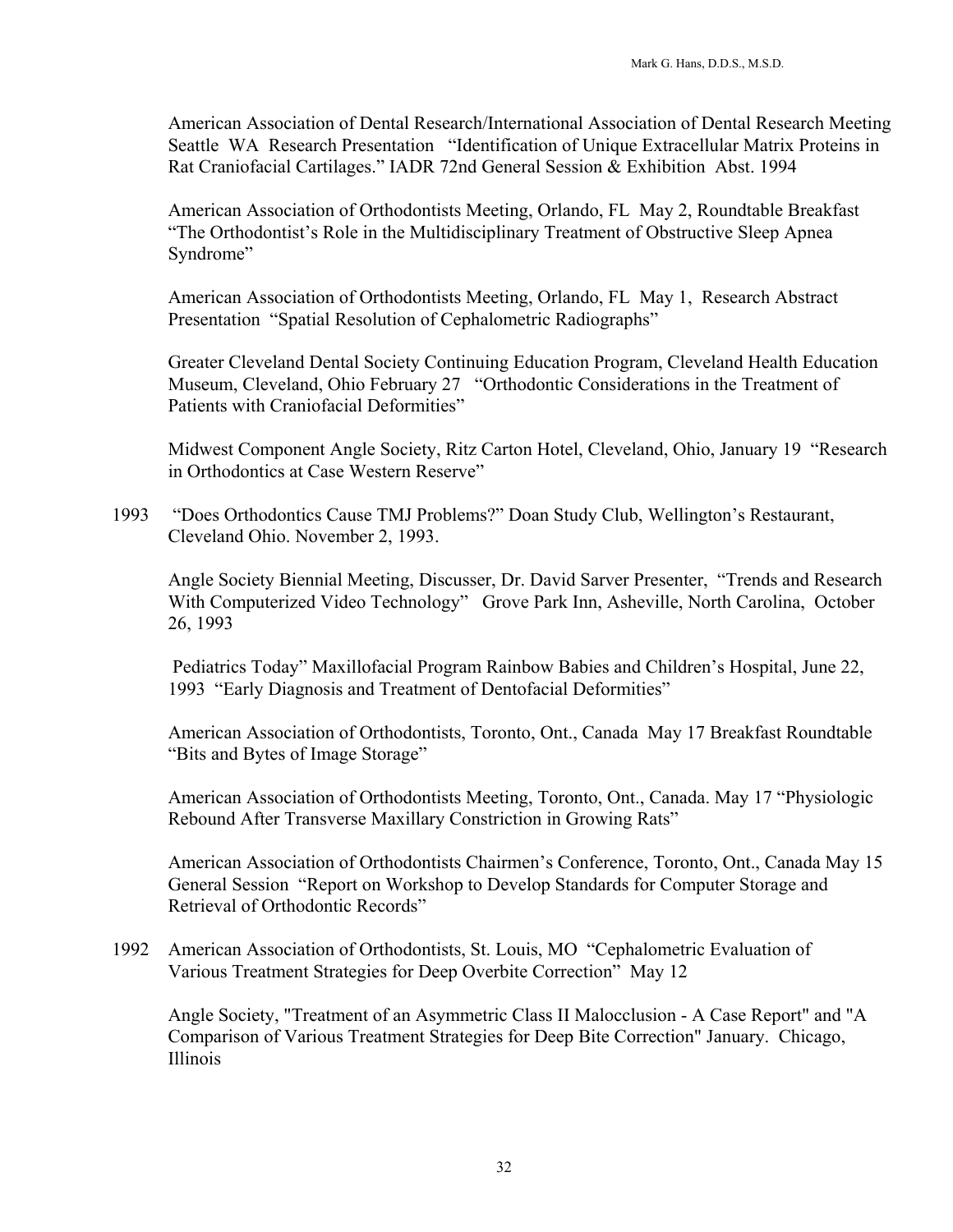1991 CWRU School of Medicine, Dept. of Medicine Postgraduate Curriculum, Second Annual Specialty Medicine for the Primary Practitioner. "Recognition and Treatment of Problems Associated with the Temporomandibular Joint Articulation" September. Cleveland, Ohio

 American Association of Orthodontists, Seattle, WA, May Breakfast Roundtable. "TMJ Complications Following Orthognathic Surgery"

 American Association of Orthodontists, Seattle, WA, May. "A Prospective Study of the Effects of Internal Derangement of the Temporomandibular Joint, As Assessed by Magnetic Resonance Imaging, on Growth and Development of the Human Face During and After Orthodontic Treatment"

American Association of Orthodontists, Seattle, WA. Table Clinic: "Current Research at Case Western Reserve University" May

Angle Society, Sanibel Island, Florida, February "Growth Rotation of the Human Mandible"

American Association of Orthodontists Chairmen's Conference, January. Dallas, TX

Northeast Ohio Dental Study Club. January. "The CWRU TMJ Diagnostic Protocol"

1990 Sociedad Colombiana De Ortodoncia, University Javeriana, Bogota, Colombia, S.A., "The CWRU Method of Orthodontic Diagnosis and Treatment Planning for Patients with TMJ Dysfunction", Current Research at CWRU", "Orthodontic Management of Patients with Cleft Lip and Cleft Palate Deformities" and "Orthodontic Management of the Dentally Compromised Patient" November 2 - 3.

The Great Lakes Association of Orthodontists, Colorado Springs, CO., Table Clinic - "Current Research at Case Western Reserve University" This won the Table Clinic Academic Institution Award.

 The Great Lakes Association of Orthodontists, Colorado Springs, CO., "The Prevalence of Internal Derangement of the Temporomandibular Joint in the Teenage and Pre-Teen Age Orthodontic Population: Implications for Clinical Treatment"

University of North Carolina, Chapel Hill "Orthodontics and the Temporomandibular Joint - The CWRU Method"

American Association of Orthodontists, Washington, D.C. May 1990. Breakfast Roundtable "Post-Surgical Management of Condylar Position Following LeFort I Impaction of the Maxilla"

- 1989 American Association of Orthodontists, Anaheim, CA Breakfast Roundtable: "TMJ Complications in Orthognathic Surgery."
- 1988 University Hospitals of Greater Cleveland, Department of Plastic and Reconstructive Surgery. Invited Lecture - "Orthodontic Assessment of the Cleft Lip and Palate Patient."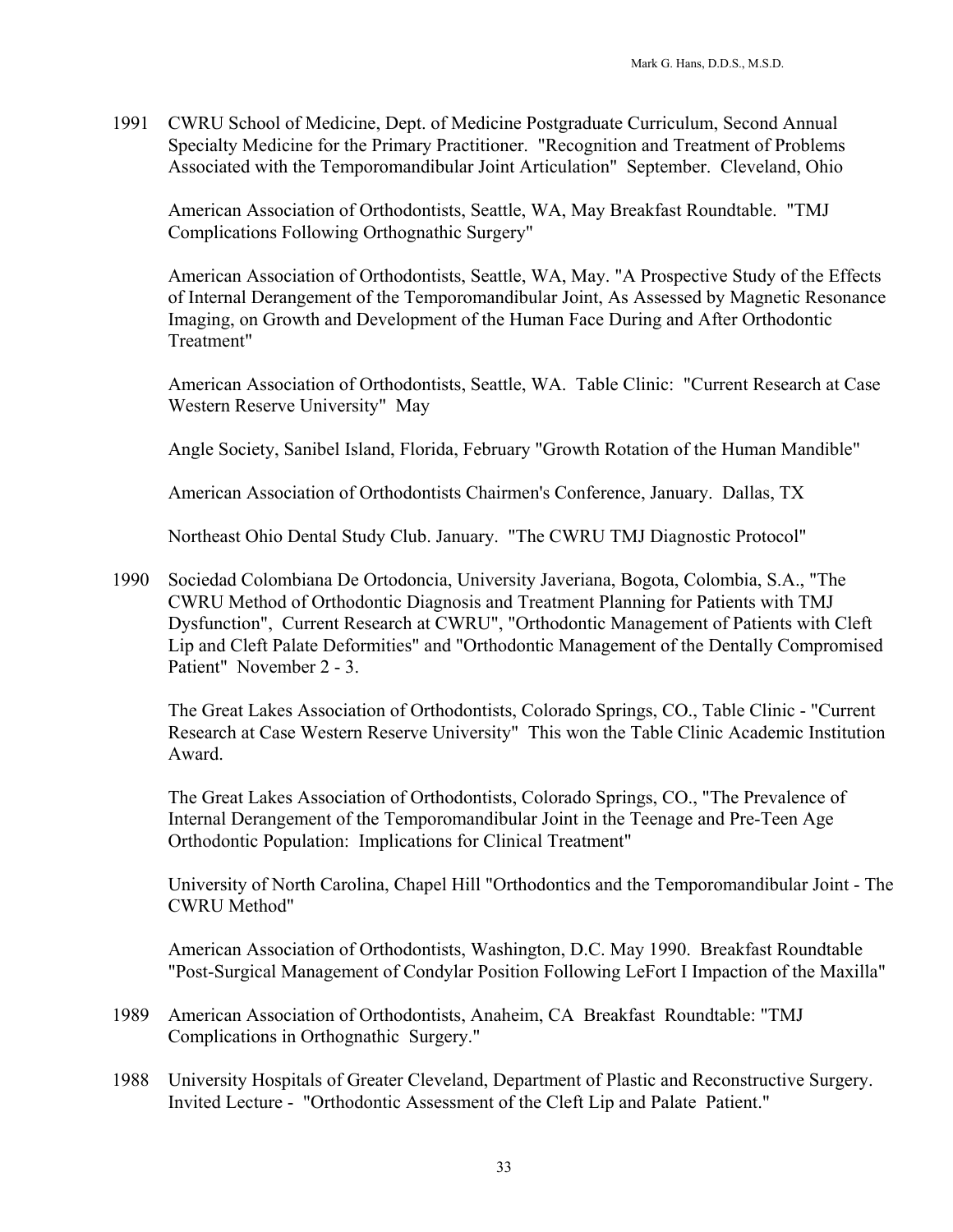Northwest Dental Society, Sandusky, Ohio Invited Lecture - "Contemporary Diagnosis and Treatment Planning of Patients with TMJ Dysfunction."

Great Lakes Association of Orthodontists, Toronto, Ontario, Table Clinic - "Post-Operative Management of Complications in Orthognathic Surgery."

1987 Case Western Reserve University Continuing Education Invited lecture - "Orthodontics and the TMJ"

Case Western Reserve Department of Continuing Education One day Course given with Dr. Clifford Fox. "Orthodontic Treatment of Patients with TMJ Dysfunction after Successful Splint Therapy"

Great Lakes Society of Orthodontists, Pittsburgh, Pa. Breakfast Roundtable - "A Modified Lower Protrusive Splint for Diagnosis and Treatment Planning for Patients with Symptoms of TMJ Dysfunction"

1986 Case Western Reserve University Continuing Education Invited lecture - "Orthodontics and the TMJ"

Southwest General Hospital Dental Study Club Case Presentation - "Combined Frankel and Fixed Orthodontic Treatment of a Severe Class II Malocclusion"

Great Lakes Society of Orthodontics Meeting Williamsburg Table Clinic - "A Cephalometric Appraisal of TMJ Treatment"

- 1985 Case Western Reserve University Continuing Education Invited lecture "Orthodontics and the TMJ"
- 1984 Akron Crown and Bridge Study Club Invited lecture "Orthodontic Stabilization of Patients with Dysfunctional Temporomandibular Joints."

University of California at Los Angeles School of Dentistry - Section on Orthodontics Invited lecture - "The Use of Anti-cartilage Antibodies to Affect Facial Growth"

1983 Southwest General Hospital Pediatric Staff Invited lecture - "Diagnosis and Treatment of Developmental Dental Malocclusions."

University of Michigan - Department of Orthodontics Invited lecture - "Anti-Rat Cartilage Antibodies and their Effect on Facial Growth of the Sprague-Dawley Rat"

1982 Southwest General Hospital Pediatric Staff Invited lecture - "Early diagnosis of Skeletal Malocclusions"

Moyer's Pre-Symposium on Craniofacial Growth - "The Effects of Rat Anti-nasal Septum Antibodies on Rat Facial Growth and Development."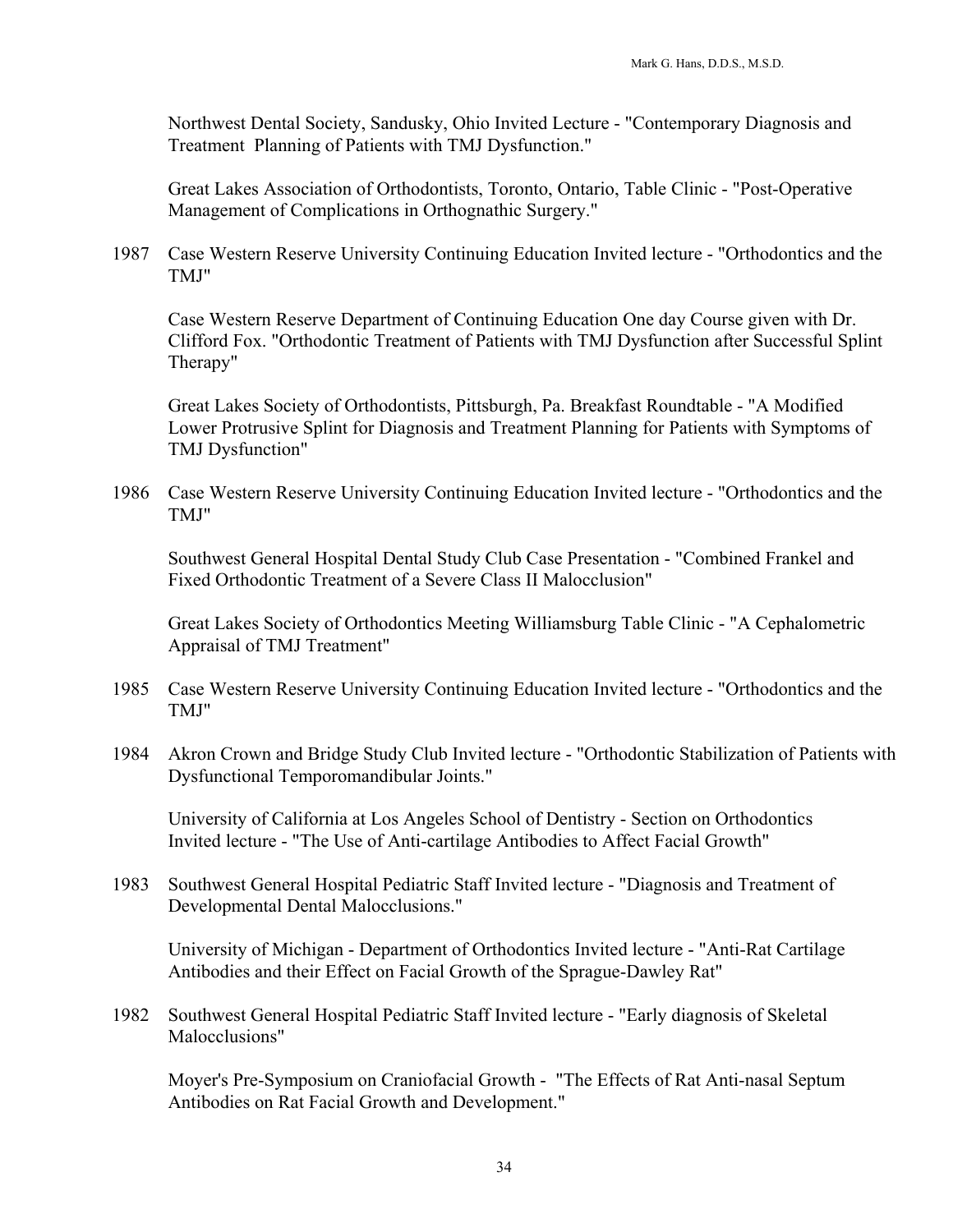American Association of Orthodontists Meeting Atlanta, GA – Sicher Award - "The Effects of Rat Anti-nasal Septum Antibodies on Rat Facial Growth and Development."

Case Western Reserve Orthodontic Alumni Meeting Cleveland, OH, - "The Effects of Rat Anti-nasal Septum Antibodies on Rat Facial Growth and Development."

- 1981 Cleveland Crown and Bridge Study Club "Differential Diagnosis of Patients with TMJ Disease"
- 1980 American Association of Orthodontists Meeting New Orleans, LA Table Clinic "Contemporary Edgewise Technique"

# Graduate Students Supervised: **(Bold type indicates current involvement in orthodontic education)**

| Thesis Advisor - Eleftheria Karamitsou, D.D.S.                                        |         |
|---------------------------------------------------------------------------------------|---------|
| "A method to measure buccolingual in clinical maxillary first molars                  |         |
| and canines using CBCT." (working title) Master's Thesis, Case Western                |         |
| Reserve University.                                                                   | Current |
|                                                                                       |         |
| Thesis Advisor – Nikolaos Evangelinakis, D.D.S.                                       |         |
| "Changes in buccolingual inclination of mandibular canines and first                  |         |
| molars after orthodontic treatment using CBCT." Master's Thesis,                      |         |
| Case Western Reserve University.                                                      | Current |
| Co-Advisor - Xing-Zhong "John" Zhang, D.D.S.                                          |         |
| "Effects of Rapid Maxillary Expansion Followed by Inter-Maxillary Elastic             |         |
| Traction on Skeletal Class III Patients with Permanent Dentition."                    |         |
| Master's Thesis, Case Western Reserve University                                      | Current |
|                                                                                       |         |
| Co-Advisor - Cynthia Leung, D.D.S. "Accuracy and Reliability of Cone Beam             |         |
| Computed Tomography for Measurement of Aveolar Bone Height and                        |         |
| Detection of Bony Dehiscences and Fenestrations" Master's Thesis,                     |         |
| Case Western Reserve University.                                                      | 2009    |
|                                                                                       |         |
| Thesis Advisor – Wanvadee Shewinvanakitku, D.D.S.                                     |         |
| "A new method to measure buccolingual inclination using CBCT." Master's               |         |
| Thesis, Case Western Reserve University.                                              | 2009    |
|                                                                                       |         |
| Thesis Advisor – Austin Phoenix, D.D.S., M.S.D. "Changes in hyoid bone position       |         |
| following rapid palatal expansion in adolescents" Master's Thesis, Case Western       |         |
| Reserve University.                                                                   | 2008    |
|                                                                                       |         |
| Thesis Advisor - *Sebastian Baumgaertel, D.D.S., M.S.D. "The Reliability and Accuracy |         |
| of Dental Arch Measurements on Three-Dimensional Cone Beam Computed                   |         |
| Tomography Scans."                                                                    | 2007    |
|                                                                                       |         |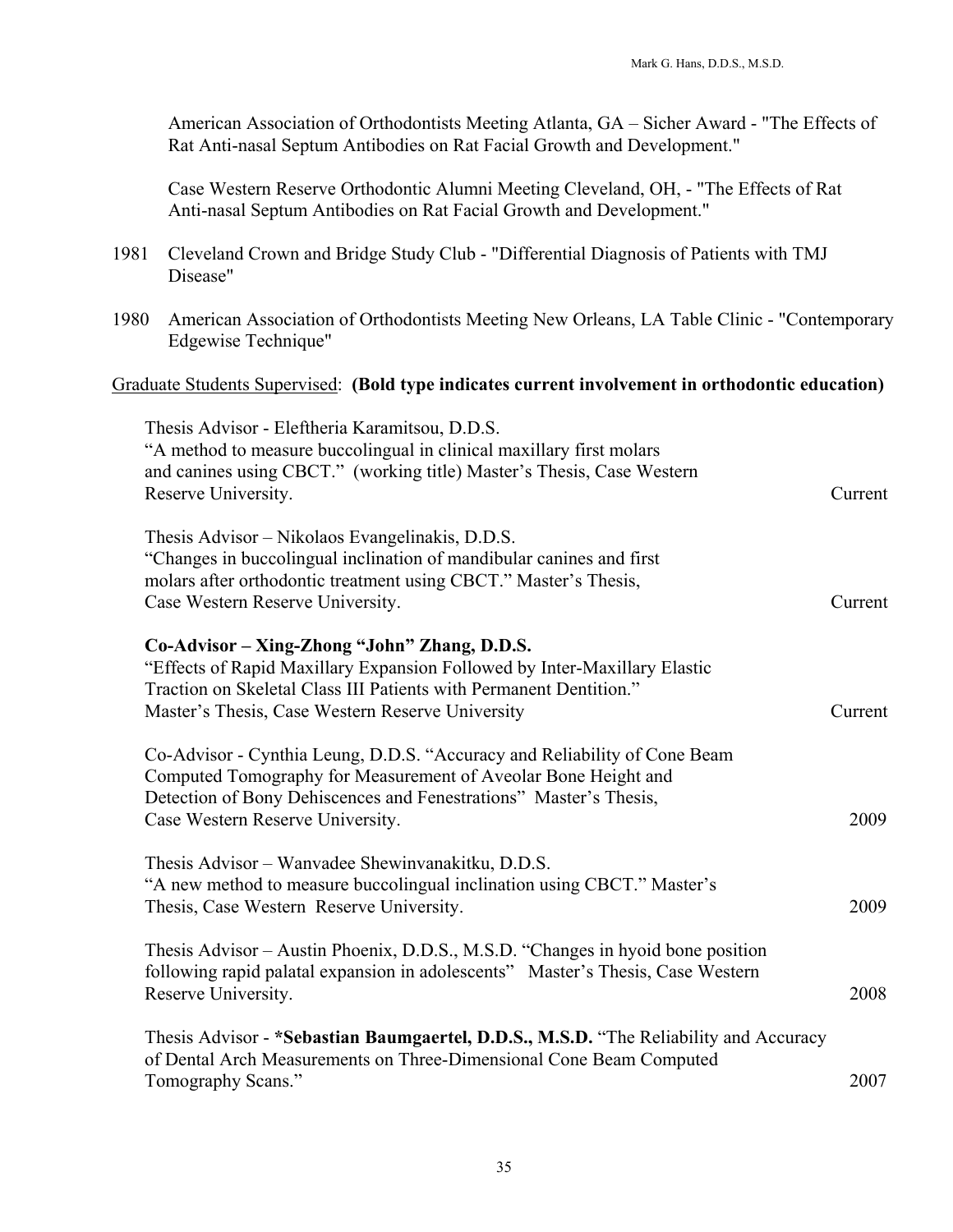| Thesis Advisor – Reid Wenger, D.D.S., M.S.D. "Predicting the Duration of Active<br>Orthodontic Treatment Using Pre-treatment Variables." Master's Thesis, Case<br>Western Reserve University.                                             | 2007 |
|-------------------------------------------------------------------------------------------------------------------------------------------------------------------------------------------------------------------------------------------|------|
| Thesis Advisor - Michael Paulus, D.D.S., M.S.D. "An Evaluation of Dental Arch<br>Relationships Among Children with Unilateral Cleft Lip and Palate Treated at Two<br>Different Centers" Master's Thesis, Case Western Reserve University. | 2006 |
| Thesis Advisor – David Lenhart, D.D.S., M.S.D. "Craniofacial Phenotypic Variation<br>Between Two Laboratory Mouse Strains, the B6 and A/J." Master's Thesis,<br>Case Western Reserve University.                                          | 2004 |
| Thesis Advisor - Nawaf Masri, D.D.S., M.S.D. "The Change of Lower Incisor<br>Mandibular Plane Angle During Orthodontic Treatment." Master's Thesis,<br>Case Western Reserve University.                                                   | 2003 |
| Thesis Advisor - Rachel Hamilton, D.D.S., M.S.D. "Efficacy of Early Treatment<br>Using the Index of Complexity, Outcome and Need." Master's Thesis, Case<br>Western Reserve University.                                                   | 2002 |
| Thesis Advisor - * Alexandros Moullas, D.D.S., M.S.D. "Craniofacial Phenotypic<br>Variations Among Laboratory Rat Strains." Master's Thesis, Case Western<br>Reserve University.                                                          | 2002 |
| Thesis Advisor - James J. Galati, D.D.S., M.S.D. "Phenotypic Characterization of Rat<br>Craniofacial Morphology in a Brown-Norway Sprague Dawley F1 Cross." Master's<br>Thesis, Case Western Reserve University.                          | 2001 |
| Thesis Advisor - *William Nguyen, D.D.S., M.S.D.<br>"Pretreatment Occlusal Differences Between Patients Treated by Orthodontists and<br>General Dentists." Master's Thesis, Case Western Reserve University.                              | 1999 |
| Thesis Advisor - *SoonJung Park, D.D.S., M.S.D.<br>"Genetic study of craniofacial traits in rats." Master's Thesis, Case Western Reserve<br>University.                                                                                   | 1999 |
| Thesis Advisor - *Manish Valiathan, B.D.S., M.D.S., M.S.D.<br>Comparing Cephalometrics Based Clinical Decisions Among Experienced<br>Orthodontists and Two Software Programs." Master's Thesis,<br>Case Western Reserve University.       | 1999 |
| Thesis Advisor - Vidya Armogan, D.D.S., M.S.D.<br>"Assessing treatment need in 10 <sup>th</sup> grade students in Cuyahoga County, Ohio."<br>Master's Thesis, Case Western Reserve University.                                            | 1998 |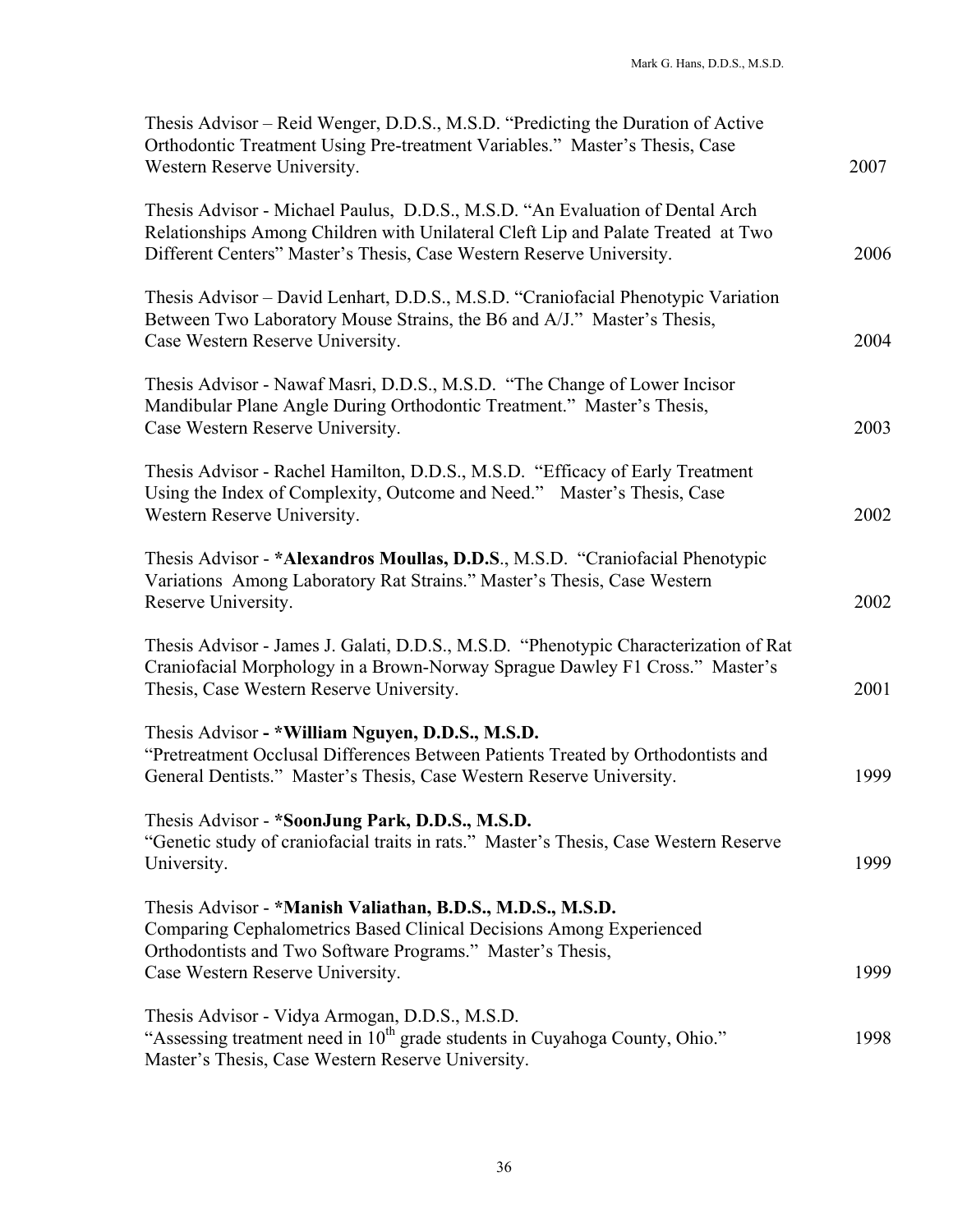| Thesis Advisor - Charissa Katzan, D.D.S., M.S.D.<br>"Outcome Assessment of 1-Phase and 2-Phase Orthodontic Treatment."<br>Master's Thesis, Case Western Reserve University.                                                      | 1998 |
|----------------------------------------------------------------------------------------------------------------------------------------------------------------------------------------------------------------------------------|------|
| Thesis Advisor - *Nhat Minh Le, D.M.D., M.S.D.<br>"Utilization of orthodontic services and outcome of treatment in Cuyahoga<br>County, Ohio." Master's Thesis, Case Western Reserve University.                                  | 1998 |
| Thesis Advisor - Clarence Red, D.D.S., M.S.D.<br>"The Effects of Operator Experience on Orthodontic Treatment Outcome."<br>Master's Thesis, Case Western Reserve University.                                                     | 1997 |
| Thesis Advisor - *Virginia Luks, D.D.S., M.S.D.<br>"Dental Device Treatment for Obstructive Sleep Apnea Syndrome."<br>Master's Thesis, Case Western Reserve University.                                                          | 1997 |
| Thesis Advisor - Andrea Bazzucchi, D.D.S., M.S.D.<br>"Use of the Active Vertical Corrector in Non-extraction Treatment of Open Bite<br>Malocclusion." Master's Thesis, Case Western Reserve University.                          | 1996 |
| Thesis Advisor - *Seung-Jin Baek, D.D.S., M.S.D., Ph.D., M.S.D.<br>"Correlating Cephalometric and Anthropometric Measurements with<br>Physiologic Measurements of Sleep." Master's Thesis, Case Western<br>Reserve University.   | 1996 |
| Thesis Advisor - Clay Damon, D.D.S., M.S.D.<br>"A cephalometric evaluation of orthodontic treatment of excessive overbite"<br>Master's Thesis, Case Western Reserve University.                                                  | 1995 |
| Thesis Advisor - J. Kevin Holman, D.M.D., M.S.D.<br>"An Assessment of extraction vs. non-extraction orthodontic treatment using<br>the PAR (Peer Assessment Rating) index." Master's Thesis, Case Western<br>Reserve University. | 1995 |
| Thesis Advisor - Luigi Di Battista, D.D.S., M.S.D. "Electrical Stimulation of the<br>Masseter Muscles." Master's Thesis, Case Western Reserve University.                                                                        | 1994 |
| Thesis Advisor - Martha Chun, D.M.D., M.S.D. "Transverse Changes"<br>in the Adult Craniofacial Complex." Master's Thesis, Case Western Reserve<br>University                                                                     | 1993 |
| Thesis Advisor - *Nonglak Pracharktam, D.D.S., M.S.D. "Cephalometric<br>Assessment of Obstructive Sleep Apnea." Master's Thesis, Case Western Reserve<br>University                                                              | 1993 |
| Thesis Advisor - Sean O'Callaghan, B.D.Sc., M.S.D. "Spatial Resolution"<br>of Cephalometric Radiographs." Master's Thesis, Case Western Reserve University                                                                       | 1993 |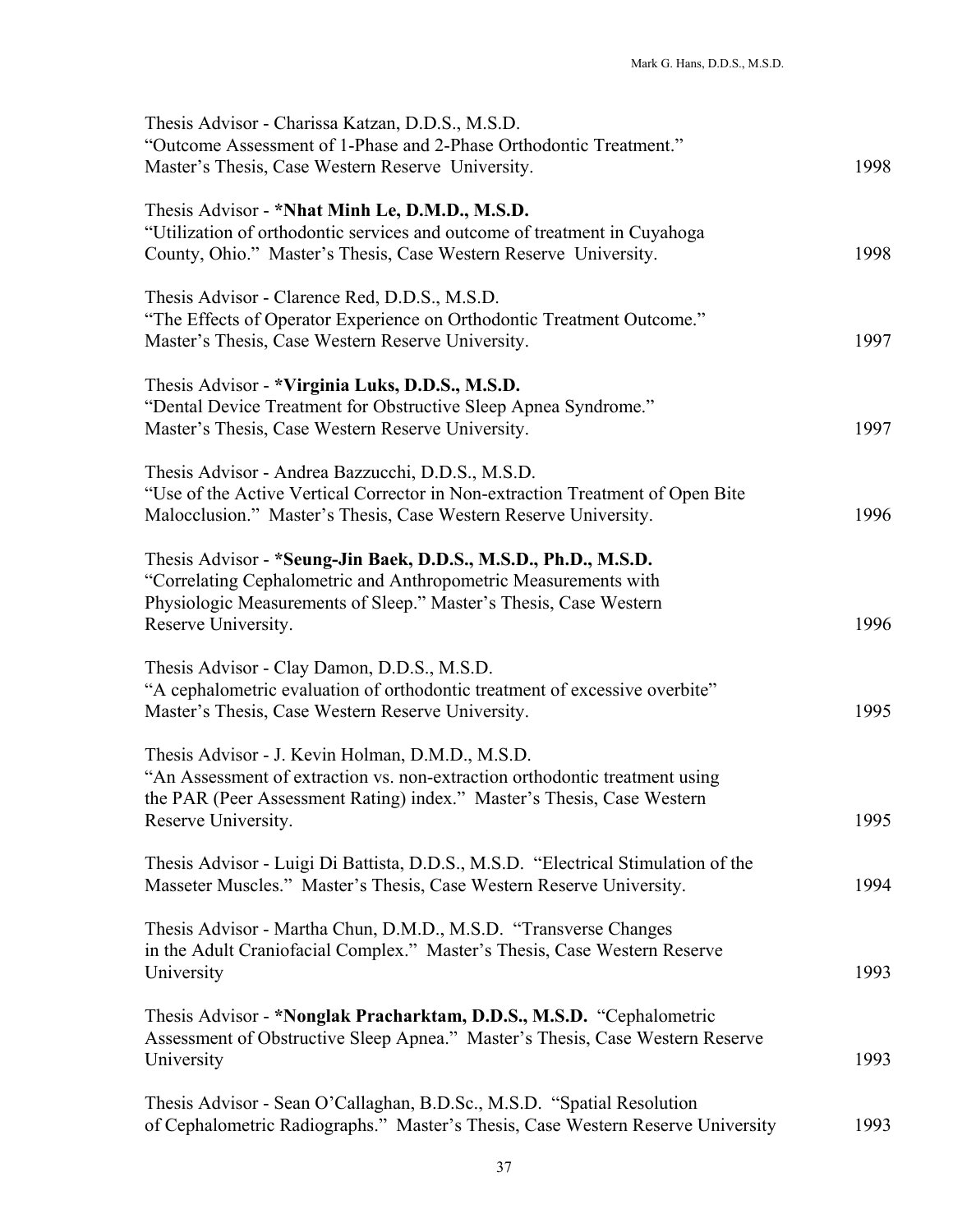| Thesis Advisor - Mark P. Zammit, B.D.S., M.S.D.<br>"The Epidemiology of Malocclusion and the Need for Orthodontic Treatment<br>in (Northern) Labrador Inuit Youths." Master's Thesis, Case Western Reserve<br>University                                               | 1992 |
|------------------------------------------------------------------------------------------------------------------------------------------------------------------------------------------------------------------------------------------------------------------------|------|
| Thesis Advisor - *Hung Tuan (Frank) Nguyen, D.D.S., M.S.D.<br>"An Antisera Altering Rat Mid-Facial Development Reacts with Cartilage<br>Proteoglycan and Other Matrix Proteins." Master's Thesis, Case Western<br>Reserve University                                   | 1992 |
| Thesis Advisor - Konstantinos Tsolakis, D.D.S., M.S.D.<br>"Growth and Development Following Experimental Restriction of the<br>Transverse Maxillary Growth of the Rat." Master's Thesis, Case Western<br>Reserve University                                            | 1991 |
| Thesis Advisor - Daniel Kruse, D.D.S., M.S.D.<br>"A Comparison of Dentofacial and Temporomandibular Joint Morphology in<br>Children and Adolescents." Master's Thesis, Case Western Reserve University                                                                 | 1991 |
| Thesis Advisor: *Georges Rozencweig, D.C.D., M.S.D.<br>"A Comparison of Axiograph Findings with Magnetic Resonance Images of the<br>Temporomandibular Joint in Patients with Symptoms of Masticatory<br>Dysfunction." Master's Thesis, Case Western Reserve University | 1990 |
| Thesis Advisor - *Sophie Lustman Rozencweig, D.C.D., M.S.D.<br>"Influencing Patient Cooperation in Orthodontic Treatment." Master's Thesis,<br>Case Western Reserve University. Video Received the Golden Reel Award                                                   | 1990 |
| Thesis Advisor - Stephan H. Parker, D.D.S., M.S.D.<br>"Treatment of Deep Overbite with Cervical Pull Facebow Headgear in Eury-,<br>Meso-, and Leptoprosopic Individuals." Master's Thesis, Case Western<br>Reserve University                                          | 1990 |
| Thesis Advisor - Roxanna Mussa-Contreras, D.D.S., M.S.D.<br>"The Effect of Continuous Passive Motion on Healing After Intracapsular<br>Temporomandibular Joint Surgery in Guinea Pigs." Master's Thesis, Case<br><b>Western Reserve University</b>                     | 1989 |
| Thesis Advisor - Walter Schratz, D.D.S., M.S.D.<br>"A Study of Basicranial Asymmetry and its Relationship to Facial Morphology<br>and the Mandible." Master's Thesis, Case Western Reserve University                                                                  | 1989 |
| Thesis Advisor - Andrew Slodov D.D.S., M.S.D.<br>"Characterization of the Protein Components of Condylar, Nasal Septum, and<br>Epiphyseal Cartilage of the Rat." Master's Thesis, Case Western Reserve University                                                      | 1989 |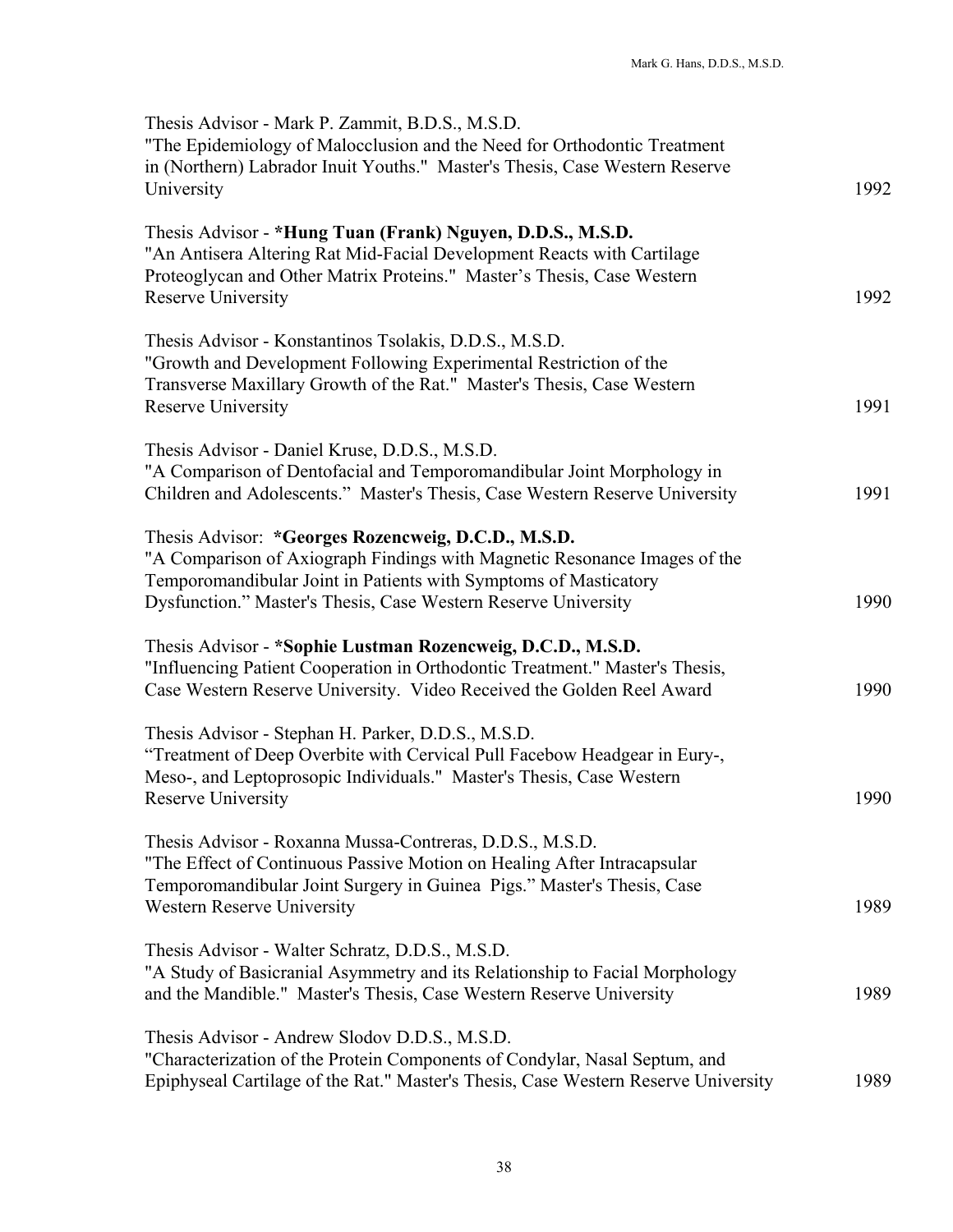| Thesis Advisor - Craig Kishiyama, D.D.S., M.S.D.<br>"An Evaluation of Response to Orthodontic Treatment of Deep Overbite in Eury-,<br>Meso-, and Leptoprosopic Individuals." Master's Thesis, Case Western Reserve<br>University.                       | 1987 |
|---------------------------------------------------------------------------------------------------------------------------------------------------------------------------------------------------------------------------------------------------------|------|
| Thesis Committee Member for:                                                                                                                                                                                                                            |      |
| Lindsey Schilling, D.M.D.<br>"A new method to measure mandibular intercanine width at the cusp tip<br>and at the center of resistance using CBCT scans before and after<br>orthodontic treatment." Master's Thesis, Case Western Reserve<br>University. | 2011 |
| Brent Paulus, D.D.S.<br>"Case control study of bone thickness buccal and lingual to the maxillary<br>first molar roots before and after orthodontic treatment." Master's Thesis,<br>Case Western Reserve University.                                    | 2011 |
| Robert Park, D.M.D.<br>"Force/deflection properties of new and retrieved .014" and .016" NiTi wires."<br>Master's Thesis, Case Western Reserve University.                                                                                              | 2011 |
| Lisa Austin, D.M.D.<br>"A Study of the Orthodontic Retention Preferences of<br>General Dentists in the U.S." Master's Thesis, Case Western Reserve<br>University.                                                                                       | 2010 |
| David Sullivan, D.D.S.<br>"Airway volume changes in adolescents treated orthodontically."<br>Master's Thesis, Case Western Reserve University.                                                                                                          | 2010 |
| Monica Velez, D.M.D. "Surface Area and Root Length Changes on<br>Maxillary Incisors After Orthodontic Treatment" Master's Thesis,<br>Case Western Reserve University.                                                                                   | 2010 |
| Kurt Kacer, D.M.D., M.S.D.<br>"Self-Reported Retainer Wear Status." Master's Thesis, Case Western<br>Reserve University.                                                                                                                                | 2009 |
| Breyn Peters-Schuster, D.D.S., M.S.D.<br>"Developing a method to measure airway<br>using 12- and 13- year-old individuals seeking orthodontic treatment"<br>Master's Thesis, Case Western Reserve University.                                           | 2009 |
| John Ballrick, D.D.S., M.S.D.<br>"Image Distortion and Spatial Resolution of a Commercially Available CBCT"<br>Master's Thesis, Case Western Reserve University.                                                                                        | 2009 |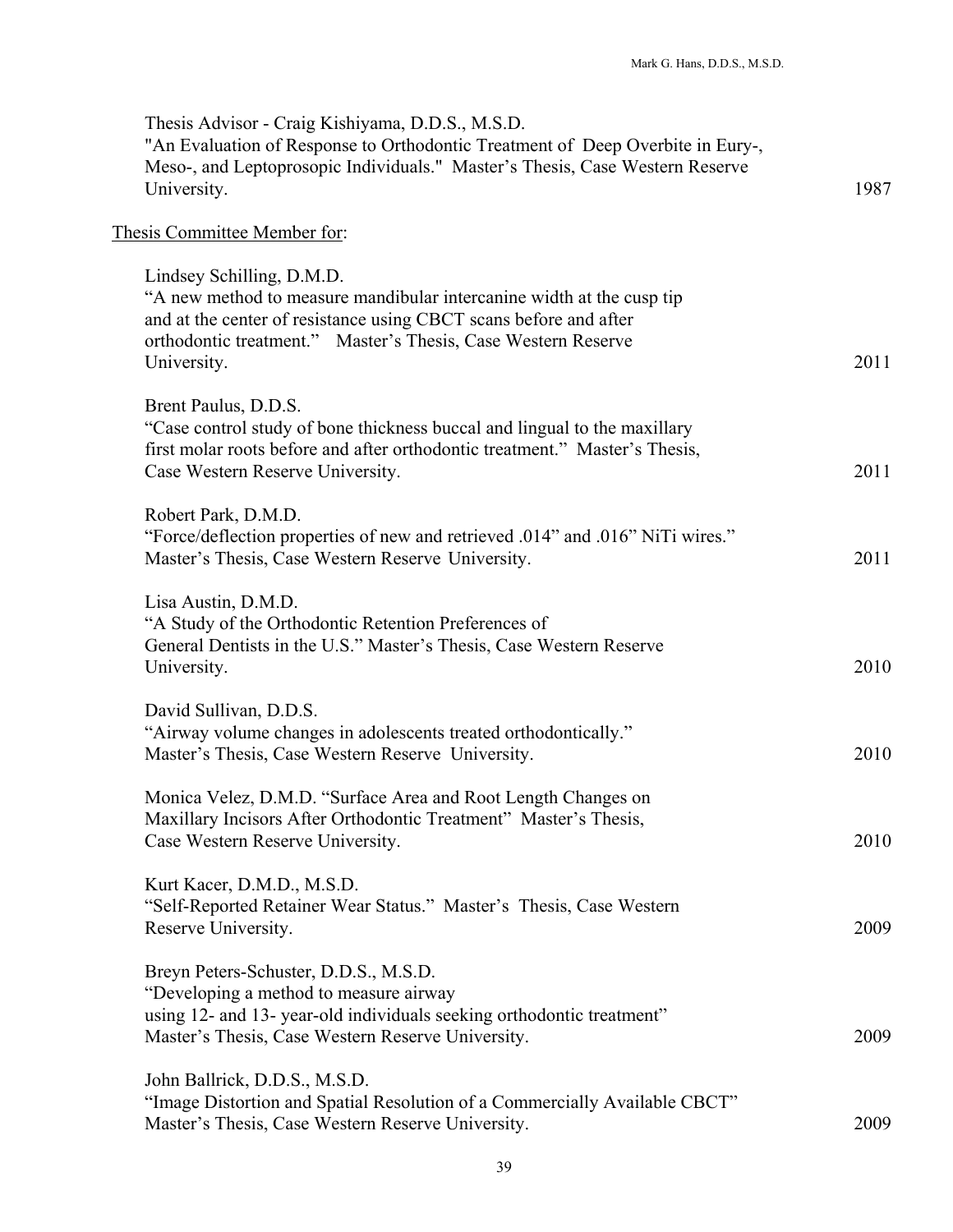| Eric Hughes. D.M.D., M.S.D.<br>"The Study of the Most Common Retention Protocols and Appliances Among<br>Orthodontists in the United States" Master's Thesis, Case Western Reserve<br>University. | 2009 |
|---------------------------------------------------------------------------------------------------------------------------------------------------------------------------------------------------|------|
| Boyd Martin, D.M.D., M.S.D.<br>"Three Dimensional Analysis of Root Surface Area Using<br>CBCT" Master's Thesis, Case Western Reserve University.                                                  | 2009 |
| Alika Crew, D.D.S., M.S.D.<br>"A Study of Orthodontic Stability Followed by<br>Removal of Final Wires." Master's thesis, Case Western Reserve University                                          | 2008 |
| Jeffrey Kwong, D.D.S., M.S.D.<br>"Image Quality Produced by Different Cone Beam Computer Tomography<br>Settings" Master's thesis, Case Western Reserve University                                 | 2008 |
| Nadia Lyotard, D.D.S., M.S.D.<br>"A Prospective Clinical Trial on Short-term Stability<br>Without Retention." Master's thesis, Case Western Reserve University                                    | 2007 |
| Gabrielle Chan, D.D.S., M.S.D.<br>"A Comparison of Linear and Angular Measurement From Cone<br>Beam Computed Tomography and Cephalograms. Master's thesis,<br>Case Western Reserve University     | 2007 |
| Jed Hildebrand. D.D.S., M.S.D.<br>"Evaluation of Digital and Plaster Models Using the ABO Scoring Index"<br>Master's thesis, Case Western Reserve University                                      | 2006 |
| Clifford Lowdenback, D.M.D., M.S.D.<br>"Predicting Orthodontic Treatment Duration Using Pre-Treatment<br>Patient Variables" Master's Thesis, Case Western Reserve University                      | 2006 |
| Tasha Woodson Bolden, D.M.D., M.S.D.<br>"African-American Orthodontists: How they are Choosing to Practice<br>Orthodontics." Master's Thesis, Case Western Reserve University                     | 2007 |
| Justin Pagan, D.D.S., M.S.D.<br>"Evaluation of Cephalometric Changes in Class III Versus Class II<br>Individuals' Master's Thesis, Case Western Reserve                                           | 2005 |
| *Mohammad R. Razavi, D.D.S., M.S.D.<br>"Tooth-size discrepancies and agenesis of teeth: A familial study."<br>Master's Thesis, Case Western Reserve University.                                   | 2005 |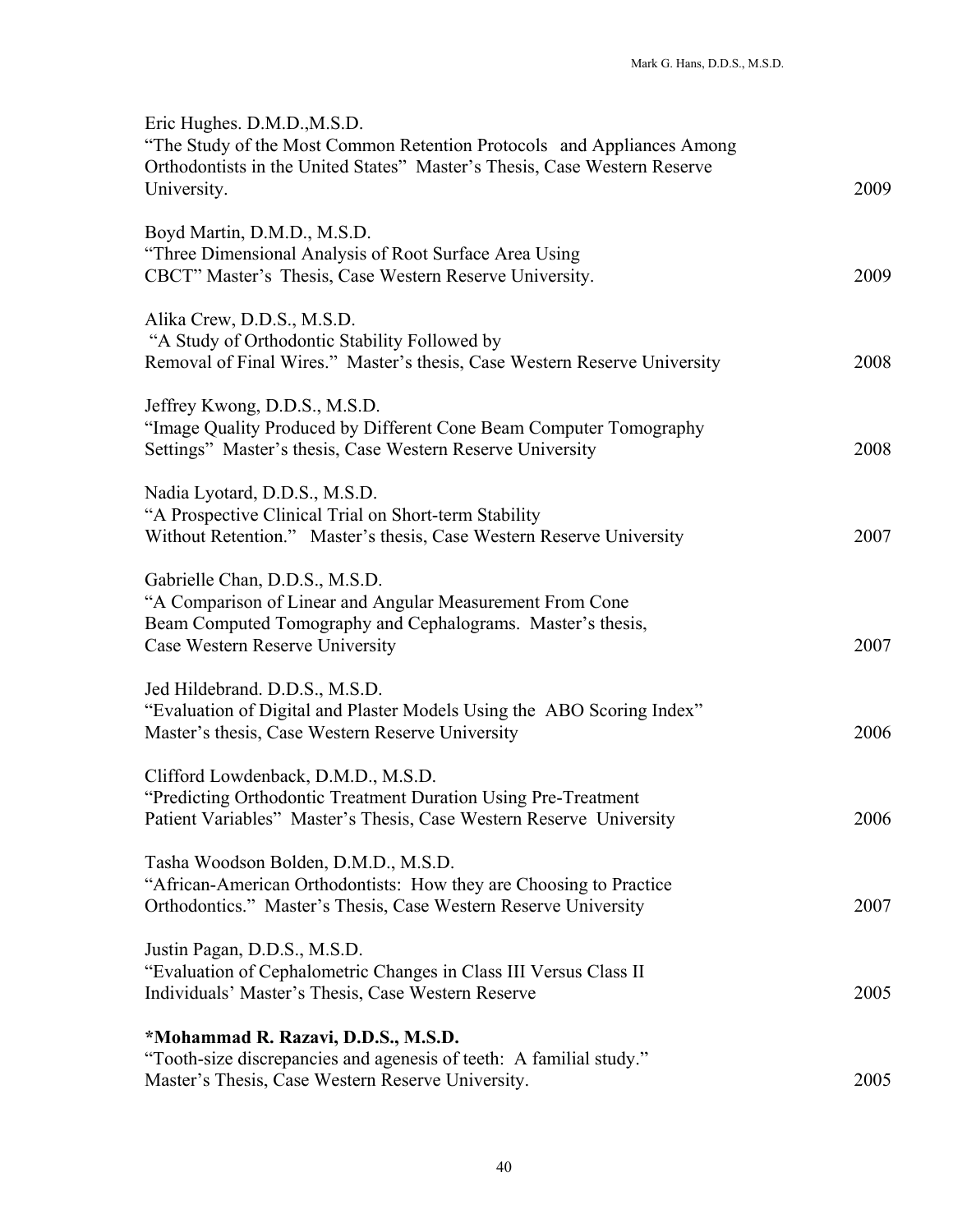| Victoria M. Wan, D.D.S., M.S.D<br>A comparative cephalometric study of the twin block and bionator appliances<br>in the treatment of Class II malocclusion" Master's Thesis, Case Western Reserve<br>University.       | 2005 |
|------------------------------------------------------------------------------------------------------------------------------------------------------------------------------------------------------------------------|------|
| Sean P. Bates, D.D.S., M.S.D.<br>"Non-destructive Determination of the Correlation of Skull Radiodensity<br>to Stiffness and Strength in a Fresh-Frozen Cadaver." Master's Thesis,<br>Case Western Reserve University. | 2004 |
| Lance Q. Bruntz, D.M.D., M.S.D.<br>"A Comparison of Scanned Lateral Cephalograms to Corresponding Original<br>Radiographs." Master's Thesis, Case Western Reserve University.                                          | 2004 |
| Christopher Spoonhower, D.D.S., M.S.D.<br>"Familial Aggregation of Congenital Hypodontia" Master's Thesis,<br>Case Western Reserve University.                                                                         | 2004 |
| Laurence Golden, D.D.S., M.S.D.<br>"Generation of Recombinant Human B-Defensin-3 and its Microbicidal<br>Activity Against Oral Bacteria." Master's Thesis, Case Western Reserve<br>University                          | 2003 |
| Gordon Groisser, D.D.S., M.S.D.<br>"The Effect of Orthodontic Treatment With All Four First Molar Extractions<br>on the Vertical Dimension of Occlusion." Master's Thesis, Case Western<br>Reserve University          | 2003 |
| Mandana Mozayeni-Azar, D.D.S., M.S.D.<br>"Post Treatment Evaluation of Protraction Face Mask Therapy Using Traditional<br>Cephalometrics and Procrustes Analysis" Master's Thesis, Case Western Reserve<br>University  | 2003 |
| *Yumi Abei, D.D.S., M.S.D.<br>Outcome Assessment of Orthodontic Treatment Provided by Orthodontic<br>Specialists and Non-Orthodontists." Master's Thesis, Case Western<br>Reserve University.                          | 2002 |
| Jedidiah Gass, D.D.S., M.S.D.<br>"Heritability of Maxillary Midline Diastema" Master's Thesis,<br>Case Western Reserve University.                                                                                     | 2001 |
| Donald W. Hunt, Jr., D.M.D., M.S.D.<br>"Three-dimensional analysis of size and shape changes through growth<br>in Class II, Div. 1 individuals" Master's Thesis, Case Western<br>Reserve University.                   | 2001 |
|                                                                                                                                                                                                                        |      |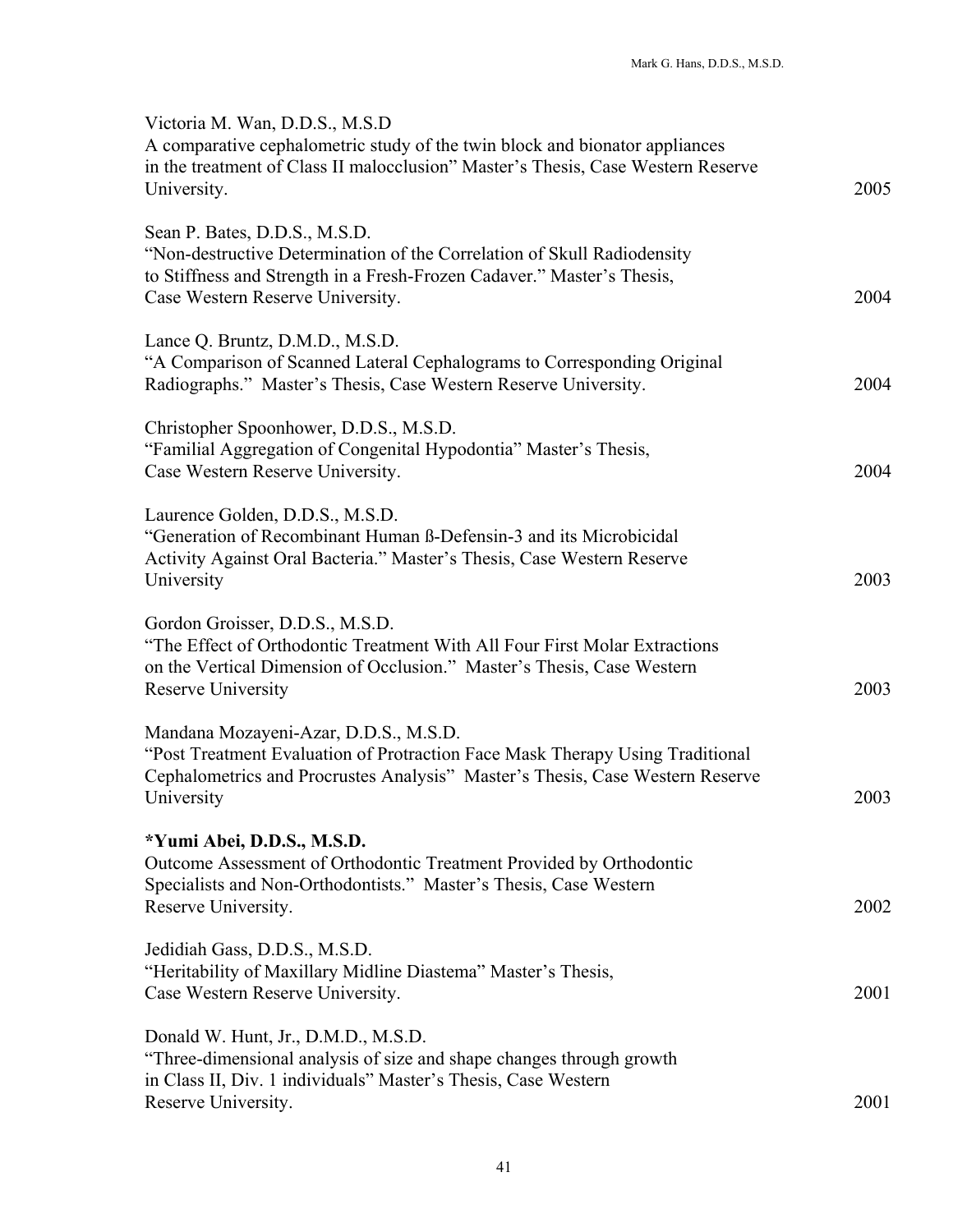| Sally S. Park, D.D.S., M.S.D.<br>"The Use of Practice Management Software Programs in Epidemiological<br>Research." Master's Thesis, Case Western Reserve University.                                                                          | 2001 |
|------------------------------------------------------------------------------------------------------------------------------------------------------------------------------------------------------------------------------------------------|------|
| Jonathan Eckhardt, D.D.S., M.S.D.<br>"Characterization of Orthodontic Services Provided by General Dentists<br>in Ohio." Master's Thesis, Case Western Reserve University.                                                                     | 1999 |
| *Roland Feghali, D.D.S., M.S.D.<br>"Comparing Intraoral Clinical Observation with Study Model Assessment of<br>Occlusion Using the P.A.R. Index." Master's Thesis, Case Western Reserve<br>University.                                         | 1999 |
| Randall Kulnis, D.M.D., M.S.D.<br>"Cephalometric assessment of snoring and non-snoring children" Master's<br>Thesis, Case Western Reserve University.                                                                                          | 1998 |
| *Ryan Wenger, D.D.S., M.S.D.<br>"Evaluation of protraction facemask therapy using Procrustes analysis and<br>traditional cephalometrics." Master's Thesis, Case Western Reserve University.                                                    | 1998 |
| Jamie Signorino, D.D.S., M.S.D.<br>The Use of Antisialogogues in Orthodontic Bonding Procedures." Master's<br>Thesis, Case Western Reserve University.                                                                                         | 1999 |
| *Krishnamoorthy Subramanyan,<br>"Craniofacial Surgical Planning with Post-Operative Follow-Up."<br>Ph.D. Dissertation Case Western Reserve University                                                                                          | 1999 |
| *J. Martin Palomo, D.D.S., M.S.D.<br>"A Three Dimensional Study of the Craniofacial Growth and Development of<br>16 Female Bolton Faces." Master's Thesis, Case Western Reserve University.                                                    | 1997 |
| Hsin-Hsin Wu, D.D.S., M.S.D.<br>"The Effects of Rapid Maxillary Expansion on Arch Asymmetry in<br>Children." Master's Thesis, Case Western Reserve University.                                                                                 | 1997 |
| *Sharon Schmahl, D.D.S., M.S.D.<br>"A long-term evaluation of occlusal stability following orthognathic surgery."<br>Master's Thesis, Case Western Reserve University.                                                                         | 1996 |
| Bassam Shaheen, D.D.S., M.S.D.<br>"Analysis of Craniofacial Extracellular Matrix Proteins Derived from the Rat<br>Nasal Septum, Mandibular Condylar, and Sphenosynchondrosal Cartilages."<br>Master's Thesis, Case Western Reserve University. | 1996 |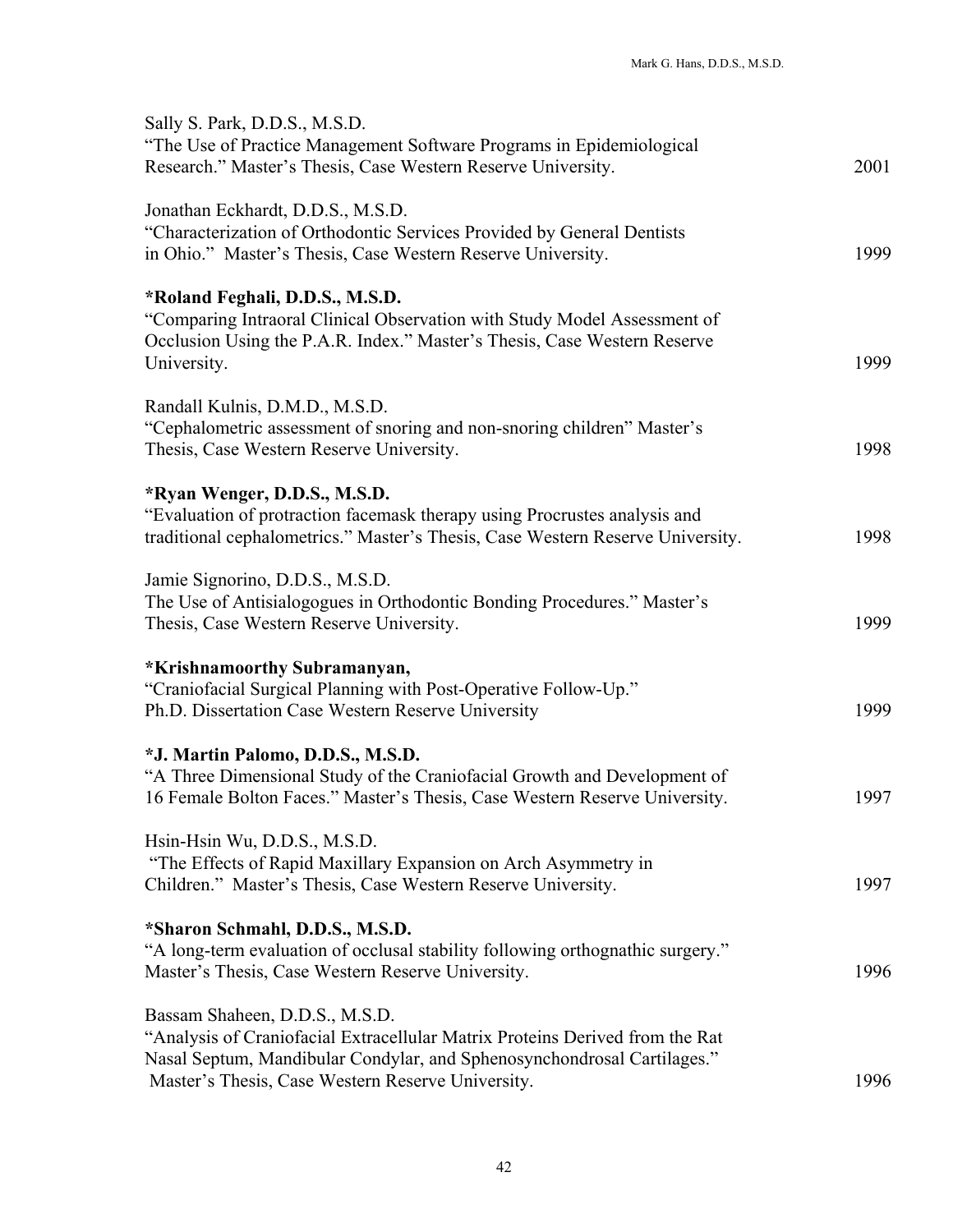| Wade Najem, D.D.S., M.S.D.<br>"Heritability and the Detection of Pleiotropy in the Phenotypic Expression<br>of the Cranial Base, Maxilla and Mandible." Master's Thesis, Case Western<br>Reserve University. | 1996 |
|--------------------------------------------------------------------------------------------------------------------------------------------------------------------------------------------------------------|------|
| John Bozek, D.D.S., M.S.D.<br>"Validation of a Cephalometric Index for Orthodontic Treatment Need." Master's<br>Thesis, Case Western Reserve University.                                                     | 1996 |
| David Harmon, Jr., D.D.S., M.S.D.<br>"Effects of Ultrasonic Toothbrush on Orthodontic Patients Aged 11 through 17."<br>Master's Thesis, Case Western Reserve University.                                     | 1996 |
| Brenda Brightman, D.D.S., M.S.D.<br>"Recognition of Malocclusion: An Education Outcomes Assessment." Master's<br>Thesis, Case Western Reserve University.                                                    | 1995 |
| Seema Dhingra, D.D.S., M.S.D.<br>"Assessment of Orthodontic Treatment Need Using a Cephalometric Index."<br>Master's Thesis, Case Western Reserve University.                                                | 1995 |
| David Cain, D.D.S., M.S.D.<br>"Histologic Analysis of Rebound Growth in the in the Rat Maxillary Alveolar<br>Complex." Master's Thesis, Case Western Reserve University.                                     | 1994 |
| Timothy Pence, D.D.S., M.S.D.<br>"The Effects of Anti-Link Protein on Rat Midfacial Growth."<br>Master's Thesis, Case Western Reserve University.                                                            | 1994 |
| *Lisa Alvetro-Rossman, D.D.S., M.S.D.<br>"The Immediate and Long-term Effects of Maxillary Expansion of the Dentofacial<br>Complex." Master's Thesis, Case Western Reserve University.                       | 1993 |
| Frances Hamman, D.D.S., M.S.D.<br>"Longitudinal Study of the Mature Human Dentition." Master's Thesis,<br>Case Western Reserve University.                                                                   | 1993 |
| Gus Spillas, D.D.S., M.S.D.<br>"Application of Factor Analysis to Cephalometric Technique."<br>Master's Thesis, Case Western Reserve University.                                                             | 1993 |
| Mark Price, D.D.S., M.S.D.<br>"Dental Development in Low-Birth Weight Infants."<br>Master's Thesis, Case Western Reserve University.                                                                         | 1992 |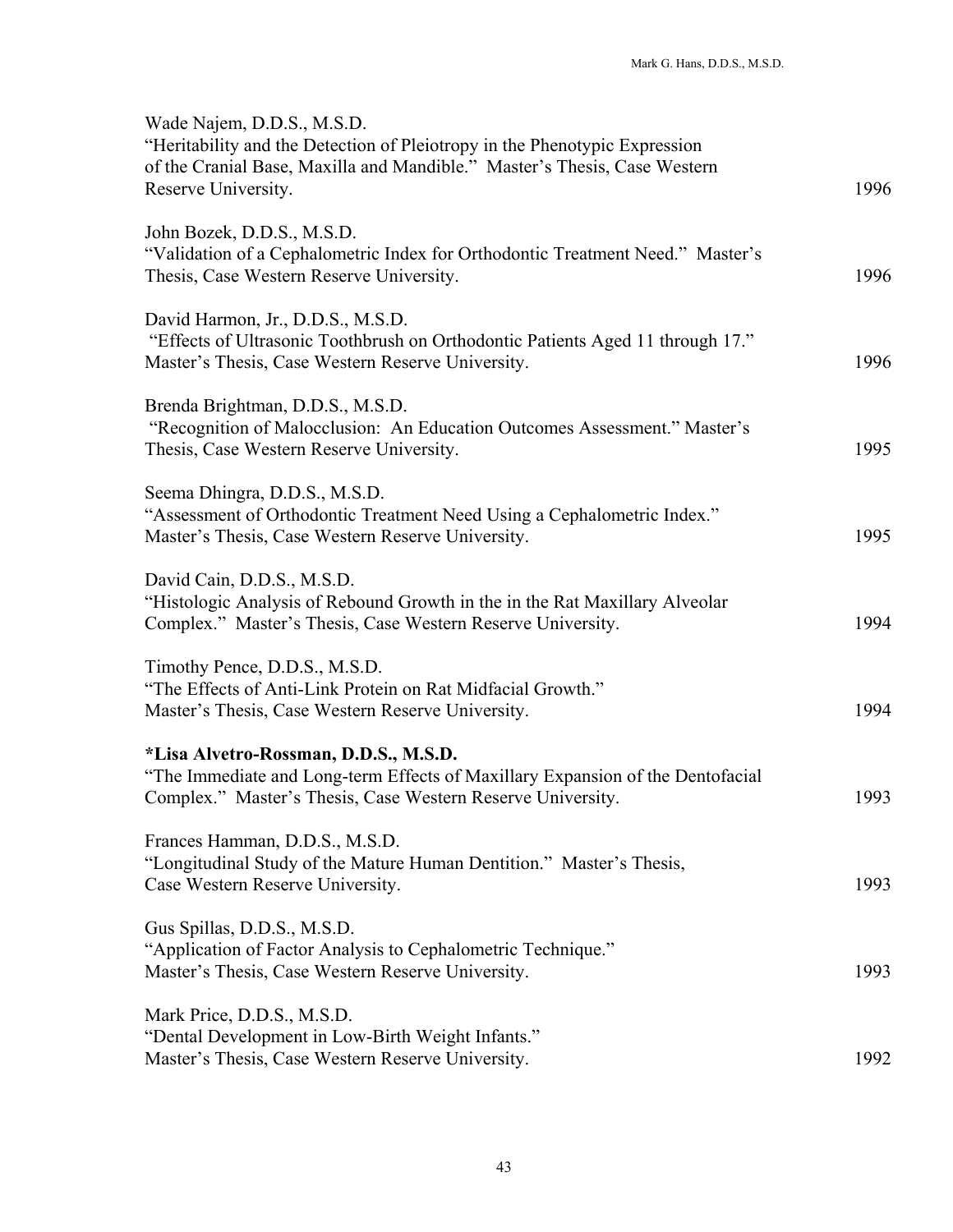| Angeliki Tamiolaki, D.D.S., M.S.D.<br>"Teenage Patient Cooperation in the Private Orthodontic Practice Utilizing<br>Videotape Instruction." Master's Thesis, Case Western Reserve University.                    | 1992 |
|------------------------------------------------------------------------------------------------------------------------------------------------------------------------------------------------------------------|------|
| Carl P. Dietrich III, D.D.S., M.S.D.<br>"Vertical correction of Open Bite Malocclusions." Master's Thesis, Case Western<br>Reserve University.                                                                   | 1992 |
| Douglas F. Wright, D.D.S., M.S.D.<br>"Laser Etching of Enamel Surfaces, Bond Strength and SEM Evaluation." Master's<br>Thesis, Case Western Reserve University.                                                  | 1992 |
| Wulfran Moron, D.D.S., M.S.D.<br>"Clinical evaluation of esthetic arch wires." Master's Thesis, Case<br>Western Reserve University.                                                                              | 1991 |
| Michael M. Taylor, D.D.S., M.S.D.<br>"Development of lateral cephalometric standards for the pharyngeal soft tissues<br>and related structures." Master's Thesis, Case Western Reserve University.               | 1991 |
| Chen-When Tseng, D.D.S., M.S.D.<br>"An assessment of the relationships among dietary consistency, bite force<br>and palatal morphology in growing monkeys." Master's Thesis, Case Western<br>Reserve University. | 1991 |
| Martin C. Writer, D.D.S., M.S.D.<br>Esthetics and orthodontics: "The fabrication and testing of a synthetic esthetic<br>orthodontic archwire." Master's Thesis, Case Western Reserve University.                 | 1991 |
| Matthew Johnson, D.D.S., M.S.D.<br>"Esthetic orthodontic arch wires: A quest for materials and a pre-clinical<br>mechanical properties testing protocol." Master's Thesis, Case Western Reserve<br>University.   | 1990 |
| Valerie D. Martone, D.M.D., M.S.D.<br>"A morphometric study of the Class III pattern related to head form." Master's Thesis,<br>Case Western Reserve University.                                                 | 1990 |
| George A. Souris, D.D.S., M.S.D.<br>"Third molar eruption prediction." Master's Thesis, Case Western<br>Reserve University. Master's Thesis, Case Western Reserve University.                                    | 1990 |
| José Chaques-Asensi, M.D., D.D.S., M.S.D.<br>"Effects of surgical periostomy in animals undergoing experimental mandibular<br>protrusion." Master's Thesis, Case Western Reserve University.                     | 1990 |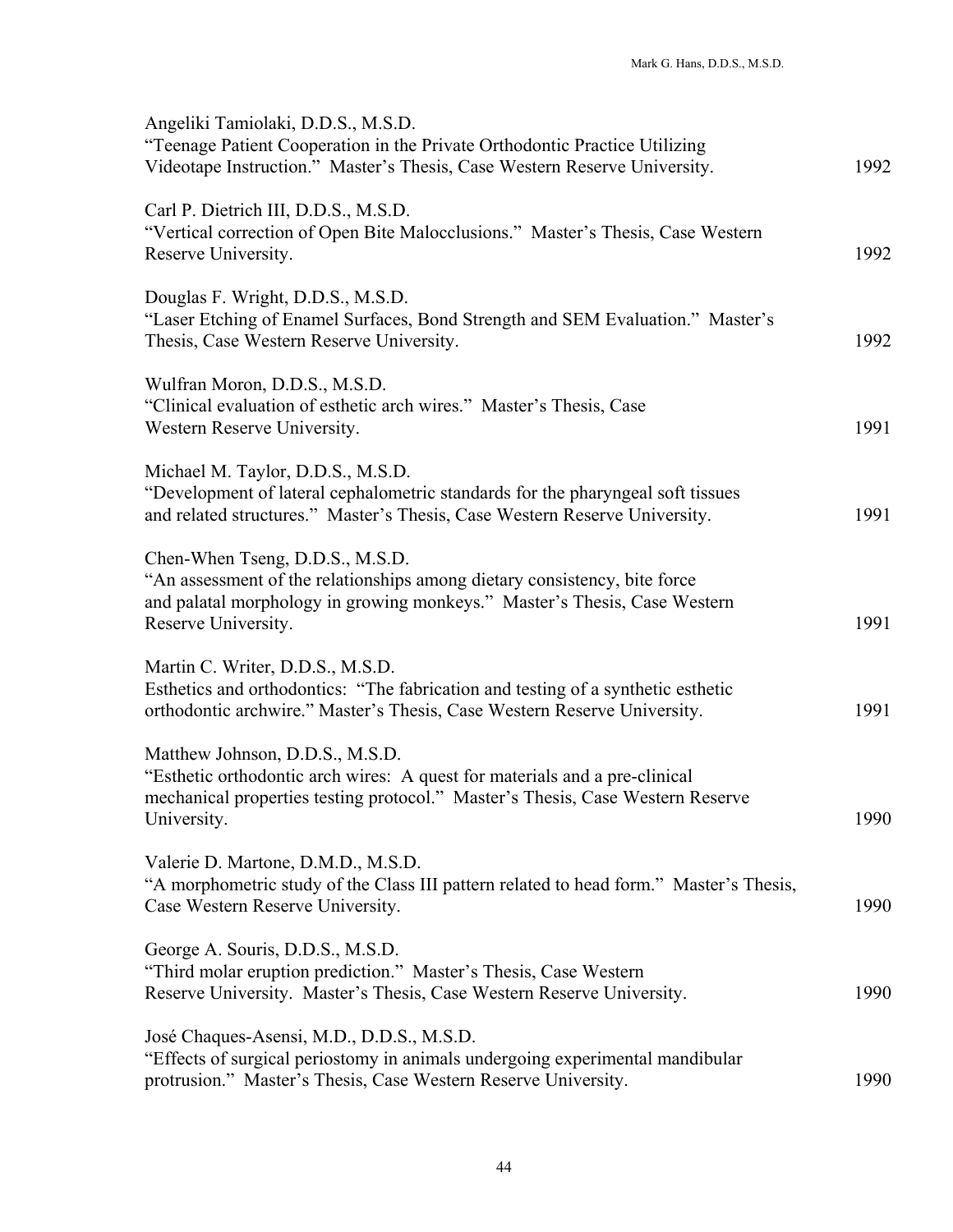# Research Fellows Supervised

| Mei Zhong, D.D.S., China<br>Three-dimensional craniofacial imaging                                                                                                                                                     | 2007-2008 |
|------------------------------------------------------------------------------------------------------------------------------------------------------------------------------------------------------------------------|-----------|
| Mohammad Tareen, D.D.S., Pakistan/Canada<br>The use of cone beam computed tomography in orthodontics                                                                                                                   | 2006-2007 |
| Reid Wenger, D.D.S., U.S.A. – with Dr. Charles Malemud on pressure<br>induced chondrogenesis of the human mandibular condyle                                                                                           | 2003-2004 |
| Young-Jin Jeon, D.D.S., Korea - mapping chromosomes involved<br>craniofacial form - mouse model with Dr. Joseph Nadeau                                                                                                 | 2003-2004 |
| Rubina Saheen, D.D.S., U.S.A - Rat craniofacial genetics                                                                                                                                                               | 2001-2002 |
| Xing-Zhong "John" Zhang, D.D.S., China – Craniofacial form and O.S.A.S.                                                                                                                                                | 2000-2001 |
| Crystiane Couto, Brazil – Online Orthodontic Record Keeping                                                                                                                                                            | 2000-2001 |
| Dima F. Kalakech, D.D.S., Lebanon<br>Genetic studies of Craniofacial variation.                                                                                                                                        | 1999-2000 |
| Banu Cakirer, D.D.S., M.S.D., Turkey<br>Three-dimensional imaging in clinical orthodontics.                                                                                                                            | 1998-2000 |
| Yumi Abei, D.D.S., Japan<br>Postdoctoral Fellow, Assessing treatment need in 10 <sup>th</sup> grade students in<br>Cuyahoga County, Ohio.                                                                              | 1997-1999 |
| Young Ho Cha, D.D.S., Korea<br>Postdoctoral Fellow, Korean Training Program, CWRU, 3-Dimensional<br>cephalometrics of Class II malocclusion and the genetic determinants of rat<br>craniofacial form.                  | 1997-1999 |
| Alexandros I. Moullas, D.D.S., Greece<br>Postdoctoral Research Fellow CWRU. Interdisciplinary research project<br>on 3-dimensional cephalometrics of Class II malocclusion.                                            | 1997-1998 |
| Soon-Jung Park, D.D.S., Korea<br>Postdoctoral Fellow, Korean Fellowship Program, CWRU, Genetic<br>Determination of Craniofacial Shape and Form; Korean Standards; Study<br>Models; Digital Storage; Rat Cephalometrics | 1996-1997 |
| August Gasparetto, D.D.S., Brazil<br>Visiting Scholar, Case Western Reserve University Department of Orthodontics<br>Storage and Retrieval of Cephalometric Radiographs on Computer; HTML                              | 1996-1997 |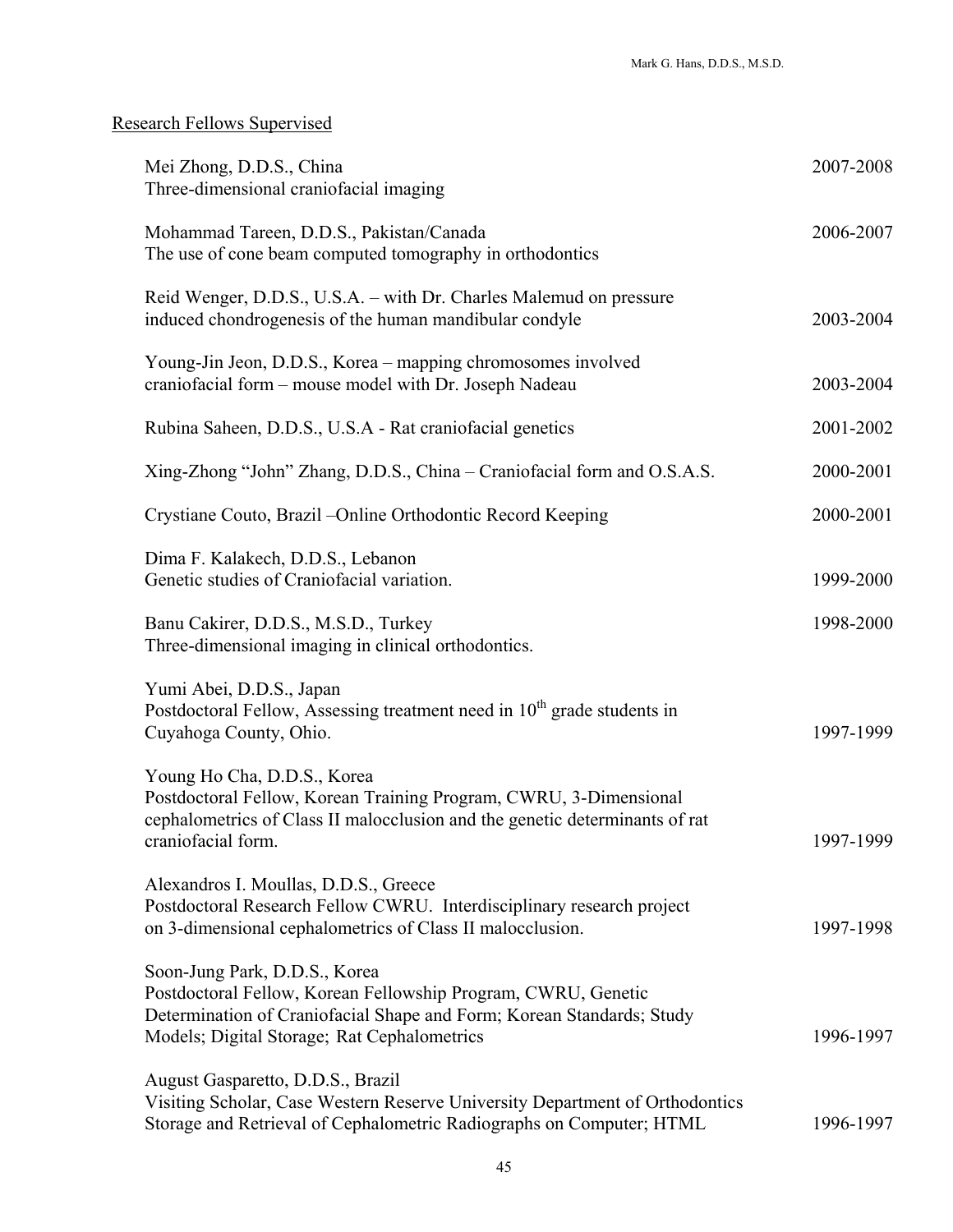| Manish Valiathan, B.D.S., M.D.S., U.S.A.<br>Visiting Assistant Professor, Case Western Reserve University, Department of<br>Orthodontics. Health Services Research/Outcomes Assessment/PAR Index.                                                     | 1996-1997  |
|-------------------------------------------------------------------------------------------------------------------------------------------------------------------------------------------------------------------------------------------------------|------------|
| Jae-Hak Lee, D.D.S., Korea<br>Visiting Scholar Case Western Reserve University, Department of<br>Orthodontics. Research in Obstructive Sleep Apnea Syndrome. Validation<br>of Identification of Landmarks Data from Digital Cephalometric Radiographs | 1994-1996  |
| Eun Kyung Kim, D.D.S., Ph.D., Korea<br>Visiting Scholar, Case Western Reserve University, Department of Orthodontics<br>Validation of Digital Technology to Enhance Radiographs.                                                                      | 1995-1996  |
| Jeong Won Kim, D.D.S., Korea<br>Research Associate, Bolton-Brush Growth Study Center, Case Western<br>Reserve University. Research on the use of electrodes to stimulate the<br>muscles of mastication.                                               | 1994-1995  |
| Virginia Luks, D.D.S., Canada<br>Lesley Newton Fellow Department of Orthodontics, Case Western<br>Reserve University Craniofacial Anatomy of Subjects with<br>Obstructive Sleep Apnea.                                                                | 1994-1995  |
| Seung-Jin Baek, D.D.S., M.S.D., Ph.D., Korea<br>Lesley Newton Fellow Department of Orthodontics Visiting Scholar, Case<br>Western Reserve University Craniofacial Anatomy of Subjects with<br>Obstructive Sleep Apnea.                                | 1993-1994  |
| Andrea Bazzucchi, D.D.S., Italy<br>Visiting Scholar Case Western Reserve University. Use of Electrodes to<br>Stimulate the Muscles of Mastication                                                                                                     | 1993-1994  |
| Hui-Ling Chen, D.D.S., Taiwan<br>Visiting Scholar Case Western Reserve University. Grayscale Resolution<br>of Cephalometric Radiographs"                                                                                                              | 1993-1994  |
| Suchitra S. Nelson, Ph.D., M.S., U.S.A.<br>The Systematic Recall of the Bolton-Brush Growth Study Population                                                                                                                                          | 1992, 1993 |
| Mark Zammit, D.B.S, Canada<br>Lesley Newton Research Fellow, Department of Orthodontics, Case<br>Western Reserve University                                                                                                                           | 1992-1993  |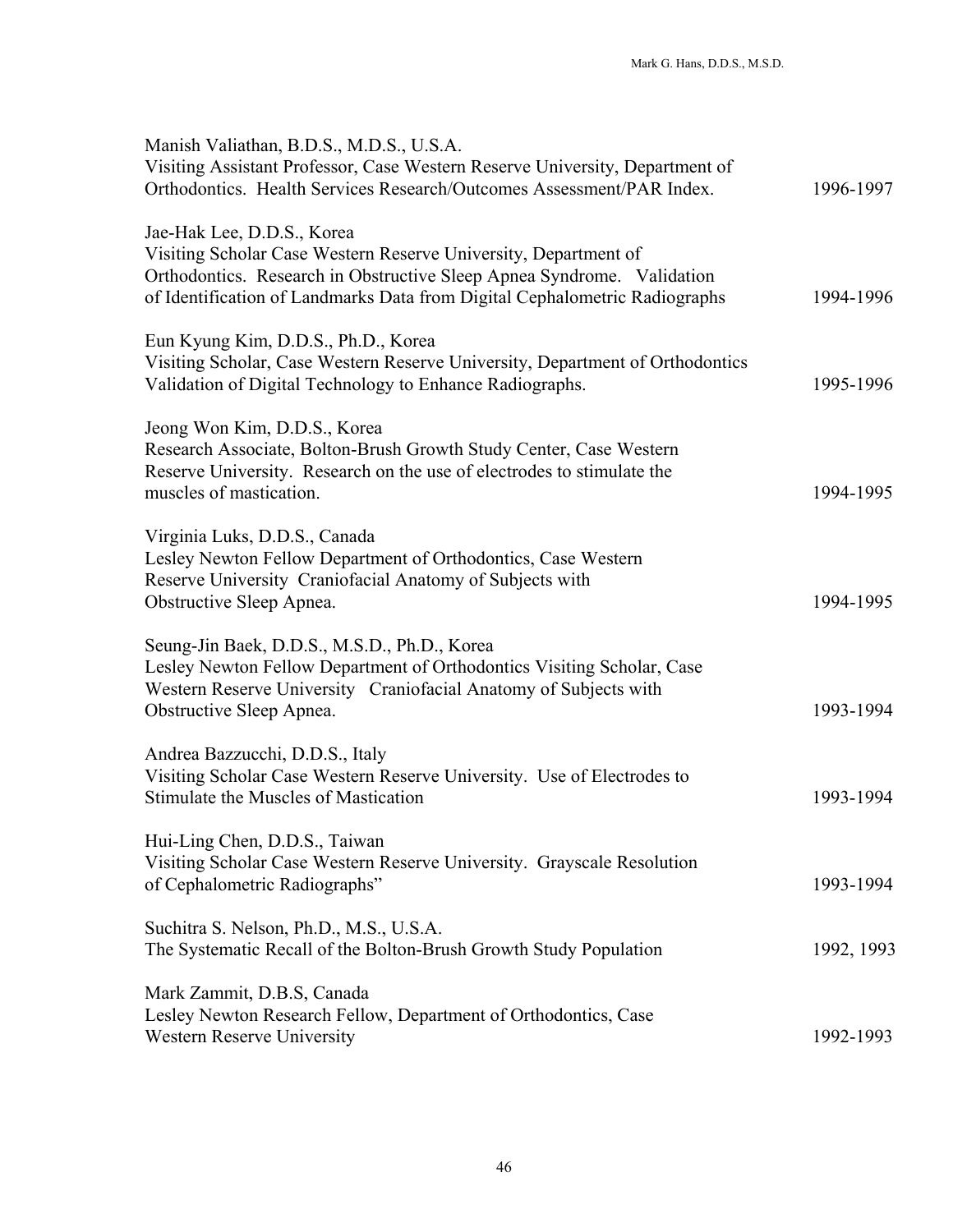| Konstantinos I. Tsolakis, D.D.S., Greece<br>Lesley Newton Research Fellow, Department of Orthodontics, Case Western<br>Reserve University. "Experimental Restriction of Transverse Maxillary Growth<br>of the Rat."        | 1991-1992    |
|----------------------------------------------------------------------------------------------------------------------------------------------------------------------------------------------------------------------------|--------------|
| Nonglak Pracharktam, D.D.S., Thailand<br>"Craniofacial Evaluation and Effect of a Modified Functional Appliance in<br>Obstructive Sleep Apnea Syndrome: A Pilot Study"                                                     | 1991         |
| Regine Noachtar, Germany<br>"An Evaluation of Vertical Changes in Response to Orthodontic Treatment with<br>the Bionator Appliance"                                                                                        | 1991         |
| Bassam Shaheen, D.D.S., Syria<br>"Characterization and Isolation of Unique Antigenic<br>Determinants in Nasal Septum and Condylar Cartilage"                                                                               | 1991         |
| <b>Teaching Responsibilities:</b>                                                                                                                                                                                          |              |
| <b>Master of Science in Dentistry Program (MSD Degree)</b><br>Developed seminar series on multidisciplinary management of complex<br>craniofacial conditions                                                               | 1997         |
| Developed a seminar series to teach graduate students diagnosis and treatment<br>of patients with masticatory dysfunction secondary to internal derangement of the<br>temporomandibular joints and/or dental malocclusion. |              |
| Director Craniofacial Anomalies Clinic - Treating patients with<br>deformities of the face and associated oral structures.                                                                                                 | 1990-present |
| Supervise diagnosis and treatment planning of patients with TMJ dysfunction<br>in the Department of Orthodontics, C.W.R.U.                                                                                                 | 1990-1992    |
| Course Director DENT #504 (2)<br>ADVANCED FACIAL GROWTH (PROBLEMS IN GROWTH, DEVELOPMENT<br>AND AGING)                                                                                                                     | 1989-Present |
| This course is a student-participation, seminar evaluation series dealing with the problems and                                                                                                                            |              |

 $\frac{A}{T}$ controversies apparent in the literature in regard to the theories of growth, development, and aging. Emphasis is given to the craniofacial literature, but not exclusively. This course meets weekly during one term.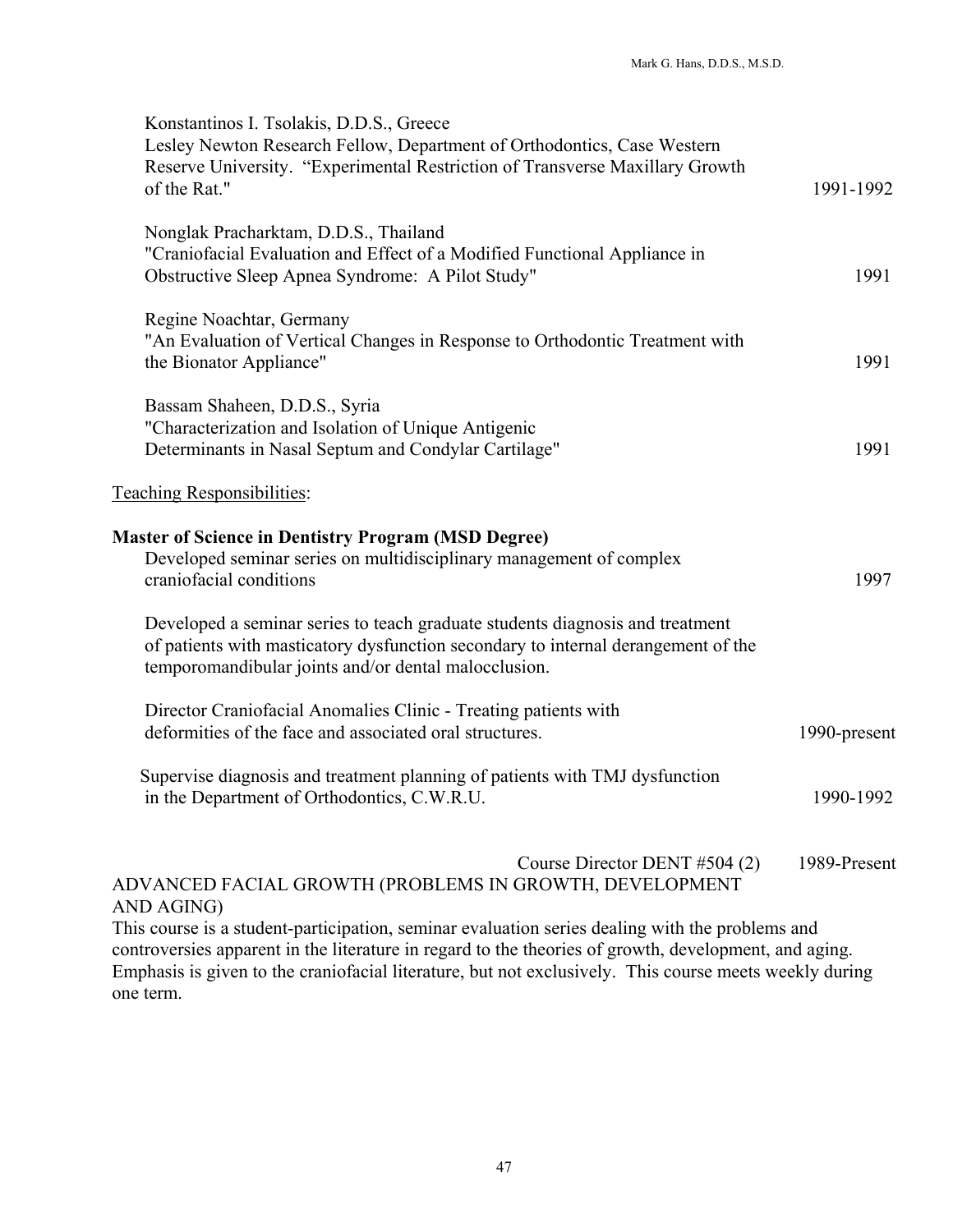## Course Director DENT #583 (1) 1989-Present

### ORTHODONTIC DIAGNOSIS SEMINARS I

First in a series of three courses. Weekly lectures and seminars covering the science of orthodontic diagnosis. The initial first term consists of lectures on the techniques of diagnosis, various diagnostic aids, and case planning. The second term consists of seminars where the students perform diagnoses, plan treatment and critique cases from the departmental records so that, upon graduation, the student will have diagnosed and evaluated treatment on some 600 cases.

| ORTHODONTIC DIAGNOSIS SEMINARS II<br>Second in a series of three courses. | Course Director DENT #584 (1)  | 1989-Present |
|---------------------------------------------------------------------------|--------------------------------|--------------|
| ORTHODONTIC DIAGNOSIS SEMINARS III<br>Third in a series of three courses. | Course Director DENT $#585(1)$ | 1989-Present |
|                                                                           | Course Director DENT $#523(2)$ | 1989-1996    |

### CLINICAL SPECIALTY SEMINARS

This course is a companion to the clinical training in orthodontics and involves faculty and student evaluation of past and present literature. This course consists of four one-hour meetings each week throughout the entire four semesters of instruction. Sessions are used to evaluate current timely literature, and lectures and seminars complement the clinical experience with topics including patient management, treatment of various aged patients, treatment of various types of malocclusions, orthopedic appliances, special patient treatment (habits, cleft palate, mental retardation, etc.) and various aspects of fixed and removable mechanotherapy. The students are also exposed to the history of orthodontics, additional treatment philosophies through guest speakers, and new developments in treatment. Clinic problem cases, thesis cases, and the cases closed out during the year by the graduating students in conjunction with the instructor who supervised the case are also discussed.

DENT #573 (2) ADVANCED SPECIALTY PRINCIPLES (Clinic First Year)

DENT #574 (2) ADVANCED SPECIALTY PRINCIPLES (Clinic Second Year) 1993-1996 The course consists of supervised clinical instruction. Emphasis is placed on the techniques of record gathering, diagnosis, case planning, treatment, retention, and periodic review of progress of all the cases accepted for treatment. This is accomplished by extensive supervised clinical practice.

At the start of the second year, an examination of case progress is given. The second year caseload is also supplemented with transfer cases from the graduating students. This course is designed to prepare the student to be proficient upon graduation in clinical orthodontic treatment procedures. A limited number of techniques (or "philosophies") are taught so as not to dilute the clinical experience. Between 30 and 35 cases are assigned to each student for treatment under supervision by the individual instructors. An examination (Clinic Comprehensive Examination) is given during the final semester and is designed to prepare the student for board examinations. All thesis cases are evaluated. All thesis cases and all debanded cases are displayed at graduation.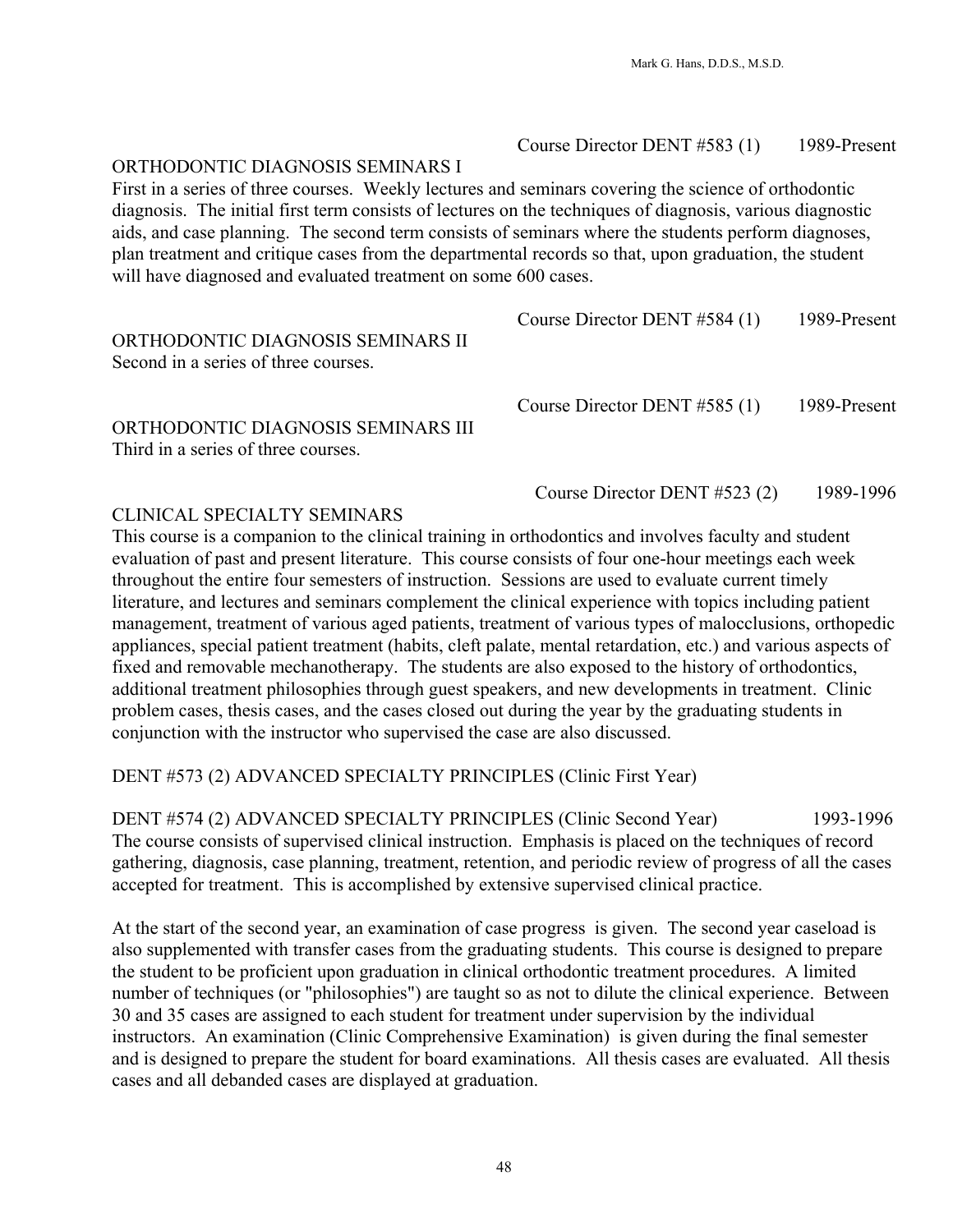# Course Director DENT #651 1989-Present

### THESIS (M.S.D.) (Credit as Arranged)

The period necessary to conduct an original research project pertinent to the fields of craniofacial biology and orthodontics. The final preparation of the thesis and oral defense is conducted during this course, and the final, corrected draft of the thesis is turned in to the Department. This course may be elected after the fourth semester of the program if necessary.

Course Director DENT #682 (2) 1989-2006

#### CLINICAL CEPHALOMETRICS

This is a course directed at a thorough understanding of the craniofacial radiographic techniques with emphasis on historical as well as contemporary uses of cephalometric roentgenography. This course is designed to introduce the resident to the clinical use of cephalometrics for orthodontic diagnosis and treatment planning. The course will acquaint the resident with the use of X-rays and radiation hygiene and stress technical and interpretative proficiency in the use of diagnostic procedures. This course is given during the first term and includes both lecture and laboratory instruction.

Course Director DENT 683 (2) 1989-1995

### ADVANCED CEPHALOMETRICS

This course is designed to extend study of the cephalometric technique and includes its use in the assessment and prediction of growth, the effects of treatment, the limitations of the technique, and its value as a research tool. This course is given during the second term and includes both lecture and laboratory sessions.

#### **Professional Program (D.D.S. degree)**

| Course Director DEND 182 Facial Growth and Development<br>$***$<br>** Course number changed to HEWB123<br>Description: Introduction to the normal and abnormal growth<br>and development of the human face. | 1991-Present       |
|-------------------------------------------------------------------------------------------------------------------------------------------------------------------------------------------------------------|--------------------|
| Course Director DEND 482 Clinical Orthodontics<br>Description: Clinical application of the principles of orthodontics                                                                                       | 1994-1997          |
| <b>CWRU University Undergraduate Seminars</b>                                                                                                                                                               |                    |
| Course Director USSO 209 "Face First"<br>Within the SAGES Program (Seminar Approach to<br>General Education and Scholarship)                                                                                | Fall $^{\circ}$ 09 |
| Instructor USSY 246 "How to Make a Leader"<br>(Dean Jerold Goldberg, Course Director)<br>Within the SAGES Program (Seminar Approach to<br>General Education and Scholarship)                                | Spring $09$        |